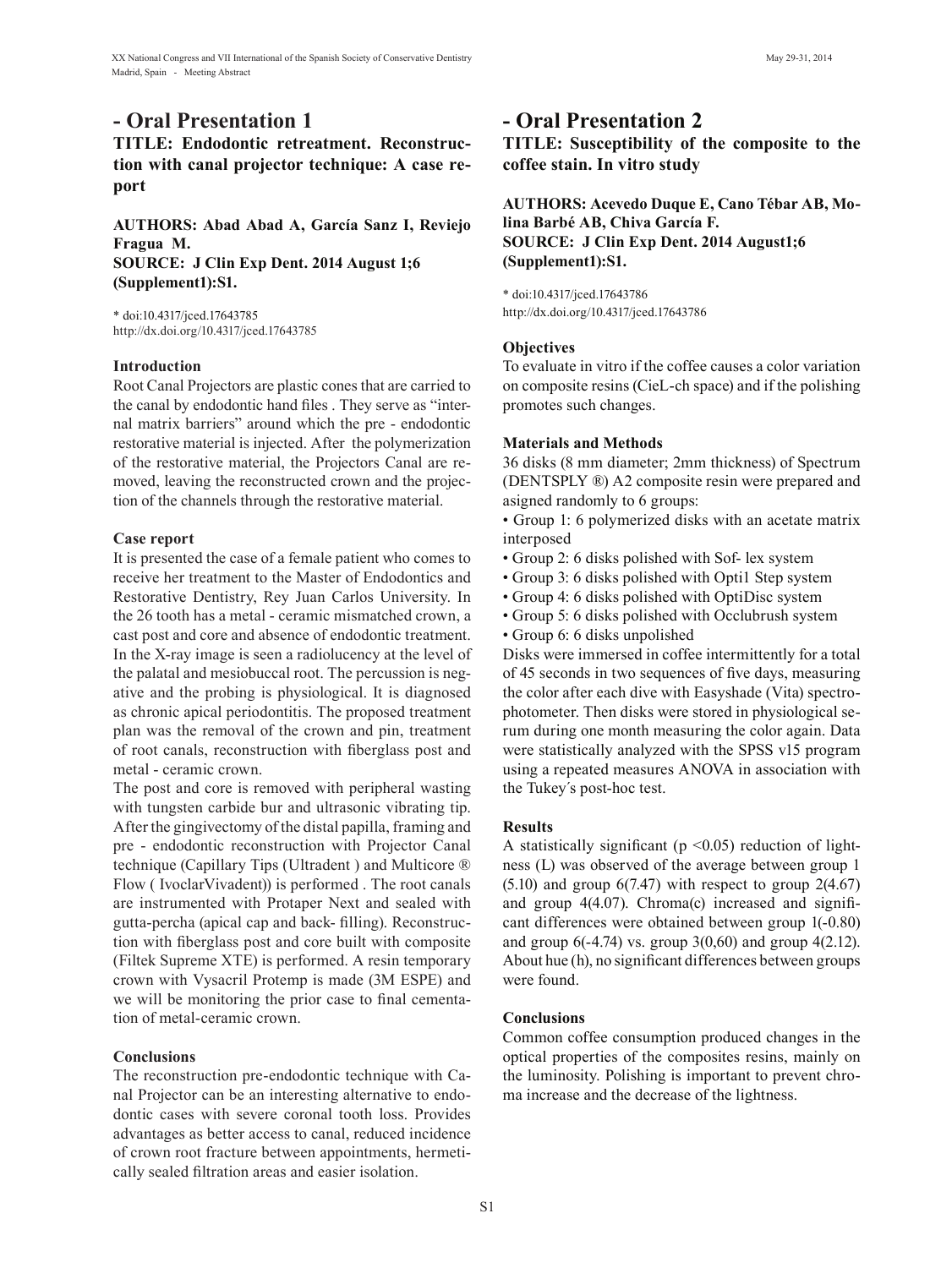## **- Oral Presentation 3**

**TITLE: Using Case Based Reasoning System to predict composite restorations failure**

**AUTHORS: Aliaga I, García-Barbero AE, Vera V, Campo L, Hernando B, Montalvo N, De Paz JF. SOURCE: J Clin Exp Dent. 2014 August 1;6 (Supplement1):S2.**

\* doi:10.4317/jced.17643787 http://dx.doi.org/10.4317/jced.17643787

#### **Objectives**

The objective of this study was to validate if the Case Based Reasoning System is an appropriate tool for predicting composite restoration failures in the posterior teeth and establish the variables more statistically significant on the failure.

#### **Materials and Methods**

The study included patients from the Complutense University of Madrid, School of Dentistry, who needed dental treatment. Forty patients were recruited; Fourth year dental students treated patients during clinical practices in the Conservative Department. Once the teacher reviewed the treatment plan, the student did the treatment and clinical questionnaire was filled up. Clinical, radiographic data and two questionnaires were collected. The restoration was revised after twelve months. The University of Salamanca, Department of Informatics in the School of Science, coded the data to facilitate the statistical analysis and generate a prediction system.

#### **Results**

The study shows the statistically most influential variables, perforation of the rubber dam, incomplete caries removal, tooth-brushing habits, and age of the patient. Applying the algorithm SMO to all cases were studied and the system shows an 87.5 % of predictive power.

#### **Conclusions**

Case Based Reasoning System is a useful tool in predicting the failure of composite restorations and will determine which variables are statistically more influential on the failure.

## **- Oral Presentation 4 TITLE: Diastema closure with composite**

**AUTHORS: Álvarez-Maldonado de Castro N, Albertí Vich C, Araujo E, Luengo Capilla MA, Cura Peña M. SOURCE: J Clin Exp Dent. 2014 1;6 (Supplement1):S2.**

\* doi:10.4317/jced.17643788 http://dx.doi.org/10.4317/jced.17643788

#### **Introduction**

Restoring dentofacial harmony in young patients after orthodontic treatment is common for clinicians in their daily practice. One of the toughest challenges is doing in young patients, where the most conservative techniques, are often more difficult and technical skill required. So far we have complex systems of composite resins that require some experience when stratifying masses with different opacity and optical characteristics. Recently there have been systems where, with a single mass, we achieve excellent results that satisfy both clinicians and patients.

#### **Case report**

A 16 year old male with none medical history of relevance, that comes to Expert in Cosmetic Dentistry, University Rey Juan Carlos, after orthodontic treatment demanding improved aesthetics, introducing diastemas of 13-23.

Previous waxed and mock up, we decided to make a first home bleaching with thermoplastic individualized splints and carbamide peroxide 10 %.

As restorations, we decided to use direct composite, selecting a resin system that would allow us to use a single mass of opacity due to the inability to stratify different masses by not having sufficient thickness. We decided to use Estelite Asteria (Tokuyama) in its opacity body, achieving great results thanks to its excellent properties.

#### **Conclusions**

Selecting either case, we can get satisfactory results with a single mass of composite, simplifying the technique to eliminate stratification and laborious selection of color to focus only on the final shape we want to give our restorations, thus bringing the general dentist to aesthetic dentistry.

## **- Oral Presentation 5**

**TITLE: Endocrown as an alternative to conventional restoration techniques of non-vital tooth**

**AUTHORS: Amorós Carazo C, Ortega Molina A, González Villafranca P, Valenzuela Triviño V, García Bravo M, Rosel Gallardo E, Conde País J, González López S.** 

**SOURCE: J Clin Exp Dent. 2014 August 1;6 (Supplement1):S2.**

\* doi:10.4317/jced.17643789 http://dx.doi.org/10.4317/jced.17643789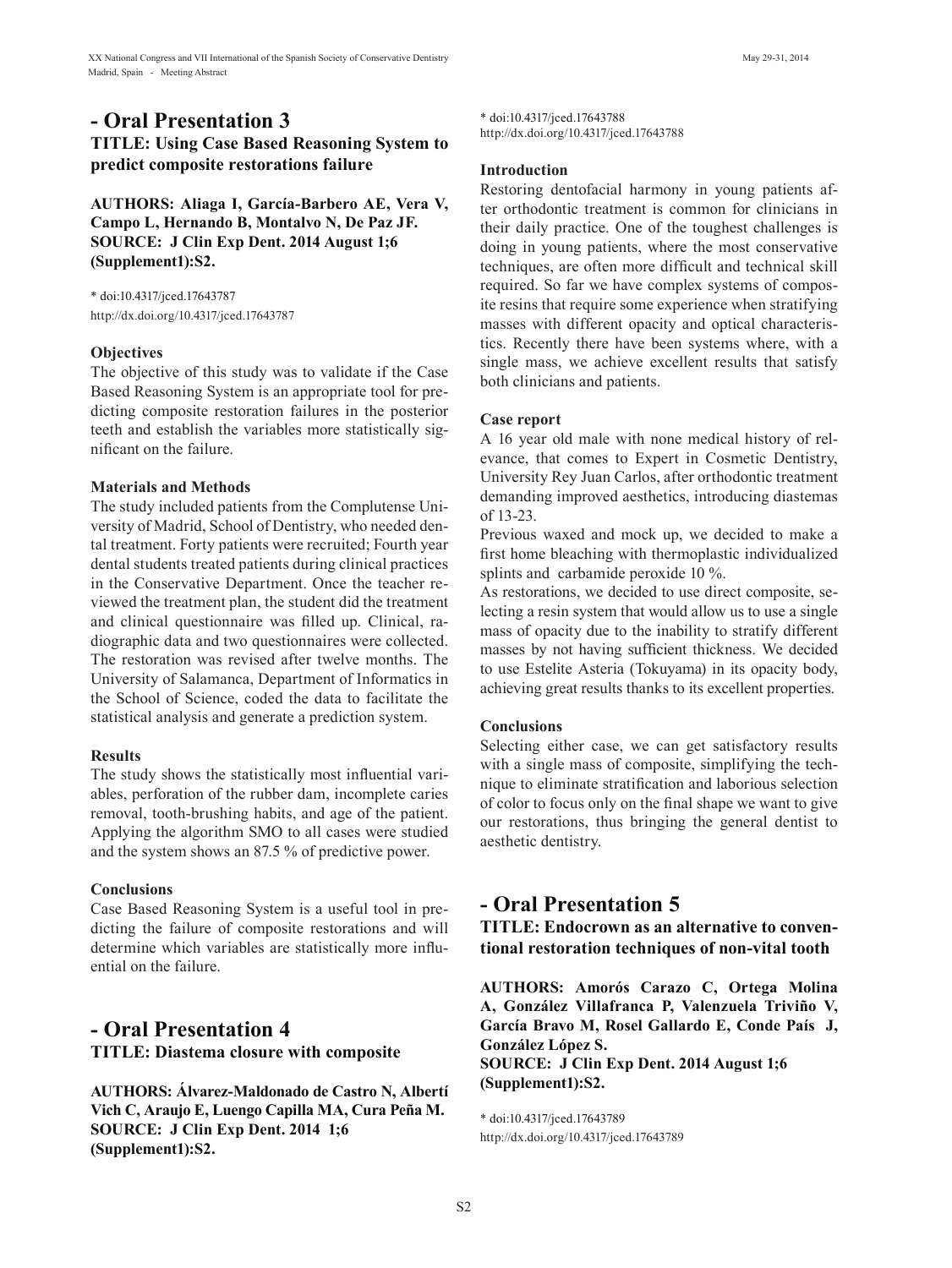XX National Congress and VII International of the Spanish Society of Conservative Dentistry May 29-31, 2014 Madrid, Spain - Meeting Abstract

#### **Introduction**

Nowadays, it is considered that the viability of a nonvital tooth is reduced by the loss of tooth tissue, so if it is less dental tissue, the tooth is more susceptible to fracture. There are interesting techniques that allow us to preserve the more possible dental tissue. Endocrown consists of a unique structure that uses the camera as retention and covers the overall occlusal surface without using intracanal pin.

#### **Case report**

42 year old patient who came to the Multidisciplinary Master Aesthetic Dentistry at the University of Granada to present symptoms at upper right second molar. Endodontics was performed with the same system files Protaper and sealed with Thermafil. As an alternative to conventional restoration techniques, post and crowns, we chose conducting a Endocrown indirect composite.

#### **Conclusions**

Currently, Endocrown is a good alternative instead of using full coverage crowns, because it respects more dental tissue by using pulp camera as retention. Using pins is not required, and also, with the current adhesion system, we have a good prognosis against occlusal loadings and a good biomechanical behaviour.

## **- Oral Presentation 6**

**TITLE: Anterior front rehabilitation with lithium disilicate crowns**

**AUTHORS: Armenteros Pe érez A, Palomares Muriana T, Gonza ález Villafranca P, Rodri íguez Pe érez M, Otero A Ávila A, Costas Soto A, Gonza ález Lo ópez S. SOURCE: J Clin Exp Dent. 2014 August 1;6**

**(Supplement1):S3.**

\* doi:10.4317/jced.17643790 http://dx.doi.org/10.4317/jced.17643790

#### **Introduction**

Esthetic and functional rehabilitation with lithium disilicate crowns in anterior front.

#### **Case report**

46-year-old female patient comes to Esthetic Master demanding for a restorative treatment of anterior front. After a periodontal and radiological evaluation, we designed a treatment plan which included an esthetic rehabilitation using lithium disilicate full coverage crowns. Treatment consisted in extraction of 12, root canal treatment in 21, reinforcing it with glass fiber post, and placement of lithium disilicate crowns in 21, 22 and 23 and a same material bridge from 13 to 11, after phase with long term provisional crowns and ovate pontic in 12 to remodel soft tissues.

### **Conclusions**

Lithium disilicate crowns play an integral role in providing high-quality and natural-appearing restorations as long as we can obtain enough ferrule effect that guaranties their longevity.

## **- Oral Presentation 7**

**TITLE: Microtensile bond strength of aged Lava Ultimate composite repaired following different protocols**

**AUTHORS: Arpa C, Ceballos L, Fuentes MV, Perdigão J. SOURCE: J Clin Exp Dent. 2014 1;6 (Supplement1):S3.**

\* doi:10.4317/jced.17643791 http://dx.doi.org/10.4317/jced.17643791

#### **Objectives**

To evaluate the effect of surface conditioning on repair microtensile bond strength ( $\mu$ TBS) of artificially aged Lava Ultimate (LU) indirect restorative material.

#### **Materials and Methods**

Twenty-one LU blocks (6.0x6.0x5.5) were prepared, thermocycled (10,000 cycles, 5-55°C) and then randomly assigned to one of seven surface conditioning protocols: A. Silica coating (Cojet, 3M ESPE) and Scotchbond Universal Adhesive (SBU, 3M ESPE); B. Silica coating, silane (SI, ESPESil, 3M ESPE) and Adper Scotchbond 1XT Adhesive (XT, 3M ESPE); C. Sandblasting with alumina particles, phosphoric acid (PA) and SBU; D: Alumina sandblasting, PA, SI and XT; E. Abrasion with 280 grit SiC paper, PA and SBU; F. 4.9 % Hydrofluoric acid (IPS Ceramic Etching Gel, Ivoclar Vivadent) etching for 20s and silane application (Monobond Plus, Ivoclar Vivadent); G. PA and XT. All specimens were repaired with Filtek Supreme XTE (A4B, 3M ESPE) resin composite. Repaired blocks were sectioned in order to obtain stick-shaped specimens (0.8mm2) and submitted to µTBS test. Data were analyzed with Kruskal-Wallis, Mann-Whitney U and Bonferroni tests ( $p$ <0.05). The lowest µTBS value obtained for each group was assigned to pre-test failures.

#### **Results**

Mean  $\mu$ TBS in MPa and standard deviations are shown in Table. Surface conditioning with hydrofluoric acid and silane application resulted in 100% pre-test failures.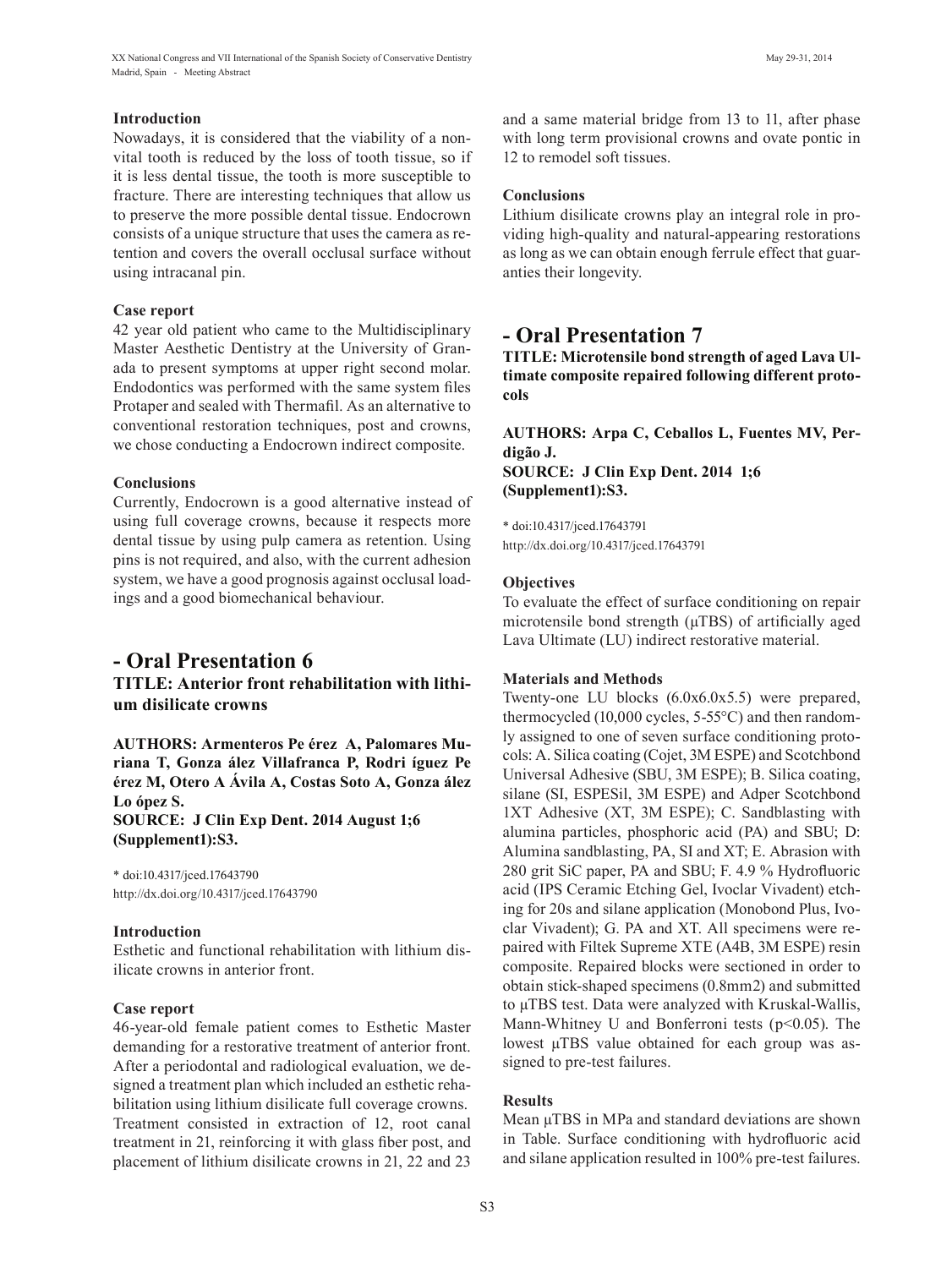|                                           | $\mu$ TBS values (MPa) |   |             |  |
|-------------------------------------------|------------------------|---|-------------|--|
| Surface conditioning                      | $\mathbf{x}$ (sd)      |   | $\mathbf n$ |  |
| Silica coating+SBU                        | 57.9 (15.2)            | a | 19          |  |
| Silica coating $+ SI + XT$                | 52.3(16.1)             | a | 18          |  |
| Alumina sandblasting $+ PA + SBU$         | 43.0(29.9)             | a | 15          |  |
| Alumina sandblasting + $PA$ + $SI$ + $XT$ | 58.9 (13.4)            | a | 13          |  |
| 280 grit SiC paper + $PA$ + SBU           | 41.6(13.5)             | a | 14          |  |
| Hydrofluoric acid $+$ Silane              | $\theta$               |   | 51          |  |
| $PA + XT$                                 | 7.9(1.2)               | h | 30          |  |

Similar mean μTBS were obtained for the other surface treatments except for the groups in which specimens were repaired with PA application followed by XT Adhesive, which exhibited statistically lower results.

**Conclusions.** The application of hydrofluoric acid is not recommended to repair Lava Ultimate resin composite.

## **- Oral Presentation 8 TITLE: Fiberglass reinforcement in rebuilding fractured teeth**

## **AUTHORS: Arroyo Bote S, Martínez Osorio J. SOURCE: J Clin Exp Dent. 2014 1;6 (Supplement1):S4.**

\* doi:10.4317/jced.17643792 http://dx.doi.org/10.4317/jced.17643792

#### **Introduction**

The anterior fracture is a common situation that represents a major clinical challenge. The goal of treatment should be to restore the anatomy and function of the fractured teeth, however the percentage of teeth that undergo re-fracture is high, so the use of all materials and techniques that can help restore fracture resistance of the tooth must be considered when we decide to start the treatment.

#### **Case report**

We present several cases of incisal angle fracture of upper anterior teeth, treated with esthetic materials: Adhesives, Composites and fiberglass-reinforced composite. In one case the treatment has been performed by re-attaching the broken tooth fragment to the remaining tooth structure with a fiberglass piece and in the remaining cases was performed fracture reconstruction by applying adhesive, composite and fiberglass. The aesthetic and functional result of the restorations has been satisfactory, doing control seasons of the restorations along to five years.

#### **Conclusions**

The aesthetic result of fractured anterior teeth restorations made with adhesive techniques and fiberglass composites is optimal, we can obtaining restorations with greater resistance to fracture than those performed without glass fiber reinforcement, so we should consider this materials in the restoration of teeth fractured as the best option.

## **- Oral Presentation 9**

**TITLE: Influence of different root dentin pretreatments on the bond strength of fiber posts**

## **AUTHORS: Baena E, Flores A, Ceballos L. SOURCE: J Clin Exp Dent. 2014 1;6 (Supplement1):S4.**

\* doi:10.4317/jced.17643793 http://dx.doi.org/10.4317/jced.17643793

#### **Objectives**

The aim of this study was to assess whether different dentin conditioning protocols

with strong or mild acids (phosphoric acid, ethylenediaminetetraacetic acid (EDTA) and polyacrilic acid) influence the bond strength of the self-adhesive resin cement RelyX® Unicem2 Automix (3M ESPE) when used to lute fiber posts along the radicular depth.

#### **Material and Methods**

Twenty single-rooted teeth were randomly divided into four experimental groups (n=5) according to the pretreatment procedure performed before luting RelyX Fiber Post (3M ESPE). Group 1: no dentin pretreatment; Group 2: pretreatment with 35% phosphoric acid for 10s; Group 3: pretreatment with EDTA gel 17% for 60s and Group 4: pretreatment with 25% polyacrylic acid for 30s. Roots were transversally sectioned into nine 1 mm thick specimens, three corresponding to each root third: coronal, middle and apical third and push-out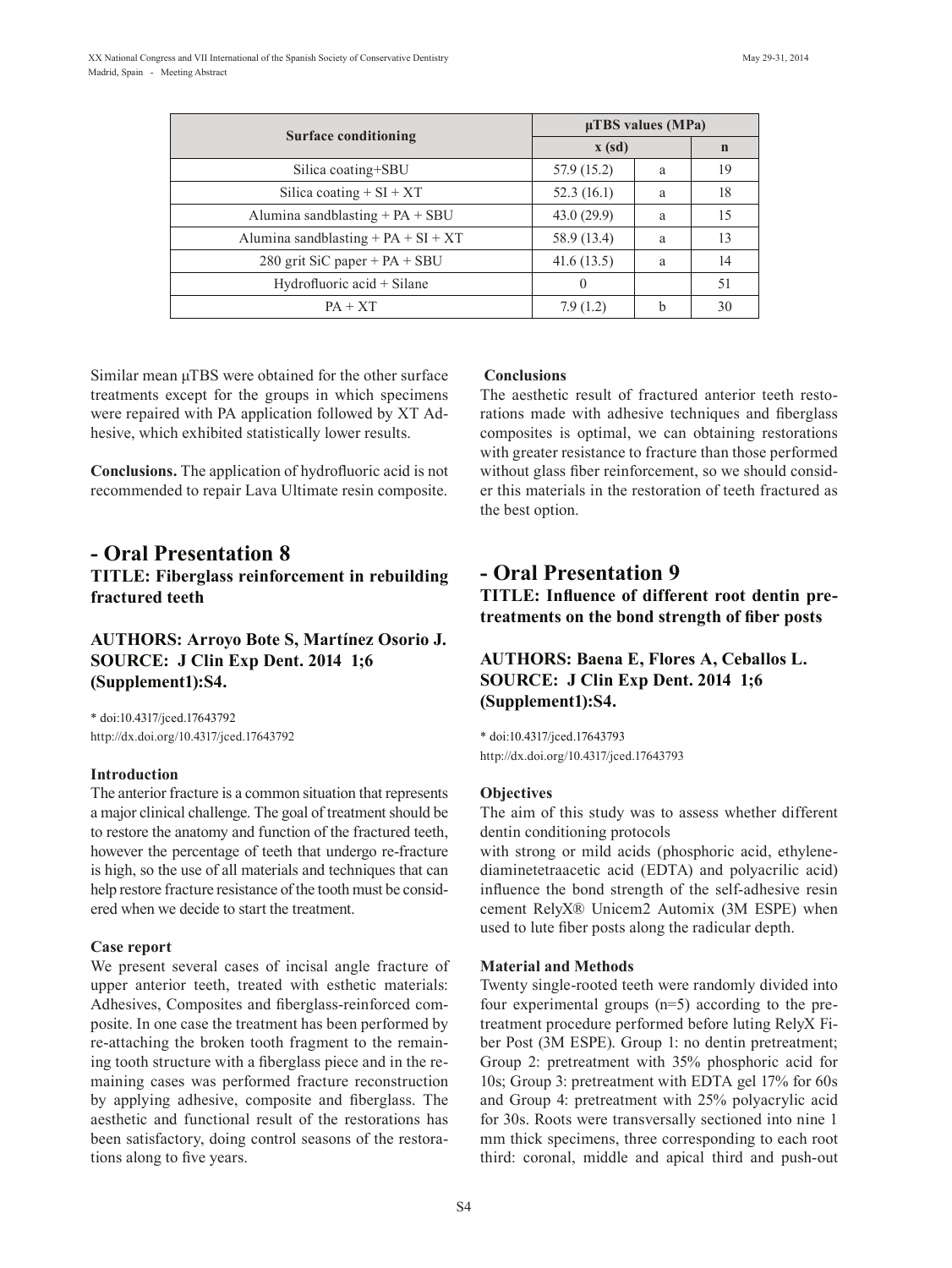tests were performed (Instron 3345). Data was analyzed by two-way ANOVA and Student-Newman-Keuls tests  $(p<0.05)$ . Failure mode was evaluated using a stereomicroscope at original x40 magnification, and the most representative failures for each group were analyzed by scanning electron microscopy.

#### **Results**

The two-way ANOVA showed that the variable dentin pretreatment influenced on the dependent variable bond strength ( $p<0.001$ ), whereas the root third variable and the interaction between them did not  $(p>0.05)$ . It was observed that bond strength values after phosphoric acid and polyacrylic acid treatments were statistically similar, but statistically higher than the results achieved by no dentin pretreatment group. The lowest values were obtained by EDTA group.

### **Conclusions**

The bond strength of the self-adhesive resin cement RelyX Unicem2 Automix is improved when root dentin is pretreated with a mild (polyacrylic acid 25%) or strong acid (phosphoric acid 35%) before luting fiber posts. The root depth did not influence the push-out bond strength of the cement.

## **- Oral Presentation 10**

**TITLE: Five-year clinical evaluation of posterior restorations: silorane- versus methacrylatebased composite**

**AUTHORS: Baracco B, Fuentes MV, Perdigão J, Ceballos L. SOURCE: J Clin Exp Dent. 2014 1;6 (Supplement1):S5.**

\* doi:10.4317/jced.17643794 http://dx.doi.org/10.4317/jced.17643794

## **Objectives**

To compare the five-year clinical performance in posterior restorations of three restorative systems including a low-shrinkage system and a methacrylate based composite combined either with an etch-and-rinse or a self-etch adhesive.

## **Materials and Methods**

After signing an informed consent, 25 patients received three Class I (occlusal) or Class II restorations performed with one of three restorative systems: Filtek Silorane Restorative System; Adper Scotchbond 1 XT (two-step etchand-rinse adhesive) + Filtek Z250; and Adper Scotchbond SE (two-step self-etch adhesive) + Filtek Z250. All materials belong to 3M ESPE and were applied following its instructions. Two blind observers evaluated the restorations at four different moments (baseline, after one, two and five years) according to the USPHS modified criteria. Kruskal-Wallis and Mann Whitney U tests were used to compare the behavior of the restorative systems, while Friedman and Wilcoxon tests were applied to analyze the intra-system data ( $p<0.05$ ).

### **Results**

After five years of clinical use, the restorations of Adper Scotchbond SE + Filtek Z250 showed statistically higher marginal staining than the other two restorative systems. Intra-system comparisons between baseline and five-year showed worse marginal adaptation scores for all the systems, while marginal staining increased in both systems composed by self-etch adhesives. Restorations performed with Adper Scotchbond SE + Filtek Z250 also recorded worse values in color match and surface roughness after five years.

## **Conclusions**

The clinical performance of Filtek Silorane after five years was found acceptable. However, this long-term clinical study did not find any advantage of the siloraneover the methacrylate-based composite when combined with an etch-and-rinse adhesive.

## **- Oral Presentation 11**

**TITLE: Effects of irrigation solution on radicular dentin**

**AUTHORS: Barón M, Morales V, Linares M, Escribano N, Ceballos L. SOURCE: J Clin Exp Dent. 2014 1;6 (Supplement1):S5.**

\* doi:10.4317/jced.17643795 http://dx.doi.org/10.4317/jced.17643795

## **Objectives**

The root canal treatment is potentially aggressive for the radicular dentin. The endodontic solutions used to eliminate bacterial infection can also induce chemical and physical changes in dentin's inorganic and organic components. The aim of this study is to evaluate these changes in dentin composition.

## **Materials and Methods**

Four single root teeth were sectioned at cemento enamel junction. The specimens were instrumented with 10 diameter k-file (Dentsply Maillefer, Switzerland) followed by Protaper Universal system: SX,S1, S2 F1 And F2 (Dentsply, Maillefer, Switzerland). All roots were sectioned into 600-500  $\mu$ m thick slices. Six specimens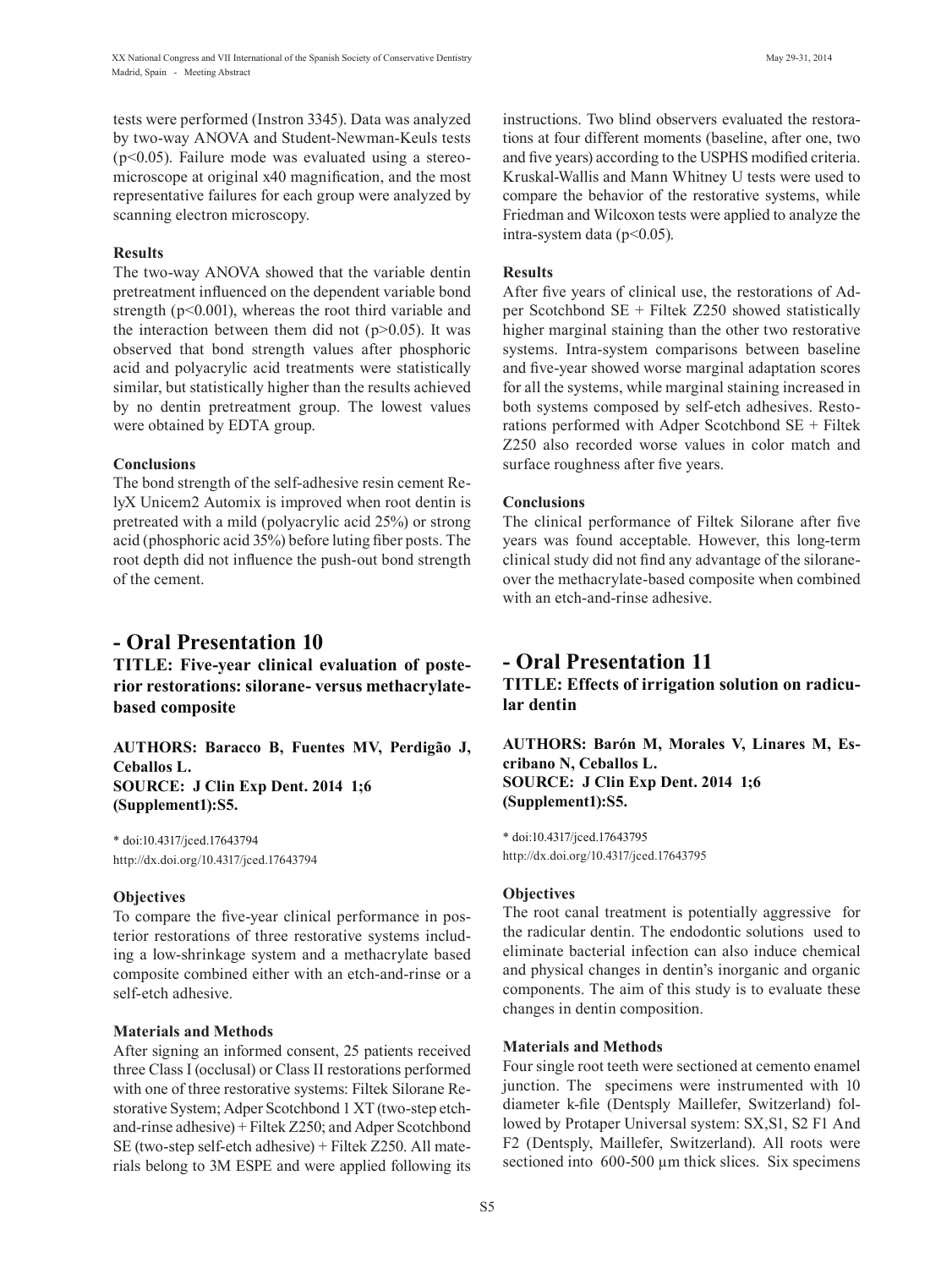were obteined from each root : two coronal third slices, two medium third slices and two apical third slices.The sample was randomly distributed randomly in 3 different study groups: NaOCl 5.25% for 1minute (3ml), NaOCl 5.25% for 5 minutes (3ml), NaOCl 5.25% for 20 minutes (3ml) plus EDTA 17% for 1 minute (3ml). Each specimen acted as its own control specimen and was inmersed in the tested solutions for the estimated time. All specimens were cleaned for 10 seconds in an ultrasonic device before and after treatment with the solutions. The roots were inspected under Fourier Transform Infrared spectroscopy (Excalibur 3010 FT-IR, Varian, Walnut Creek, USA) to evaluate the inorganic and organic composition. The statiscally tests were Friedman´s and Wilcoxon´s Test to assess changes in the same radicular third. The Kruskal-Wallis´and Mann-Whitney´s were used to evaluate changes among root dentin thirds.

#### **Results**

No changes were registered in the phosphate group in the 3 study groups. In the NaOCl 5.25% group, Amida III and Amida I significantly decreased in the apical third. The Amida I also decreased in the medium third too. In the EDTA 17% group, Amida III and Amida I were increased in the apical third.

#### **Conclusions**

The inorganic component of the root dentine is not affected by the irrigation solutions. NaOCl 5.25% and EDTA 17% caused changes in the organic component of the root dentin, specially in the apical third.

## **- Oral Presentation 12**

**TITLE: Indirect fiber-reinforced composite dowel-core**

**AUTHORS: Bernardo-Clari J, Torres-Nebril A, Alegre-Domingo T, Faus-Matoses V, Faus-Llácer VJ. SOURCE: J Clin Exp Dent. 2014 1;6 (Supplement1):S6.**

\* doi:10.4317/jced.17643796 http://dx.doi.org/10.4317/jced.17643796

#### **Introduction**

To minimize polymerization shrinkage in the case of non-cylindrical root canals, it is proposed to perform indirect fiber-reinforced composite dowel-cores.

#### **Case report**

Three cases of endodontically treated maxillary incisors (two lateral incisors and one central incisor) requiring a post for restoration are presented. Once root canal treatments were completed, the post spaces were prepared with Gates Glidden burs. Then, impressions with silicone (Elite HD +, Zhermack, Badia Polesine, Italy) were taken with acrylic resin dowels for preparing the dowel-cores in the laboratory. After checking the fitting, the indirect dowel-cores were luted with a high filler load dual resin cement (Core X Flow, Dentsply Maillefer, Konstanz, Germany), following manufacturer's instructions.

### **Conclusions**

This type of indirect dowel-core allows a better adaptation to the canal walls. It is required a smaller amount of cement around and less curing shrinkage is obtained. Therefore, the adhesion of the post within the root canal is improved.

## **- Oral Presentation 13**

**TITLE: Using Artificial Intelligence to predict endodontic failure**

**AUTHORS: Campo Nieves L, De Paz Santana JF, García Barbero AE, Hernando Dumaraog B, Aliaga Vera I, Vera González V. SOURCE: J Clin Exp Dent. 2014 1;6 (Supplement1):S6.**

\* doi:10.4317/jced.17643797 http://dx.doi.org/10.4317/jced.17643797

#### **Objectives**

This manuscript describes the application of Artificial Intelligence (AI) techniques, specifically Case-Based Reasoning (CBR), to predict the failure of root canal therapy.

### **Materials and Methods**

The study was performed on 35 patients who experienced failure in root canal therapy, specifically by crown-root fracture, the appearance of a periapical lesion or the expansion of an existing one. We determined the variables that could influence the appearance of periapical lesion and the level of significance, primarily by applying statistical tests (Chi square, Fischer exact test, and Monte Carlo simulation), before creating the CBR to make predictions.

#### **Results**

The creation of a CBR system that integrates Bayesian networks in the reuse phase presented a treatment failure predictive capacity of 89%.

## **Conclusions**

CBR systems were effective in predicting endodontic failures caused by crown-root fracture, the appearance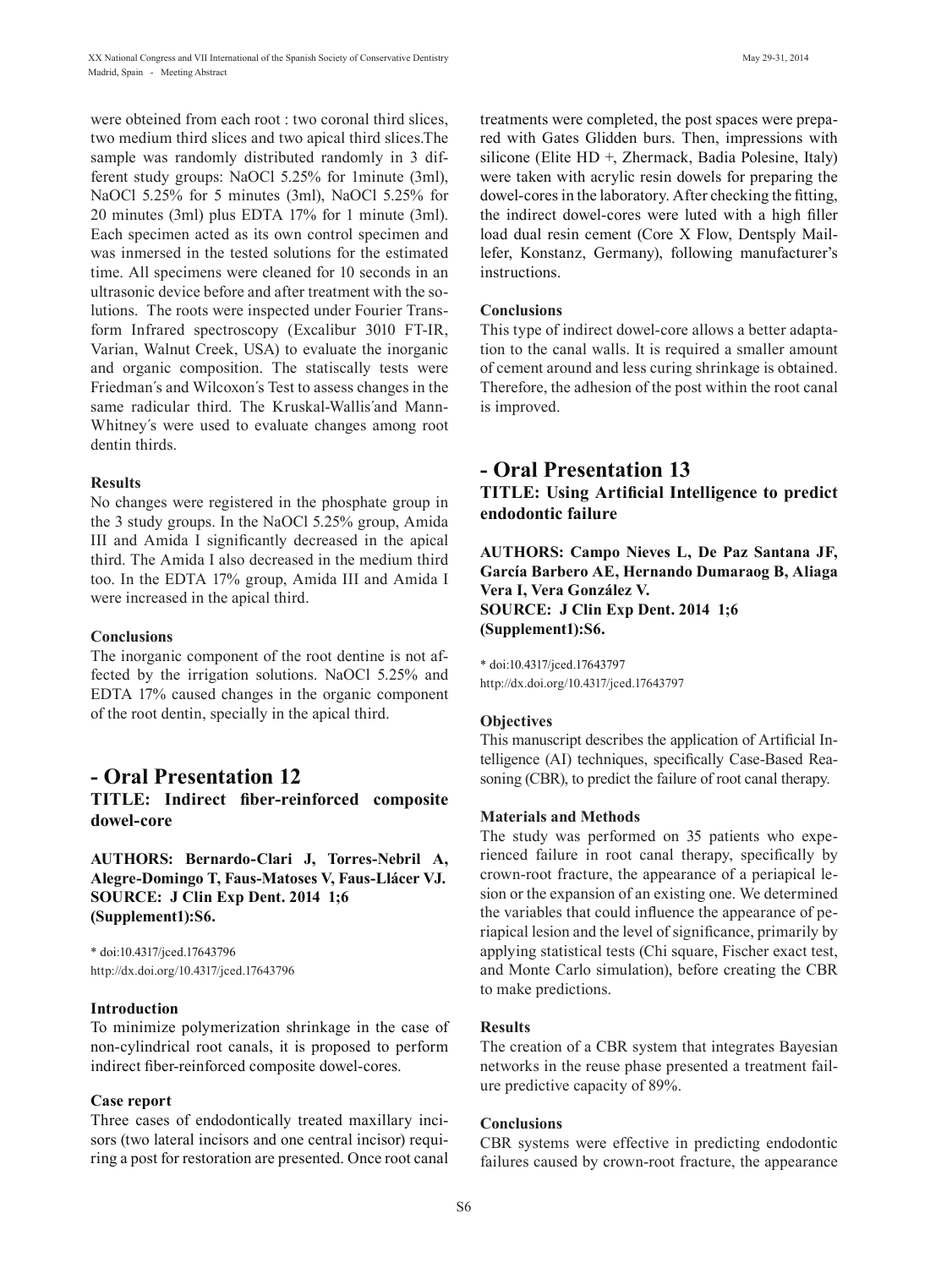of a periapical lesion or the expansion of an existing one. These CBR systems provide valuable information that can be used to devise a tailored therapeutic approach.

## **- Oral Presentation 14 TITLE: Lithium disilicate crown rehabilitation on 1.1**

**AUTHORS: Costas Soto A, Rosel Gallardo E, Jiménez Martínez JD, Ortega Molina A, Rodríguez Pérez M, Otero Ávila A, Del Castillo Salmerón R. SOURCE: J Clin Exp Dent. 2014 1;6 (Supplement1):S7.**

\* doi:10.4317/jced.17643798 http://dx.doi.org/10.4317/jced.17643798

#### **Introduction**

Through this case report we show the replacement of a metal-ceramic crown on 1.1, with an important aesthetic difficulty because of gingiva shade projected by the metal and the opacity of the material itself.

#### **Case report**

We report the case of a woman who comes on January 2014, to Máster Propio de Odontología Estética, University of Granada, with a metal-ceramic crown on 1.1, with a previous root canal treatment, without clinical symptomatology or radiological signs of pathology. The main reason that the patient relates is to equalize the crown on 1.1 to 2.1 in terms of colour, form, length, and to improve the aesthetic removing the gingiva shade generated by the old metal - ceramic crown. In the initial study we carry out the Digital Smile Design (DSD) which is transferred to a diagnostic wax of the right central incisor, in which we take on a silicone matrix to make, later, the provisional crown. In the moment of the metal - ceramic crown remotion, we can see that the gingiva shade is due to the metallic neck of the removed crown, and that the core colour is acceptable to be rehabilitated with a lithium disilicate crown. Thanks to the provisional crown remodeling we can level gigival margins on 1.1 and 2.1 as well as zenith, form and size. After that, we took digital impressions for the definitive lithium disilicate crown.

#### **Conclusions**

Lithium disilicate is the material of choice in some clinical cases of anterior rehabilitations so we can resolve the opacity or aesthetics problems generated by the gingiva shade that are created by another materials like metal-ceramic crowns.

## **- Oral Presentation 15**

**TITLE: Leptin activates STAT3 signaling pathway in human dental pulp**

**AUTHORS: Crespo-Gallardo I, Martín-González J, Sánchez-Domínguez B, Martín-Jiménez M, Segura-Egea JJ. SOURCE: J Clin Exp Dent. 2014 1;6 (Supplement1):S7.**

\* doi:10.4317/jced.17643799 http://dx.doi.org/10.4317/jced.17643799

#### **Objectives**

After leptin receptor (LEPR) identification in normal and inflammed human dental pulp, a role for leptin in this tissue has been accepted. This study aims to assess if leptin signal transduction in human dental pulp involves STAT-3 phosphorylation.

#### **Materials and Methods**

Fifteen dental pulp samples were obtained from freshly caries- and restoration- free extracted human third molars. Pulp samples were processed and to study the possible activation of STAT-3 by leptin, human dental pulp was stimulated with human leptin and solubilized lysed samples were analyzed by Western blot using antibodies that specifically recognize the tyrosine phosphorylated form of STAT-3 (P-STAT-3).

#### **Results**

Leptin stimulated JAK-STAT pathway by promoting STAT-3 tyrosine phosphorylation.This signalling pathway was confirmed in all human dental pulps. Western blot analysis revealed the presence in the pulp samples of a protein with apparent molecular weight of 93 kDa, which corresponds to the estimated molecular weight of P-STAT-3. The amount of P-STAT-3 in every sample was controlled with anti-β-tubulin immunoblot. Tyrosine phosphorylation of STAT-3 was observed in response to human leptin treatment. Activation of STAT-3 was observed at 0.1, 1 and 10 nM leptin but the maximal activation of STAT-3 was observed at 0.1 nM leptin. The relative amount of P-STAT-3 in stimulated pulps was significantly higher than in unstimulated pulps (p  $< 0.05$ ).

#### **Conclusions**

STAT-3 is involved in leptin signalling pathways in human dental pulp. To further understand the signal transduction of leptin in human dental pulp, is important to assess the major other signalling pathways known to be activated by leptin receptor in other systems.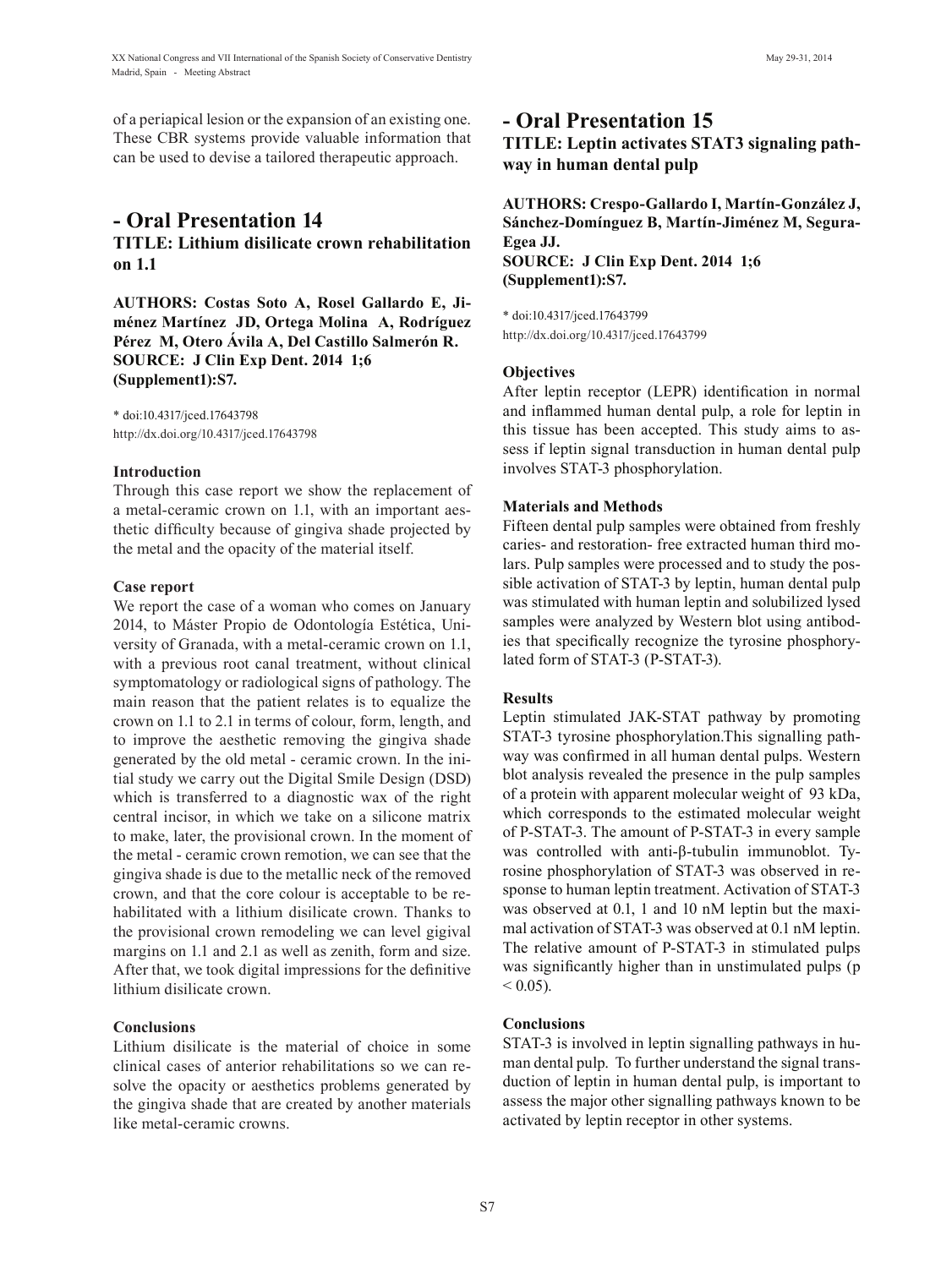## **- Oral Presentation 16**

## **TITLE: Effect of different surface pretreatment and aging on composite onlays bond strength**

**AUTHORS: Cura M, González-González I, Fuentes MV, Ceballos L. SOURCE: J Clin Exp Dent. 2014 1;6 (Supplement1):S8.**

\* doi:10.4317/jced.17643800 http://dx.doi.org/10.4317/jced.17643800

### **Objectives**

To evaluate the influence of different surface pretreatments on microtensile bond strength ( $\mu$ TBS) of composite onlays after aging.

## **Materials and Methods**

Composite onlays (Filtek Z250, 3M ESPE)(Ø 8 X 4 mm high) were randomly assigned to 6 groups, according to surface treatment: 1. Al2O3+1XT: Sandblasting with 27 µm Al2O3 particles + Adper Scotchbond 1XT (3M ESPE); 2. Al2O3+Si+1XT: Sandblasting with 27 µm Al2O3 particles + Silane application (ESPE SIL, 3M ESPE)+ Adper Scotchbond 1XT; 3. Al2O3+Universal: Sandblasting with 27  $\mu$ m Al2O3 particles + Scotchbond Universal (3M) ESPE); 4. Silica+1XT: Tribochemical silica coating 30  $\mu$ m particles (Cojet, 3M ESPE) + Adper Scotchbond 1XT; 5. Silica+Si+1XT: Tribochemical silica coating 30 µm particles + Silane application +Adper Scotchbond 1XT; 6. Silica+Universal: Tribochemical silica coating 30 µm particles + Scotchbond Universal. Composite overlays were luted using RelyX Ultimate resin cement (3M ESPE) to fresh resin composite specimens. Bonded assemblies were stored in water (24h or 6 months) and subsequently prepared for µTBS testing. Data were analyzed by two-way ANOVA, SNK and student t-tests ( $p$ <0.05). Failure mode distribution was recorded and selected fractured beams were observed under SEM.

## **Results**

µTBS mean values in MPa and standard deviations (sd) are shown in the table. Different letters indicate statistically different µTBS values among groups. \*Means statistical differences between 24 hours and 6 months.

#### **Conclusions**

Sandblasting followed by Adper Scotchbond 1XT or Scotchbond Universal adhesives application provided higher adhesive strength values at 24 hours. The latter was the experimental group that presented higher bond strength also 6 months later. The application of sandblasting or tribochemical silica coating before Schotchbond Universal adhesive produced stable bond strength values after 6 months storage.

## **- Oral Presentation 17**

**TITLE: Influence of ultrasonics used in endodontics on cardiac pacemakers and implantables automatic defibrillators**

**AUTHORS: De los Mozos García I, Bach Álvarez A, Campo Nieves L, Sánchez Garrido E, García Barbero E. SOURCE: J Clin Exp Dent. 2014 1;6**

**(Supplement1):S8.**

\* doi:10.4317/jced.17643801 http://dx.doi.org/10.4317/jced.17643801

## **Objectives**

The aim of this study is to determine whether ultrasound devices, commonly used in Endodontics, affect the functioning of cardiac pacemakers and implantable automatic defibrillators.

## **Materials and Methods**

We selected two models of cardiac pacemakers and three models of automatic defibrillators. All of them were used with ultrasonic tips Star-X connected to two types of ultrasounds: Kavo and Newtron P.S of Satelec. The pacemakers and defibrillators were analyzed with a clinical measurement system (Medtronic ® 2090 Programmer B.V. Netherlads).

A closed circuit was created by immersing one unir-

| <b>Surface pretreatment</b>               | 24 hours<br>µTBS (Sd) Mpa<br>n |    | 6 months |                |   |    |
|-------------------------------------------|--------------------------------|----|----------|----------------|---|----|
|                                           |                                |    |          | µTBS(Sd) Mpa   |   | n  |
| $AI2O3+1XT$                               | $98(18)^*$                     | A  | 36       | $52,8(12,9)^*$ | D | 40 |
| $AI2O3+Si+1XT$                            | 76,9(19,9)*                    | BC | 52       | $54(16,2)^*$   | D | 43 |
| Al <sub>2</sub> O <sub>2</sub> +Universal | 97,5(18,9)                     | A  | 45       | 91(19,15)      | A | 40 |
| Silica+1XT                                | $74,3(13,5)^*$                 | C  | 46       | $55,7(20,5)^*$ | D | 48 |
| Silica+Si+1XT                             | $83,3(15,6)^*$                 | B  | 44       | $68,3(24,8)^*$ | С | 47 |
| Silica+Universal                          | 71,2(18,3)                     | С  | 64       | 76,6(15,8)     | B | 46 |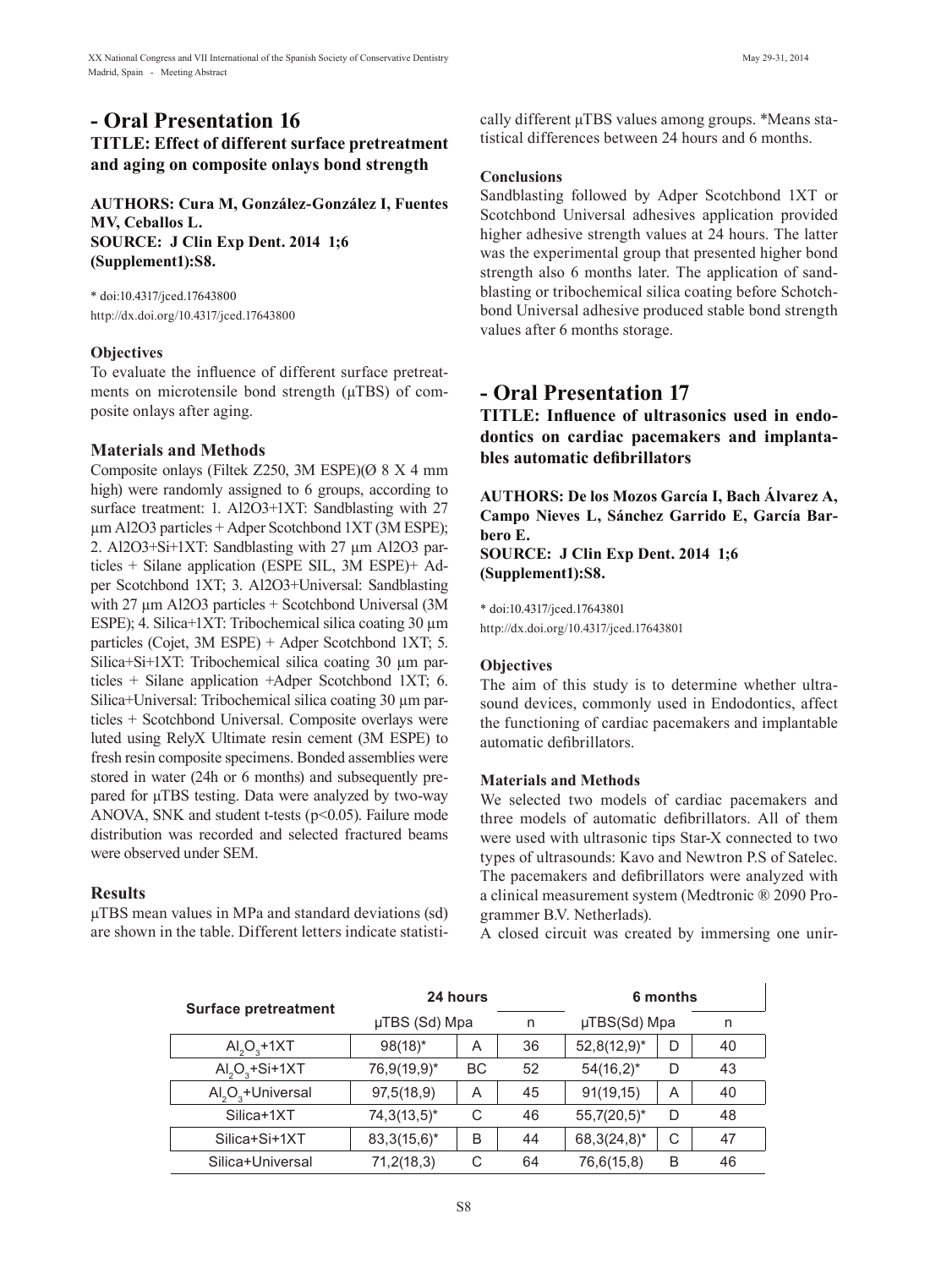radicular tooth in a 5cmx5cmx30cm container. The circuit was closed by connecting the cardiac pacemaker cable with the opposite end of the container. We monitored the pacemaker baseline in different situations. First, when the ultrasound was switched on, then using 1,2, and 3 power switches, in the case of Kavo ultrasound, and then with all power switches, from 1 to 20, in the Newtron ultrasound case. Each of the activations, in turn, was performed at 30 cm and 2 cm from the pacemaker's sensor.

The positive control was made by touching the alginate with the electrode of the electric scalpel. The negative control was made by touching the adjacent alginate with the tip of the Sonic Activator Endoactivator. The pacemaker´s operation was monitored using the Medtronic system.

#### **Results**

Ultrasounds altered the functioning of pacemakers and defibrillators in the same way that the electrical scalpel that was used as a positive control. They produced graphics altered by noise and changes in the mode of contraction.

#### **Conclusions**

Ultrasonic devices adversely affect the operation of pacemakers and cardiodefibrilators. We believe that its use in patients with pacemakers or cardiodefibrilators should be contraindicated and we think more studies are needed which corroborate these results.

## **- Oral Presentation 18 TITLE: Endodontic and restorative treatment of two discolored incisors with silver points**

## **AUTHORS: de Pablo OV, Diaz-Sanchez C. SOURCE: J Clin Exp Dent. 2014 1;6 (Supplement1):S9.**

\* doi:10.4317/jced.17643802 http://dx.doi.org/10.4317/jced.17643802

### **Introduction**

The color change in an anterior tooth is a major cosmetic problem and a challenge for the dentist who should solve it. It is important to identify the cause to establish an appropriate treatment.

#### **Case report**

We report a patient who underwent root canals with silver points in several upper teeth. Years later, the pacient came with chronic apical periodontitis in two incisors and an unsatisfactory aesthetic result of the staining produced by said filling. After assessing the various treatment options, we chose to approach the case conservatively. At endodontic level, we remove both silver points and due to wide apical caliber the canals were sealed with MTA and gutta-percha. Once retreatments were finished, we performed a cervical proper sealing glass ionomer and proceeded to perform an internal bleaching. The product used was sodium perborate mixed with distilled water and renewed weekly. Once the teeth had regained its original color, were restored conservatively with direct composite veneers. In subsequent recalls, we see the resolution of the apical periodontitis and the good performance of the restorations.

#### **Conclusions**

When performing endodontic treatment of a tooth we have to discard materials that can alter the color of it, avoiding future problems. Internal bleaching with sodium perborate, in this case, has reversed staining produced by silver tips; endodontic retreatment with MTA and gutta percha has succeeded in healing a chronic apical periodontitis; and with the natural color of the teeth, veneers direct composite involves an aesthetic alternative satisfactory for the patient.

## **- Oral Presentation 19**

**TITLE: Indirect composite restoration performed through digital workflow**

**AUTHORS: De Vega Calleja S, Da Silva D, Fuentes MV, Luengo M, Ceballos L. SOURCE: J Clin Exp Dent. 2014 1;6 (Supplement1):S9.**

\* doi:10.4317/jced.17643803 http://dx.doi.org/10.4317/jced.17643803

#### **Introduction**

The application of digital technology to Dentistry brought important changes to the daily practice of clinicians, not only by simplifying procedures, but also by gradually improving the quality of treatments. Besides the simplification process of the clinical steps brought by the digital flux, the development of new CAD-CAM materials endows restorations with improved mechanical behaviour and better accuracy when compared with conventional techniques, improving the marginal adjustment, the anatomy and the contact points

#### **Case report**

A patient (65 year old man) requires to be treated in the URJC University Clinic. Following clinical and radiographic studies, the need for endodontic and restorative treatment with an onlay in the 1.6 was detected. After performing the endodontic treatment, tooth preparation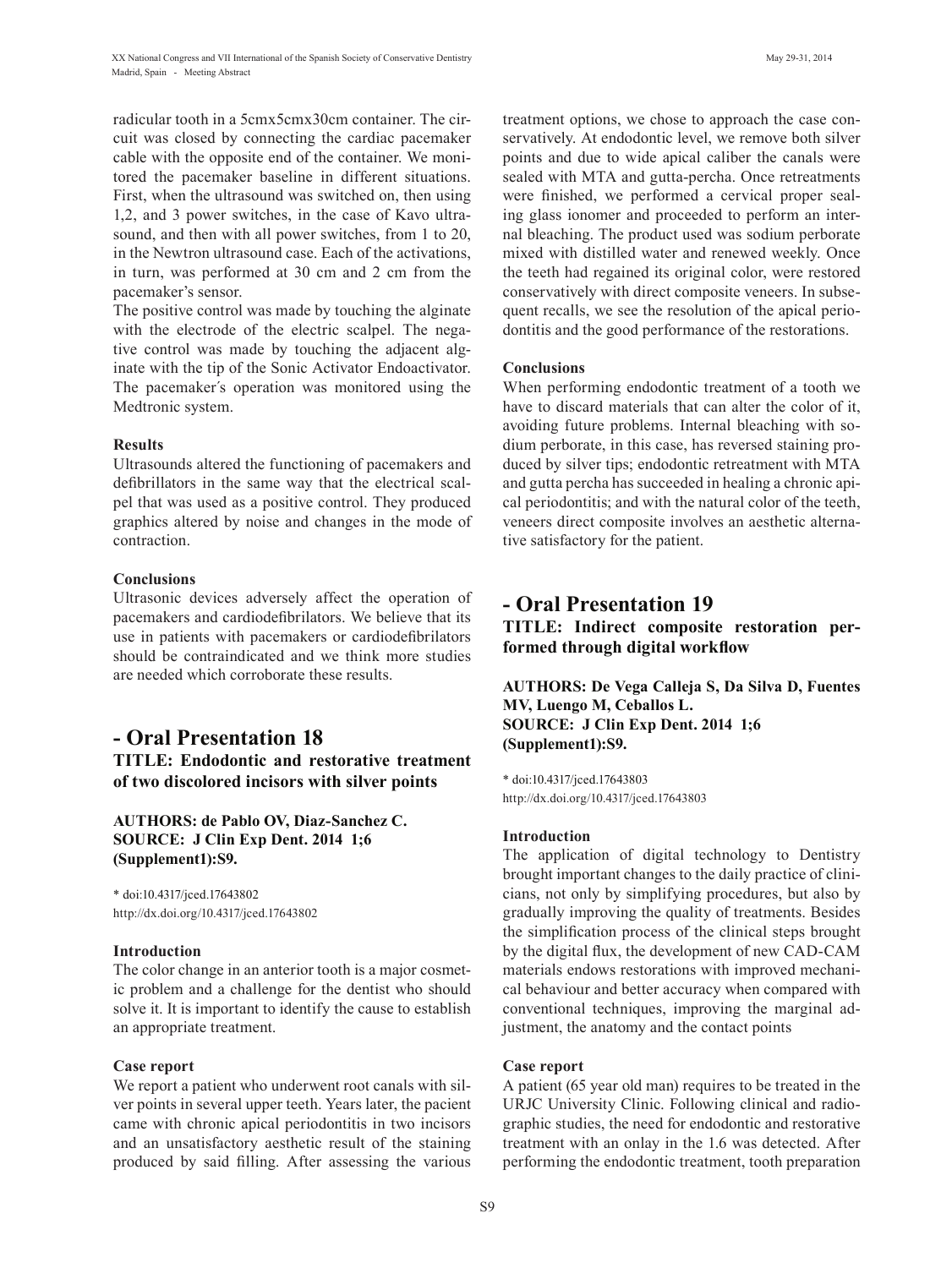was carried out and intraoral digital record was performed using the True Definition (3M) scanner for the task. For the incrustation Lava Ultimate (3M ESPE) was the material of choice, a composite purposely made to be processed by CAD-CAM techniques. The onlay was cemented, following manufacturer's instructions, using Scotchbond Universal adhesive and Rely X Ultimate (3M ESPE) resin cement.

### **Conclusions**

Following the restoration applying Lava Ultimate by the use of digital workflow, an excellent marginal adjustment was observed and, despite the fact the incrustation is obtained from a monochromatic block, a good aesthetical integration.

## **- Oral Presentation 20**

**TITLE: Non-surgical retreatment, sealed with mta, in incisor with apical radiolucent image**

**AUTHORS: Domínguez Pérez A, Riádigos Presas J, Rivas Mundiña B, Martín Biedma B, Varela Patiño P. SOURCE: J Clin Exp Dent. 2014 1;6 (Supplement1):S10.**

\* doi:10.4317/jced.17643804 http://dx.doi.org/10.4317/jced.17643804

#### **Introduction**

Usually nonsurgical retreatment in teeth with periapical lesions is the most suitable alternative for being the less invasive treatment. this assuming the tooth is restorable and periodontally healthy.

#### **Case report**

13 years old girl presents pain in endodontic tooth 2.1 derived from orthodontics unit . Clinical tests relate : positive palpation and percussion, mobility i, physiological probing and negative vitality. cbct is done to investigate horizontal fracture, which was discarded. we make the opening of the pulp chamber and remove the unimetric post with ultrasonic tips start  $x \#3$ . guttapercha is removed with rotary files and retreatment is performed with d protaper rotary files. mta is placed in the apical third followed by three milimeters of thermoplastic gutta and a fiberglass post . we take impressions for diagnostic wax. the silicone was performed and the tooth was reconstructed using the layered banini´s technique . review is done after 1 month and the tooth remains obscure so we decide to make a composite veneer . reviews at 3 and 10 months after treatment were performed.

#### **Conclusions**

Nonsurgical retreatment was chosen because there is evidence of greater long-term success compared with endodontic surgery.

1. nonsurgical retreatment is chosen in endodontic teeth radiolucency .

2. nonsurgical retreatment has a similar rate to initial endodontic treatments cure .

## **- Oral Presentation 21**

**TITLE: Reliability of kubelka-munk spectral transmittance for resin composite translucency characterization**

**AUTHORS: Espinar C, Pulgar R, Roldán C, Ionescu AM, Lucena C. SOURCE: J Clin Exp Dent. 2014 1;6 (Supplement1):S10.**

\* doi:10.4317/jced.17643805 http://dx.doi.org/10.4317/jced.17643805

#### **Objectives**

To determine the reliability of Kubelka-Munk theory for characterization of resin composites translucency. For this purpose, the estimated spectral transmittance and absolute transmittance of resin composites with different chroma and opacity degree were compared.

#### **Materials and Methods**

Cylindrical samples (1cm in diameter and 1mm in thickness) of Filtek Supreme XTE (3M ESPE, Spain) resin composite were prepared. The composite resin was placed in a micrometer mold (Smile Line, Switzerland) in bulk, pressed with a glass slide and then light-cured through the glass at 1100 mW/cm2 for 15 seconds (Bluephase Style, Ivoclar, Vivodent). The surface appearance was checked under magnification, and the sample thickness was verified at three points with a digital caliper. Three samples of resin composite for each opacity (enamel, dentin, body) and chroma (A1, A2, A3) were prepared (n=27). The estimated spectral transmittance was calculated according to the Kubelka-Munk theory, by means of a spectroradiometer (PR-704 Spectra-Scan, Photo Research Inc., Chatsworth, CA, USA). The absolute transmittance was obtained from measurements made using an integrating sphere with Argon laser (457, 488 and 514nm) and He-Ne laser (632nm). Finally, Kubelka-Munk spectral transmittance curve and absolute spectral transmittance curve obtained for the different materials were compared.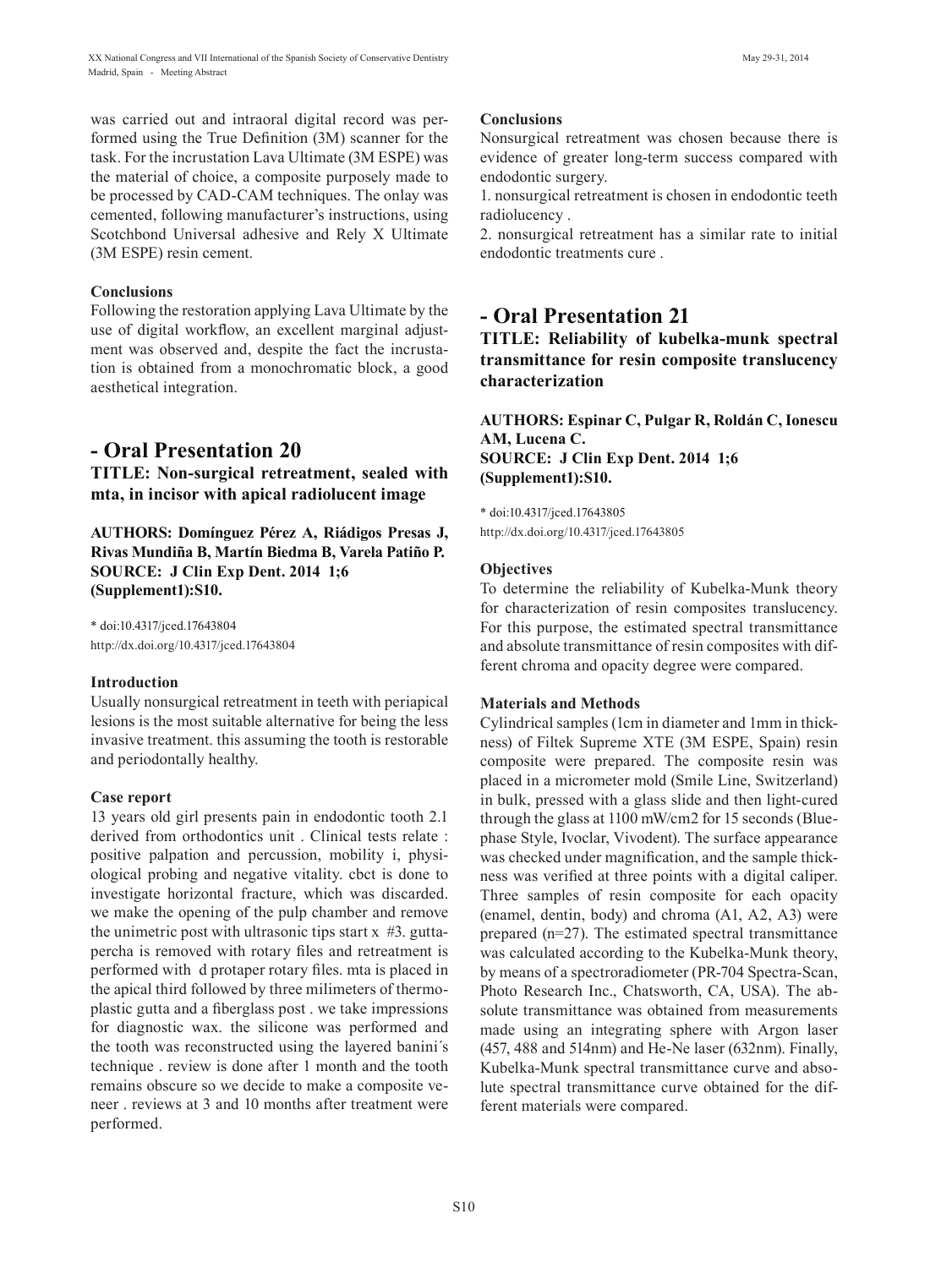XX National Congress and VII International of the Spanish Society of Conservative Dentistry May 29-31, 2014 Madrid, Spain - Meeting Abstract

#### **Results**

The Kubelka-Munk transmittance overestimated translucency of all the resin composites tested. Furthermore, the estimated transmittance not adequately characterized differences between composites of different chroma (A1, A2, A3) or opacity degree (enamel, body and dentine).

#### **Conclusions**

Reliability and accuracy of Kubelka-Munk spectral transmittance is lower than absolute transmittance for translucency characterization of resin composites.

## **- Oral Presentation 22**

**TITLE: All-ceramic oral restoration. one smile, several materials**

**AUTHORS: Faci Martín B, Faus Matoses V, Faus Matoses I, Alegre Domingo T, Faus Llácer VJ. SOURCE: J Clin Exp Dent. 2014 1;6 (Supplement1):S11.**

\* doi:10.4317/jced.17643806 http://dx.doi.org/10.4317/jced.17643806

#### **Introduction**

According to the composition of ceramic systems, they have different properties and applications.the correct use of ceramic materials depends on several factors, including the clinician´s ability to choose restorative materials, restoration manufacturing method, teeth preparation technique, cementing technique and individual patient needs.

in some clinical situations, the use of a single material would be enough, but sometimes it may be necessary to combine several types of materials to obtain the best restorative treatment outcome.

#### **Case report**

60-years-old woman presented to our dental practice to improve the aesthetic of her smile.

clinical and radiographic examinations revealed a root canal treatment on 2.1 with dark discoloration, a root canal treatment failure due to a root fissure on 2.2 and leaked dental filligns on 1.1, 1.2 and 1.3.

the treatment consisted of the extraction of 2.2, root canal retreatment and posts restoration on 2.1 and dental fillings on 1.1, 1.2 and 1.3.

the initial provisionalitation was carried out through a temporary ovate pontic fixed partial denture on 2.1 to 2.3 and temporary veneers on 1.1, 1.2 and 1.3. made of polymethylmethacrylate using cad cam system. a second temporary ovate pontic fixed partial denture was positioned in order to contour the 2.2 surrounding soft tissues.

Six months later, temporary restorations were removed and an alumina based definitive fixed partial denture on 2.1 to 2.3 and feldspathics laminate veneers on 1.1, 1.2 and 1.3 were placed.

#### **Conclusions**

The anterior teeth restoration was achieved meeting the functional, aesthetic and biomechanical expectations of both, the patient and the professional, by means of different types of ceramic materials.

## **- Oral Presentation 23**

**TITLE: Efficiency and effectiveness of retreatment with Thermafil Plus, Guttacore and vertical condensation**

**AUTHORS: Fenellós-Aldea L, Alegre-Domingo T, Faus-Matoses V, Faus-Llácer VJ. SOURCE: J Clin Exp Dent. 2014 1;6 (Supplement1):S11.**

\* doi:10.4317/jced.17643807 http://dx.doi.org/10.4317/jced.17643807

#### **Objectives**

The purpose was to evaluate the efficiency and the effectiveness in retreatment depending on the obturation system: Guttacore, Thermafil, and warmed vertical gutta-percha condensation using Calamus, with ProTaper files retreatment.

#### **Materials and Methods**

It was executed in one hundred and five extracted teeth with one root canal. The cusp tip was reduced with a disc with working lengths set at 15 mm.

During preparation and between each file, 1 mL of 5.25% sodium hypochlorite was used as an irrigant. The canals were all prepared until F3 ProTaper file, lately, teeth were randomly allocated in three groups depending on the obturation material utilized: Thermafil, Guttacore and warmed vertical condensation. In all groups, the canal was coated with a thin layer of AH Plus root canal sealer.

Every canal was instrumented using ProTaper Retreatment files: D1, D2 and D3. To calculate the efficiency, the total time of all files to reach the working length was scored. The retreatment procedure was considered complete when no obturation material was observed on the last file. The efficacy was evaluated in terms of the remaining amount of the sealing material after the procedure.

Data were analyzed using SPSS (SPSS 15.0 Inc., Chicago, IL) with a p value  $\leq 0.05$  and it was used ANOVA test and a Chi-square analysis.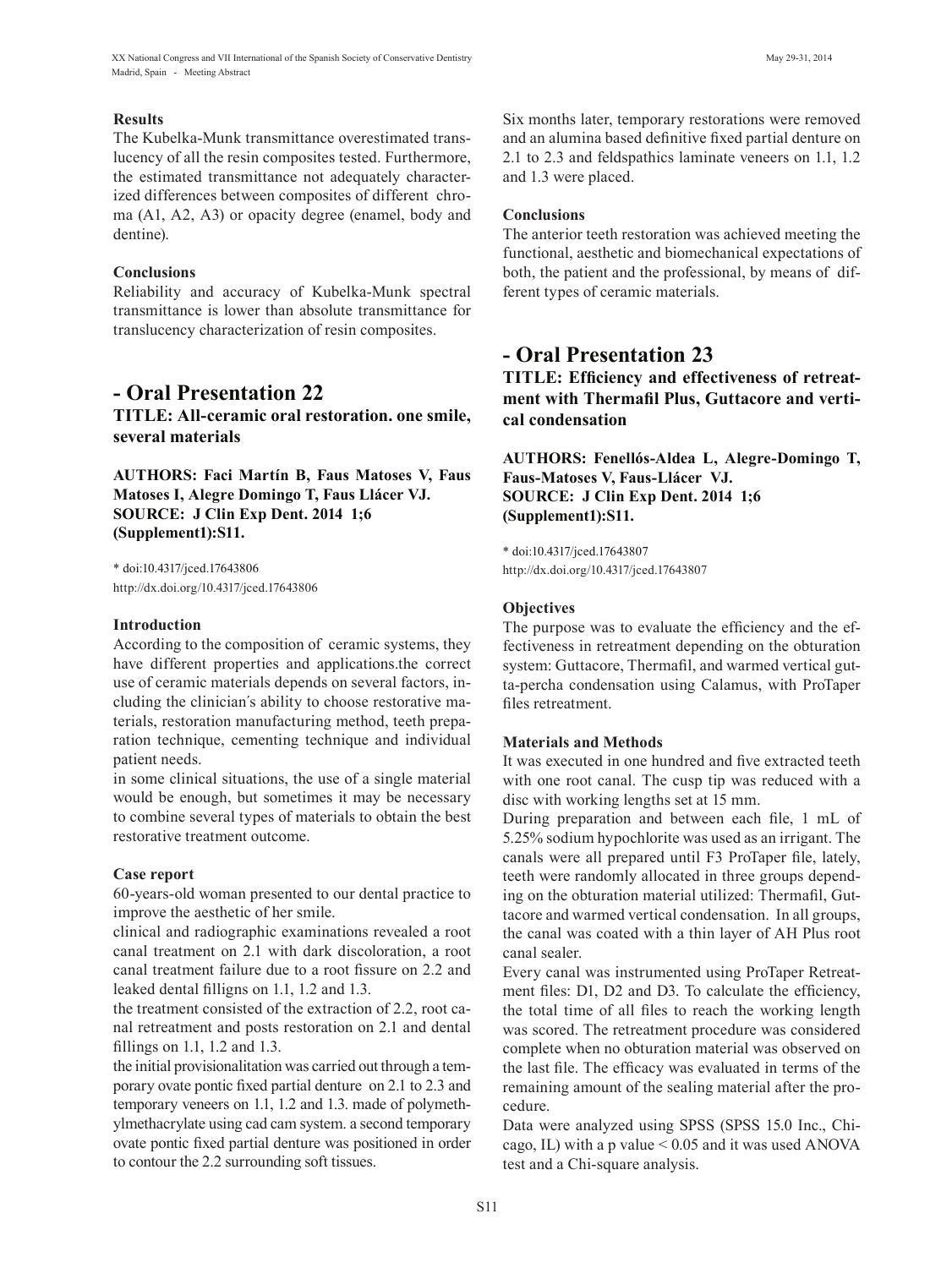The mean time to reach working length was significantly shorter for Guttacore than Thermafil (p<0.05).

There was significantly more debris remaining in the apical third compared to the coronal and middle thirds in all groups ( $p \le 0.05$ ).

## **Conclusions**

The Guttacore system requires less time than other sealing systems to reach the working length using Protaper files during the retreat. However, it was the group obturated with Calamus system which presented less obturation material remaining.

## **- Oral Presentation 24**

**TITLE: Orthodontic extrusion, an alternative to restitute the biologic width to the anterior sector** 

**AUTHORS: Fernández B, González J, Escribano N, Gomes G, Da Silva D, Fuentes MV, Míguez M, Ceballos L. SOURCE: J Clin Exp Dent. 2014 1;6 (Supplement1):S12.**

\* doi:10.4317/jced.17643808 http://dx.doi.org/10.4317/jced.17643808

## **Introduction**

The restoration of anterior teeth presenting an invasion of the biologic width implies a challenge to the clinician, since it is essential the reposition of the preparation margin prior to the prosthetic treatment.

One of the possibilities is to perform a forced orthodontic extrusion to allow margin displacement without alteration of the gingival contour of the teeth nor bone elimination.

#### **Case report**

We will describe a clinical case of a patient, a 43 yearold woman, that came to the Rey Juan Carlos University Clinic in search of a solution for a chronic gingival swelling in her tooth 11 after an crown had been placed.

Once the exploration was performed it was determined that both the old crown and the preformed metallic post had to be removed and the root canal treatment redone. Once the coronal portion had been restored with composite and a fiber glass post, a provisional crown made of acrylic resin was placed.

Due to the invasion of the biologic width, it was decided that a forced orthodontic extrusion of the incisor should be performed. Following the stabilization period we proceeded to restore the tooth with a zirconia corecrown. In the subsequent revisions the absence of gingival swelling and the aesthetical integration of the artificial crown were observed.

## **Conclusions**

The orthodontic extrusion is a restorative alternative to crown lengthening for those cases where a change in the gingival countour of the treated tooth is not desirable.

## **- Oral Presentation 25**

**TITLE: Pulp revascularization with triple antiobiotic paste apropos of a case**

**AUTHORS: Fernández Pazos G, Fernández Millán D, Souto Míguez A, Rivas Mundiña B, Martín Biedma B, Varela Patiño P. SOURCE: J Clin Exp Dent. 2014 1;6 (Supplement1):S12.**

\* doi:10.4317/jced.17643809 http://dx.doi.org/10.4317/jced.17643809

### **Introduction**

Pulp revascularization is a treatment that allows the development of roots in permanent teeth with immature apex whose pulp is not vital. It consists of disinfection system of root canals and insertion of a triple antibiotic paste. Subsequently a natural matrix composed of a blood clot is going to provide new cells with the ability to grow and produce the closure of the apical third, achieving the physiological formation of the root canal.

## **Case report**

An 11-year-old boy, comes to consultation for caries in 3.6. The relevant diagnostic tests were performed that confirm the definitive diagnosis: pulp necrosis. The anesthesia of choice is without vasoconstrictor, Mepivacaine 3%. A manual pre-instrumentation was performed with K-files #20 and each canal was irrigated with 20ml of 5.25% NaOCl for 20 minutes. Canals were gently dried with paper points and a triple antibiotic paste was placed inside all of the canals with a K-file size #25: Metronidazole, Ciprofloxacin and Minocycline from 3mm before the apex. The tooth was restored temporarily with Cavit. At the 3-week follow-up, the temporary restoration was removed and the triple antibiotic paste was removed from the canals by 10ml irrigation of 5.25% NaOCl per canal. Apical tissues were irritated until bleeding by using K-file #40 in distal canal and K-file #20 in mesial canals. After 10 minutes, the entry of the canals was filled with MTA. For the final restoration, 2mm fluid composite were placed over the MTA and the direct restauration was performed with composite. The patient was checked at 3, 6, 12, 18 and 24 months. The molar is asymptomatic and functional.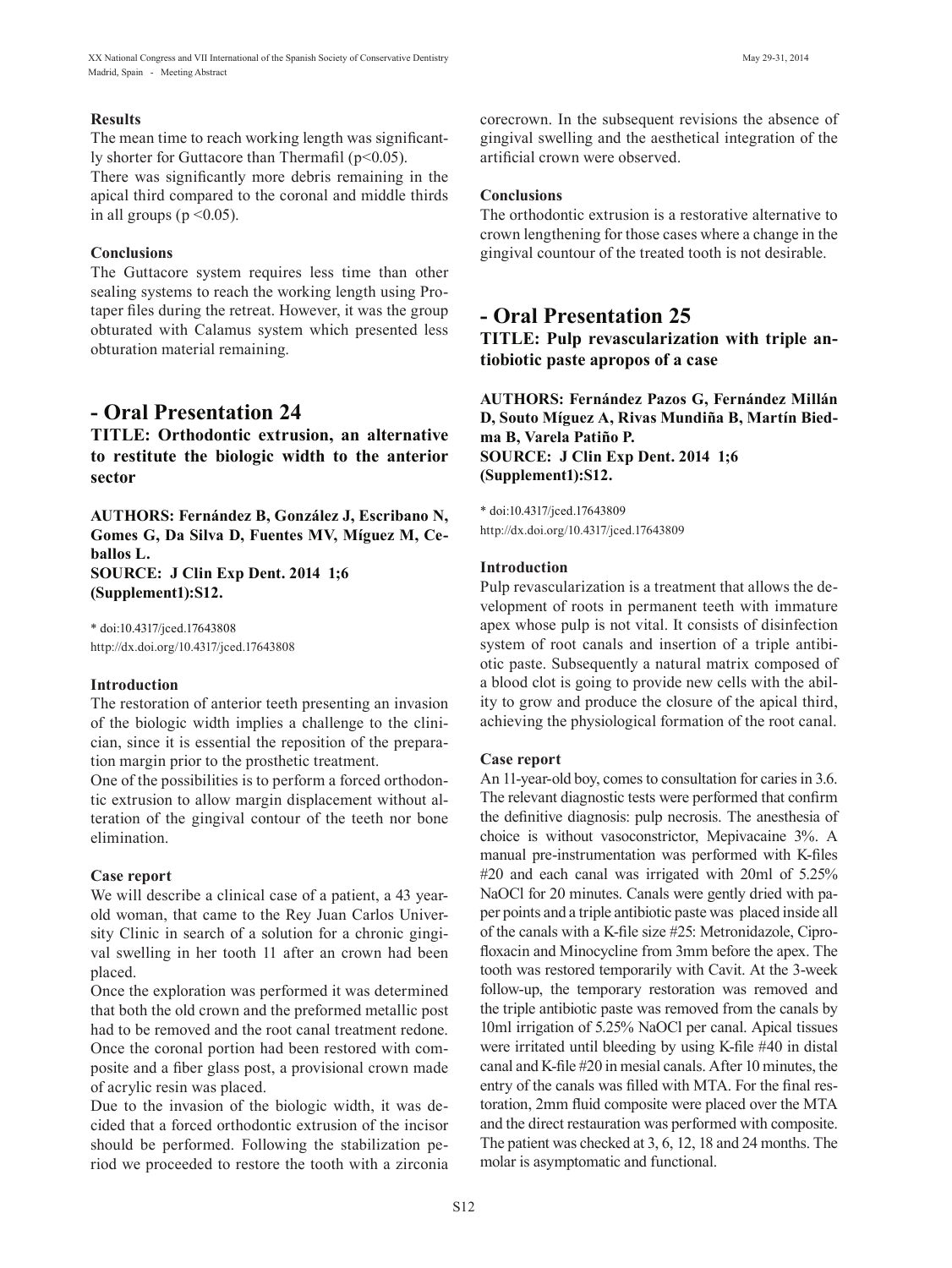#### **Conclusions**

Pulp revascularization by tri-antibiotic paste represents a therapeutic alternative to endodontic treatment under favorable conditions.

Such treatments allow to keep the tooth functional and asymptomatic.

## **- Oral Presentation 26**

**TITLE: Reattachment of a metal-ceramic crown using orthodontic extrusion. A case report**

**AUTHORS: Fernández Sánchez B, González Serrano J, González Serrano C, Ceballos García L. SOURCE: J Clin Exp Dent. 2014 1;6 (Supplement1):S13.**

\* doi:10.4317/jced.17643810 http://dx.doi.org/10.4317/jced.17643810

#### **Introduction**

Orthodontic root extrusion, or forced eruption, was first described by Heithersay in 1973. The target of this movement was to raise the fractured root surface from within the alveolar bone to a yuxta or supragingival position. This is achieved by providing a horizontal component, (usually a wire attached to the adjacent teeth), from which a vertical force is then exerted on the root. It is indicated in any cervical third root problem that involves or extends 0–4 mm below the crest of the alveolar bone, including horizontal fractures, caries, resorption defects and iatrogenic perforations of the coronal third of the root, unattached crowns…

#### **Case report.**

A 43 years old woman was seen in Rey Juan Carlos University (Madrid, Spain) with a gingival inflammation due to an unattached metal-ceramic crown around the tooth 11. We proceeded to orthodontic extrusion for 5 months, then a gingivectomy was performed and finally a zirconium fixed prosthesis was placed.

#### **Conclusions**

When a subgingival adaptation defect appears, it is difficult to maintain good oral hygiene, making the tooth susceptible to leakage, jeopardizing treatment outcome.

The role of orthodontic extrusion is essential in such situations to achieve a yuxtagingival margin. It is important to mantein a final crown-to-root ratio of at least 1:1, to ensure adequate periodontal support.

## **- Oral Presentation 27**

**TITLE: A new system of rotary instrumentation: F360 ®**

## **AUTHORS: Centenera Centenera B, Mena Álvarez J, Rico Romano C, Zubizarreta Macho A. SOURCE: J Clin Exp Dent. 2014 1;6 (Supplement1):S13.**

\* doi:10.4317/jced.17643811 http://dx.doi.org/10.4317/jced.17643811

#### **Introduction**

The rotary instrumentation is directed not only to the endodoncist, but to the general dentist who seeks to improve his results in day after day, and we meet the systematic appearance of new rotary systems.

#### **Case report**

Presentation of the sequence of instrumentation of the new rotary files f360®.

to visualize cross-sectional design and tip configuration, by images of sem (scanning electron microscope) to document his use in two clinical cases of lower molars carried out with the clinical sequence recommended by the manufacturer and the possible variations to introducing in the daily clinic.

#### **Conclusions**

System formed by two files of the only use with constant rotary movement and packed sterilized. Non-cutting tip with section in S italic, without preflaring's file in the system and with final file with taper 4 % and apical diameter 35.

The system F360 is formed by two file of the only use that make possible a decrease of the index of fracture for his flexibility and avoid the possibility of crossed pollution. The system might need incidental files to be able to carry out a previous glide path and increase taper of preparation to be able to combine with vertical condensation tecniques

## **- Oral Presentation 28**

**TITLE: Analysis of hypochlorite extrusion based on different final irrigation systems**

**AUTHORS: Garrido García M, Montalvo Sánchez N, Pérez-Higueras Sánchez-Escalonilla JJ, Rebolloso De Barri E, Martín González D, García Barbero E. SOURCE: J Clin Exp Dent. 2014 1;6 (Supplement1):S13.**

\* doi:10.4317/jced.17643812 http://dx.doi.org/10.4317/jced.17643812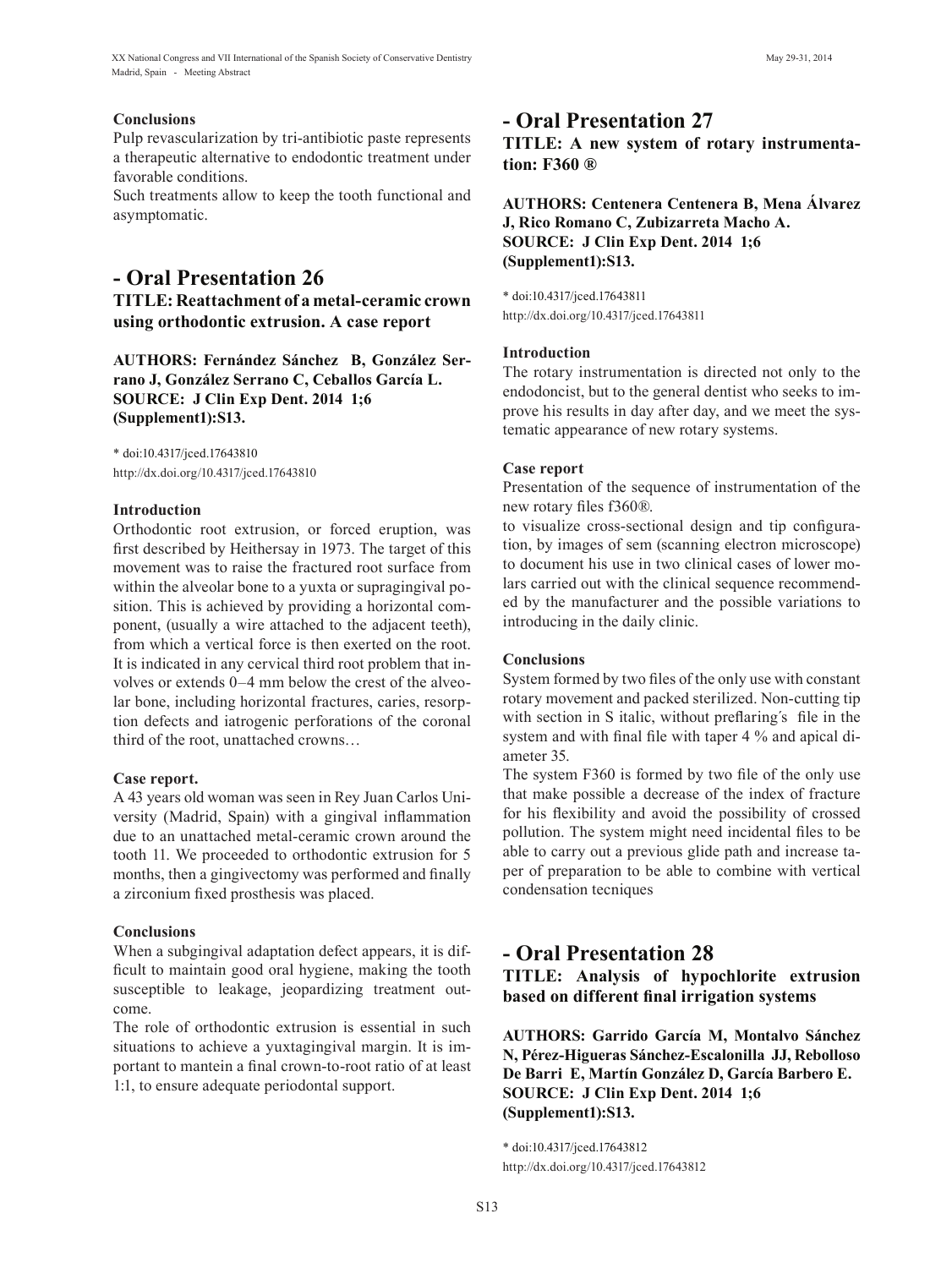To quantify and determine the extrusion of sodium hypochlorite for differrent final irrigation systems used in semi-closed environment, simulating the periodontal ligament

## **Materials and Methods**

48 human single-root teeth extracted for orthodontic or periodontal reasons were selected. They were cut at cement-enamel junction and the root portions were embedded in an agarose 0.3 % colloidal gel placed in individual transparent methacrylate boxes. Six experimental groups were established: needle -1 mm of the working length, needle -4 mm of the working length, EndoActivator, EndoVac, WaterPik power flosser and ultrasonic activation. The samples were randomized and were endodontically treated using PathFlie®, Pro-Taper® (Until F2) and Profile® (35.04), and were instrumented following the same protocol of irrigation. The final irrigation was different depending on the group. A mixture of sodium hypochlorite 5.25% and methylene blue was used as irrigant (96% of sodium hypochlorite and 4% of methylene blue).

During instrumentation phase, blue irrigant mixture was extruding through the apical foramen and was created a blue different size periradicular area. Two pictures of each sample were taken, the first one at the end of the instrumentation phase and the other one after the final irrigation. The size of these areas was quantified by ImageTool® 3.0 analyzer. The results were subjected to statistical analysis using Kruskal Wallis test for multiple comparisons and Wilcoxon test for paired samples, by the IBM SPSS 22 program.

## **Results**

There were statistically significant differences in the extrusion recorded after the final irrigation in three groups: needle -1 mm of the working length, WaterPik and ultrasound. In needle -4 mm of the working length, EndoVac and EndoActivator groups there were no differences when compared with prior recorded extrusion.

## **Conclusions**

Although there are differences in the degree of extrusion of different final irrigation systems employees, most of the extrusion of the irrigant it was produced during the instrumentation of the root canals.

## **- Oral Presentation 29**

**TITLE: Effect of adhesive expiration day on bond strength**

**AUTHORS: Garcia Belando A, Teruel Rodriguez A, Alegria Aniorte A, Cabello Colas M, Chiva Garcia F. SOURCE: J Clin Exp Dent. 2014 1;6( Supplement1):S14.**

\* doi:10.4317/jced.17643813 http://dx.doi.org/10.4317/jced.17643813

## **Objectives**

To evaluate the dentin shear bond strength of 3M ESPE adhesive systems: Adper Scotchbond Multi-Purpose (expired in 2015) and Scotchbond Multi-Purpose (expired in 1999).

## **Materials and Methods**

Sixteen permanent posterior teeth were randomly assigned to two groups (n=8 each) : (1) non-expired adhesive and (2) expired adhesive. Flat dentinal labial surfaces were carved and adhesives were applied on the dentinal surface accord to manufacturer instructions.

Filtek Supreme A3 body (3M) composite cylinders (4 mm diameter; 2 mm high) were polymerized 20 seconds on the treated dentin surface.

After 24 hours of immersion in water at 37º C , shear bond strength was performed using a universal testing machine (Autograph AGS- 1KND, Shimadzu, Japan) at a crosshead speed of 1mm/min.

Data were analyzed by t-test at an alpha level of 0,05 using SPSS v.12.

## **Results**

The shear bond strength of unexpired adhesive (18,33 MPa;SD 1,59) was higher than expired adhesive (8,69 Mpa; SD 3,55). Significant differences were observed between groups (p>0,001).

## **Conclusions**

As expected, expired adhesive system presented lower bond strength than unexpired adhesive system.

## **- Oral Presentation 30 TITLE: Six-month clinical evaluation of a universal adhesive**

**AUTHORS: Giráldez I, Fuentes MV, Baracco B, Ceballos L, Perdigão J. SOURCE: J Clin Exp Dent. 2014 1;6 (Supplement1):S14.**

\* doi:10.4317/jced.17643814 http://dx.doi.org/10.4317/jced.17643814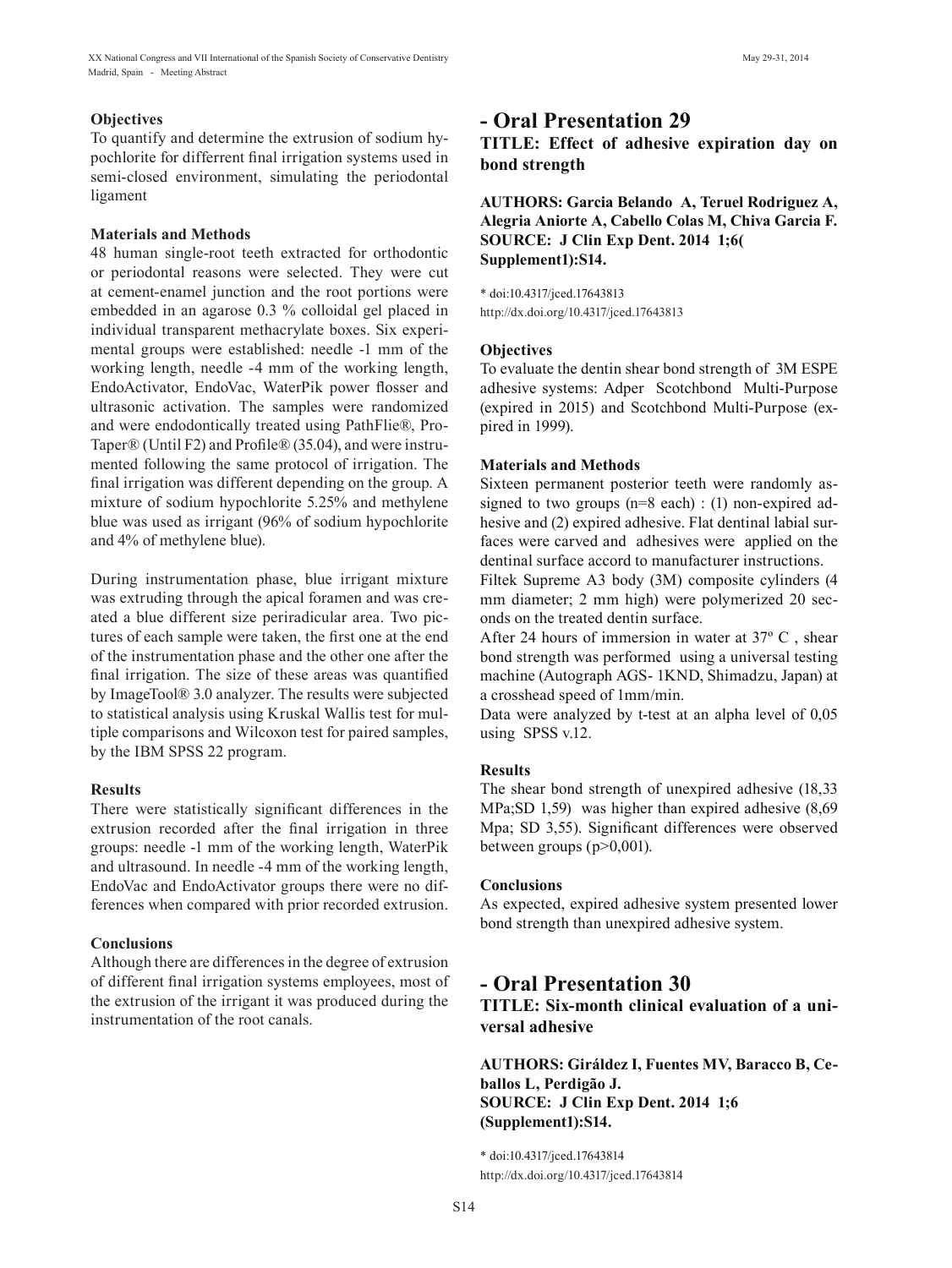### **Objectives**

To compare the 6-month clinical performance of a "universal" adhesive in non-carious Class V lesions using four different adhesive strategies.

#### **Materials and Methods**

21 patients participated in this study, in which 70 Class V restorations were placed. The restorations were randomly assigned into four experimental groups according to different adhesive strategies of Scotchbond Universal Adhesive (SBU, 3M ESPE): A. 3-step etch-andrinse: 34% phosphoric acid (PA, Scotchbond Universal Etchant, 3M ESPE) and application of SBU followed by one coat of the non-solvated bonding resin Scotchbond Multi-Purpose Adhesive (SBMPA, 3M ESPE); B. 2-step etch-and-rinse: 34% PA followed by SBU; C. 2-step selfetch: SBU followed by one coat of SBMPA; D. 1-step self-etch: SBU alone. All restorations were evaluated at baseline and after 6 months by two blind observers using the USPHS criteria. Statistical analysis was performed with the non-parametrical tests Kruskal-Wallis, Mann Whitney U and Wilcoxon  $(p<0.05)$ .

Results

Only one restoration from the group 1-step/SBU was lost at six months. Marginal adaptation was the only criterion for which statistically worse scores were measured after 6 months ( $p<0.01$ ). Significantly more bravo scores were detected when SBU was used following a self-etch strategy. The restorations performed with SBU as 1-step self-etch adhesive exhibited a significantly deterioration of the marginal adaptation after 6 months.

## **Conclusions**

Restorations performed with SBU under a self-etch strategy showed worse marginal adaptation after 6 months of clinical use compared to those with SBU under an etch-and-rinse strategy. The addition of a nonsolvated hydrophobic coating (SBMPA) did not influence the clinical performance.

## **- Oral Presentation 31**

**TITLE: Endodontic treatment for avoiding an inferior alveolar nerve paresthesia**

**AUTHORS: Gómez Álvarez G, Gómez Martín C, Del Valle Aleixandre B, Zorita García M, Mena Álvarez J. SOURCE: J Clin Exp Dent. 2014 1;6 (Supplement1):S15.**

\* doi:10.4317/jced.17643815 http://dx.doi.org/10.4317/jced.17643815

#### **Introduction**

In some cases, the proximity of the inferior alveolar nerve to the lower molars roots causes that when we face chronic apical periodontitis with pulpal origin, it might exist an inferior alveolar nerve affectation because of the invasion of the mandibular canal by the injury. An accurate diagnostic of the situation of that injury will be the key in the plan of treatment we should make.

### **Case report**

A 69 year old male patient comes to consulting room asking for a routine consultation. With a first visualization of his ortopanthomography, we can see the tooth number 4.7 affected of a chronic apical periodontitis which overlaps with the canal of the alveolar inferior nerve. This overlapping is then better appreciated using a periapical radiography. The patient is completely asymptomatic.

It is decided to do a Cone Beam Computed Tomography (CBCT) to see the injury's location; it is localized in a lingual position of the mandibular canal, starting to invade it and breaking the lingual plate.

Then we proceed to remove the metal crown the patient is wearing in that tooth, and after an evaluation of the remaining tooth under the metal crown, we proceed with the root canal treatment.

When we face these kind of injuries that are overlaping the alveolar inferior nerve canal, we should be careful and make an appropriate diagnostic, with the aim of getting success of the treatment; a quick action in these casual findings will avoid major injuries, being very important the following in the future of these kind of injuries.

## **Conclusions**

The use of Cone Beam Computed Tomography (CBCT) is essential when we find this kind of overlappings, allowing three dimensional visualization. Root canal treatment is able to avoid higher pathologies, such as paresthesias, obtaining bone regeneration in the area and thus improving patient's health.

## **- Oral Presentation 32**

**TITLE: Application of Bioinformatics in the Mount/Hume classificacition of caries and his relationship with Orthopantomography**

**AUTHORS: Hernando Dumaraog B, De Paz JF, Corchado JM, García E, Aliaga I, Campo L, Vera V. SOURCE: J Clin Exp Dent. 2014 1;6 (Supplement1):S15.**

\* doi:10.4317/jced.17643816 http://dx.doi.org/10.4317/jced.17643816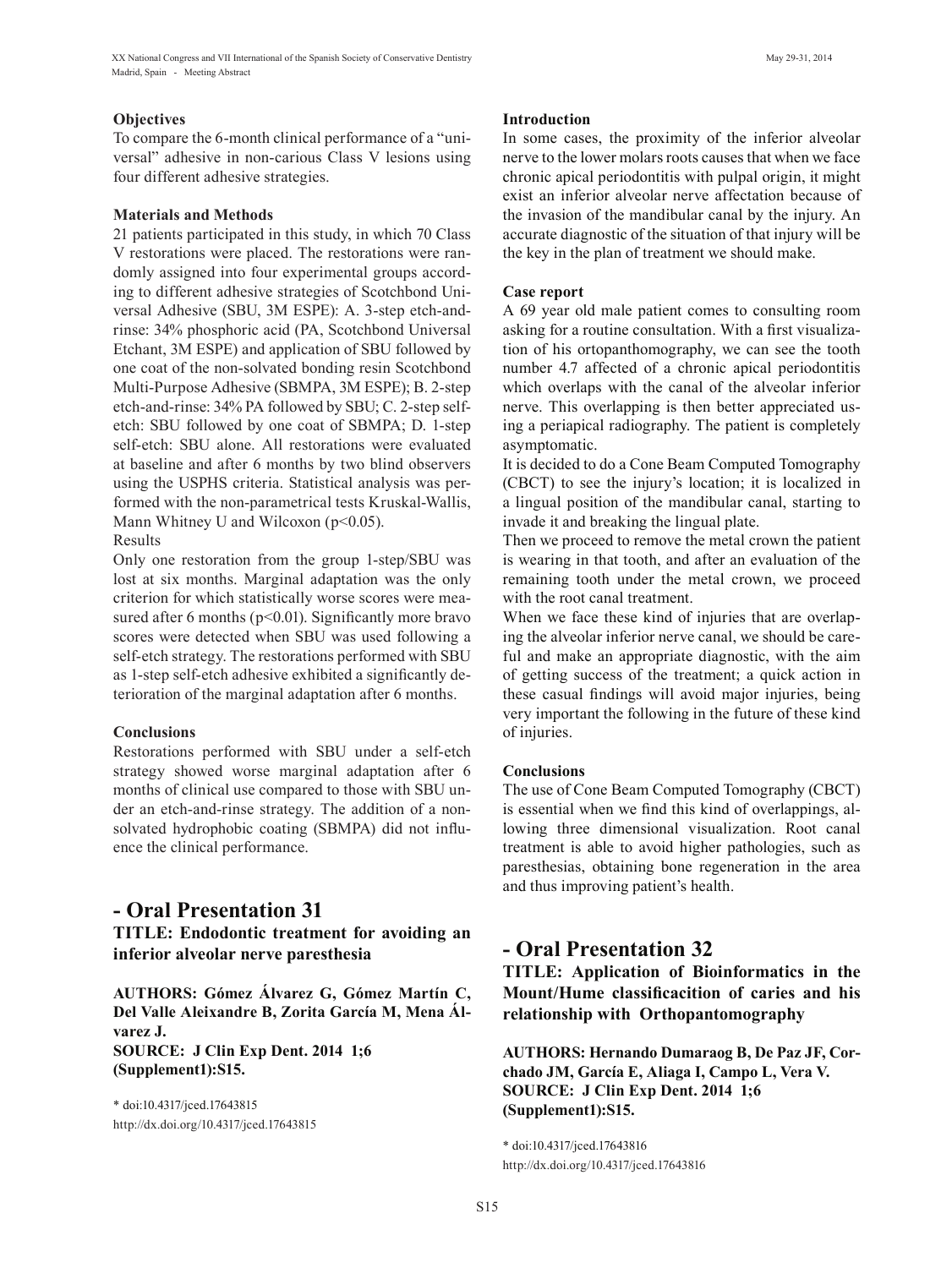## **Objectives**

The incorporation of computational techniques and artificial intelligence in the area of biomedicine has made remarkable progress in the prevention and detection of diseases. Decision trees are a prediction model used in the field of artificial intelligence tha provides a human expert information, a caries classification in this study, made by de system, generating rules that will support decision making.

Dental caries is one of de most prevalent infectious diseases in patients and the diagnosis is made by dentists using clinical and radiological examination.

The aim of this study is analyze the relationship between the Mount/Hume classification of caries and Orthopantomography x-ray.

#### **Materials and Methods**

The study was realized on fifty patients who attended to the triage of the School of Dentistry in the Complutense University of Madrid and performed by a faculty of the department of Conservative Dentistry. After clinical examination and radiological study, all the findings were uploaded in patient s chart, the data collected is sent to the University of Salamanca to be analyzed by Bioinformatics.

#### **Results**

Three decision trees were generated by the algorithm J48. Decision tree number two, associated the variables size and location of the lesion using the Mount/Hume classification and radiographic variable.

#### **Conclusions**

Decision trees are a simple tool that allows us to visualize and analyze the relationship between the Mount/ Hume classification of caries and extraoral radiographic study.

Decision trees used in this study highlight the need for the use of the panoramic radiograph for classifying caries sizes 2, 3 and 4 and location 2 of Mount/Hume and not in sizes 0 and 1 that require more specific diagnostic tests.

## **- Oral Presentation 33 TITLE: Evaluation of the shades in the space**

## **ciel-ch of amaris composites**

**AUTHORS: Guzmán Pina S, Funes Gil I, Fernández Sánchez G, Chiva García F. SOURCE: J Clin Exp Dent. 2014 1;6 (Supplement1):S16.**

\* doi:10.4317/jced.17643817 http://dx.doi.org/10.4317/jced.17643817

### **Objectives**

To evaluate color change parameters in space CieL-ch of Amaris(VOCO®) dentin composit resin when adding its enamel colors

### **Materials and Methods**

45 discs, 2mm thick and 6 mm in diameter were created of Amaris dentin shade, and divided in 5 groups: group1-shadeO1, group2-shadeO2, group3-shadeO3, group4-shadeO4 and group5-shadeO5. In each group (n=9) we added to the dentin shade disks, 1mm of Amaris enamel shade (TL, TN, TD), obtaining 3 discs per group of each enamel shade. The color parameters (L, c, h) were determined with the composite-resin lightcured, by a spectrophotometer EasyShade(Vita®), before and after adding the enamel shade. The results were analized by comparing the variances (ANOVA) with statistic package SPSS-v.15

### **Results**

In groups 4 and 5, all enamel shades increased significantly its lightness (L) ( $p$ <0.001). In group 3 there where no significant diferences (p=0.08), in group 2 there was only a significant increase in the shade  $TL$  ( $p=0.03$ ), and in group 1 there was an increase with the shade TL but a decreased with the shade TN and TD (p=0.02).Regarding chroma (c), all 5 groups decreased significantly when placing the 3 enamel shades. As for hue (h) there was not significant decrease in groups  $2$  ( $p=0.05$ ) and  $5$ (p=0.17). In groups 3 and 5, only the enamel shade TL presented significant diferences (p=0.001). In group 1, all 3 enamel shades presented a significant diferences ( $p=0.002$ ). The correlation with Vita® shades was A3.5 for 2mm of dentin shades O1, O2 and O3, and A4 for shades O4 and O5. For 1mm of enamel shades, its correlation was A2 for TN, B1 for TL and A1 for TD.

## **Conclusions**

The placing of 1mm thickness of enamel shade, decreased the chroma of the dentin shades. The shade TL increased the lightness but the shade TD did not decrease it.

## **- Oral Presentation 34**

**TITLE: Endodontic failure due to forgotten duct : a series of cases**

**AUTHORS: García Marcos JI, Santos Cubero J, Alonso Ezpeleta LO, Mena Alvarez J. SOURCE: J Clin Exp Dent. 2014 1;6( Supplement1):S16.**

\* doi:10.4317/jced.17643818 http://dx.doi.org/10.4317/jced.17643818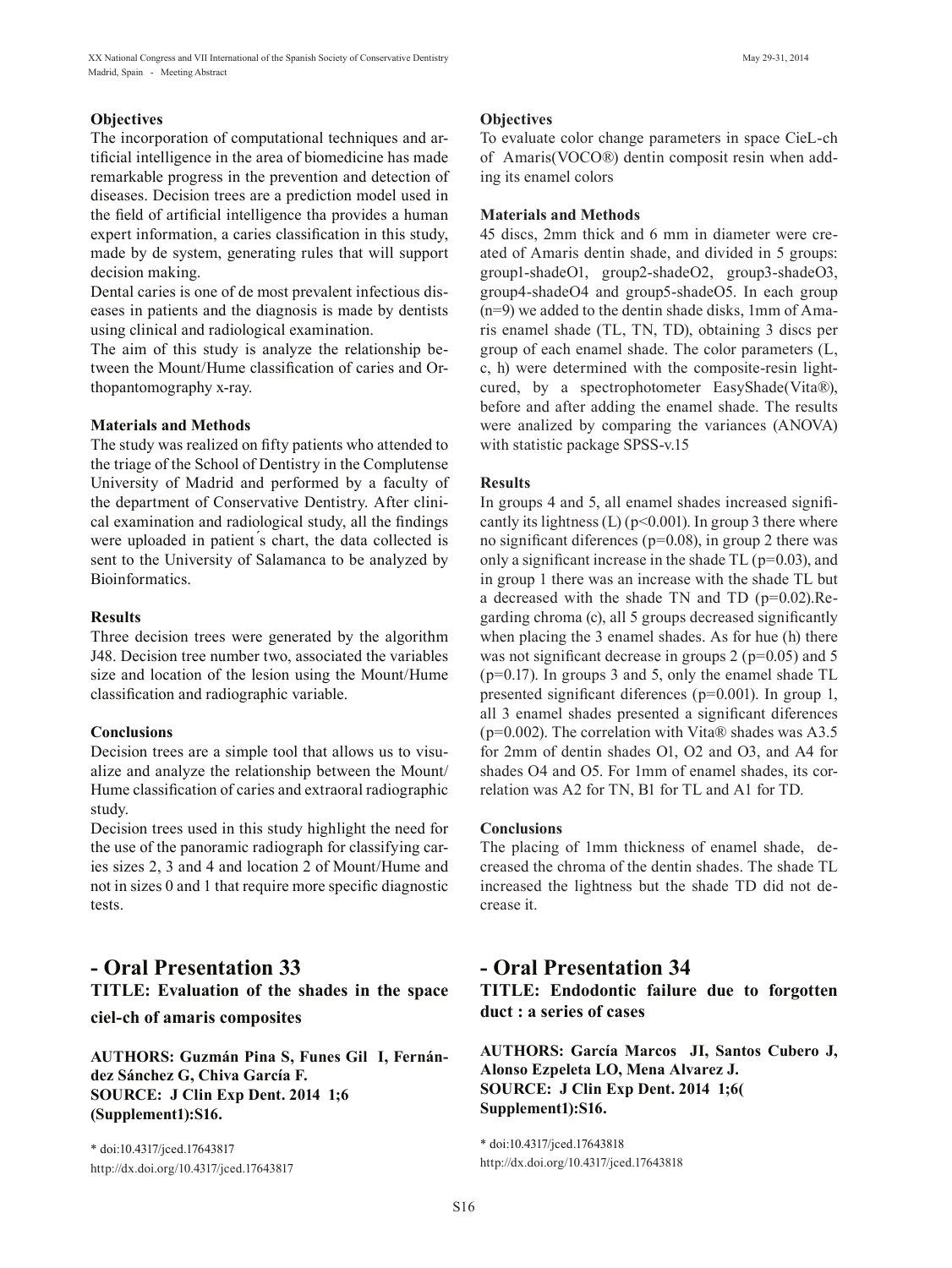### **Introduction**

The presence of isthmus and anatomic variations on the root canal system causes lots of endodontic failure.

### **Case report**

We present a serial of cases. Patients come to the Alfonso X el Sabio Dental Hospital. Patients arrive with pain when percuted on the root canal treated tooth witch also presents vital response to stimulations. That's the reason why non quirurgical retreatment is the option to solve these discomfort. Lots of endodontic failures are due to diagnostic errors and therefore wrong acces to locate all ducts. Missed ducts will bring symptoms due to a tube that was not promptly located. Endodontic failure due to forgotten ducts rises to 19.7%. These epidemiological rates suggest we are aware of them especially on first superior molars in wich these rates raise up to 96% when searched invitro.

### **Conclusions**

Endodontic treatment should aim to achieve not only symptomatic or radiographic success , but also the histological success. This requires having a good teorical base on the anatomy and morphology of root canals. Also it´s needed a good accuracy when the radiographic location of the ducts and anatomical aberrations are present.

## **- Oral Presentation 35**

**TITLE: MTA repair of an iatrogenic perforation: a case**

## **AUTHORS: Garci ía Sanz I, Abad Abad A, Reviejo Fragua M. SOURCE: J Clin Exp Dent. 2014 1;6 (Supplement1):S17.**

\* doi:10.4317/jced.17643819 http://dx.doi.org/10.4317/jced.17643819

## **Introduction**

Furcal perforations are significant iatrogenic complications of endodontic treatment and could lead to endodontic failure. Mineral trioxide aggregate (MTA) has been regarded as an ideal material for perforation repair, retrograde filling, pulp capping, and apexification; setting aside other materials like the silver amalgam, IRM o SuperEBA.

## **Case report**

This case report describes a furcal perforation in a mandibulary first molar of a female patient aged 22 that came to the Master of Endodontic and Restorative Dentistry of Rey Juan Carlos University. She presented a metal - ceramic crown, a root canal treatment and a metal screwed pin in distal root of tooth 36. In the X-ray image, it was seen radiolucency in furcation area and distal root. It was made a CBCT to confirm the suspicion of perforation caused by the pin. The proposed treatment plan was endodontic retreatment, perforation sealing with MTA and a temporary crown placed for 6 months to control evolution.

The pin was removed with ultrasonic tips and the guttapercha was removed with Reciproc 25 (VDW). The mesial root canals were sealed with Elements Obturation Unit (Sybron Endo). The distal root canal was sealed in its apical third with guttapercha and the rest with gray MTA (Angellus). The pulp chamber was sealed and core build with resin composite (Filtek Supreme XTE shade A3, 3M ESPE) and then it was made a provisional crown with Bis acryl Protemp resin (3M ESPE).

### **Conclusions**

After 6 months, the decrease of periradicular radiolucent lesions, the pain absence and the functional tooth stability indicated a successful outcome of sealing perforation. Therefore, MTA may be considered the material choice due to its biocompatibility, antibacterial activity and sealing ability.

## **- Oral Presentation 36**

**TITLE: High smile line aesthetics with interdisciplinary restorative-periodontal treatment and digital smile design**

**AUTHORS: Garcia-Gimenez L, Faus-Matoses V, Faus-Matoses I, Alegre-Domingo T, Faus-Llácer VJ. SOURCE: J Clin Exp Dent. 2014 1;6 (Supplement1):S17.**

\* doi:10.4317/jced.17643820 http://dx.doi.org/10.4317/jced.17643820

## **Introduction**

A clinician must fully understand the various considerations when treating an excessive gingival display case: the simetric and regular gingival margins, the correct parallelism with the incisal line, the zenith exact position and the shape of the interdental papilla.The Digital Smile Design allowed both interdisciplinary communication between the restorative dentist/ periodontist/ dental technician and the preview of the final result, which helped with treatment plan presentation to the patient, their motivation and acceptance of the treatment.

#### **Case report**

A 26-year-old woman presented to the dental clinic for a cosmetic consultation. She had been treated in another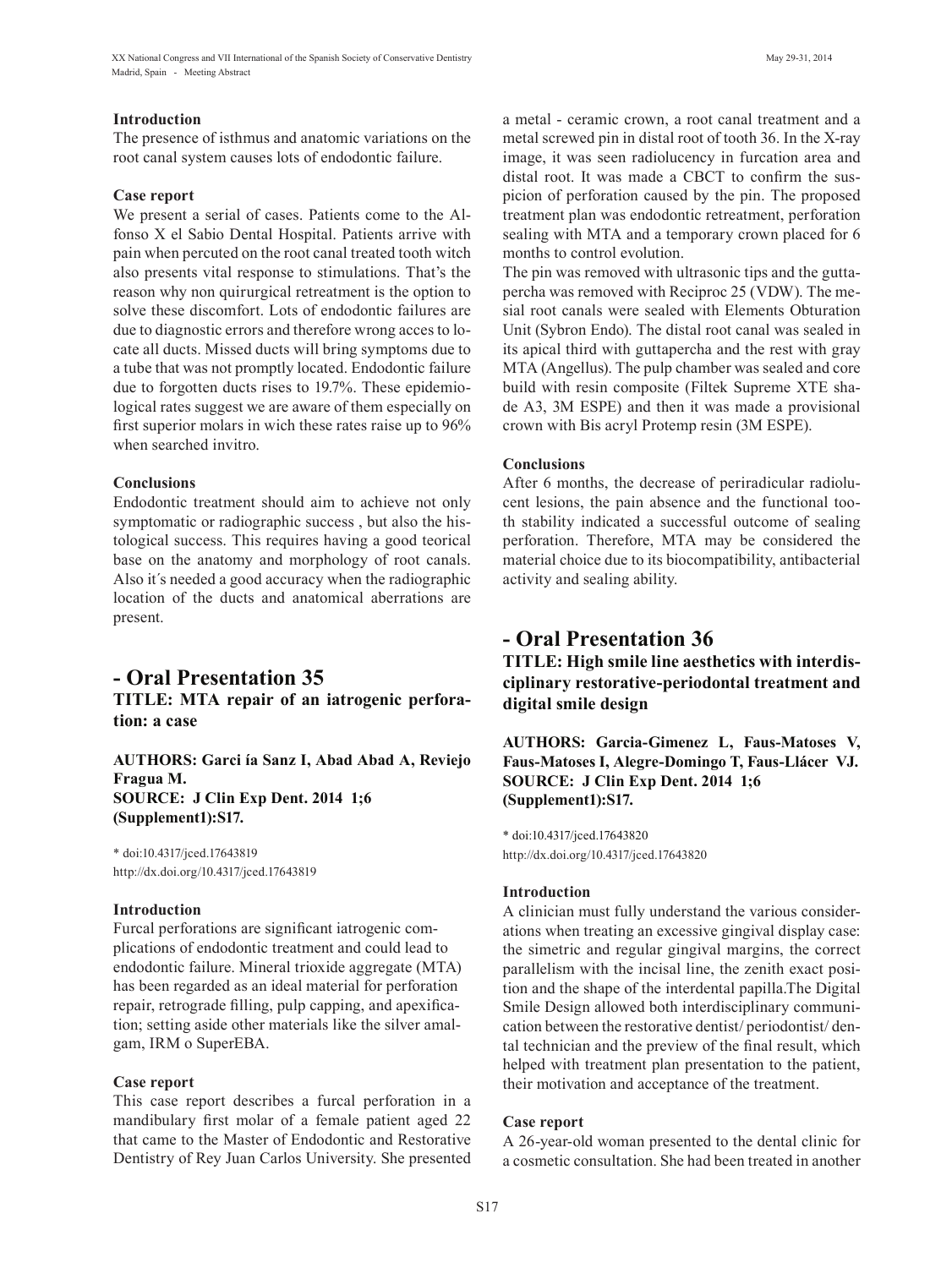dental practice with orthodontic braces for 3 years and with overfilled composite restorations from 12 to 22.

An initial approach with Digital Smile Design treatment plan was made, from 15 to 25, as she refused to go through another orthodontic therapy. For an economical reason she decided to proceed just with the 4 upper incisors. It was performed a gingivectomy in order to relocate the zenith position and decrease the excess of keratinization of the attached gingiva. Temporary resin composite, Integrity (Dentsply, De Trey, Konstanz, Germany ) was used and replaced later by permanent feldspathic veneers (Norikate, Japan). Calybra (Dentsply, De Trey, Konstanz, Germany ) cement was used as a permanent cement, Prime & Bond NT (Dentsply, De Trey, Konstanz, Germany) as a bonding agent and conditioner 36 for the etching procedure.

#### **Conclusions**

The interdisciplinary team approach is critical to allow in a predictable way, the diagnosis and the treatment plan in order to execute in a conservative way an excessive gingival display case.

## **- Oral Presentation 37**

**TITLE: Ortho-conservative treatment of attrition with microimplants and composites**

**AUTHORS: Gómez-Pérez P, Faus-Matoses V, Faus-Matoses I, Alegre-Domingo T, Faus-Llácer VJ. SOURCE: J Clin Exp Dent. 2014 1;6 (Supplement1):S18.**

\* doi:10.4317/jced.17643821 http://dx.doi.org/10.4317/jced.17643821

### **Introduction**

Attrition is the weathering of dentition as a result of the occlusal contact between upper and lower teeth. This process may expose the dentinal tubules causing dentinal hypersensitivity. The treatment consists of sealing the dentinal tubules. An interdisciplinary management allows performing a conservative treatment for dentinal hypersensitivity caused by attrition.

#### **Case report**

33-year-old woman presented at the clinic complaining of hypersensitivity during chewing on tooth 1.7. After clinical and radiographic exploration, occlusal attrition and compensatory extrusion of tooth 1.7 was observed, being the cause of dentinal hypersensitivity. A conservative treatment through the intrusion of tooth 1.7 with vestibular and palatine microimplants Abs Anchor (Dentos Co, Taegu, South Corea) was chosen. Vestibular microimplant 8 mm long placed on free gingiva, palatal microimplant 10 mm long placed distal to tooth 1.7 on attached gingiva.

Intrusion was carried out after 6 months. Free interocclusal space was leaved for the subsequent direct composite restoration avoiding the preparation of the tooth. After removing the microimplants, a direct restoration of the tooth using total-etch adhesive XP Bond (Dentsply De Trey, Konstanz, Germany) and composite resin Ceram-X Duo 3 (Dentsply De Trey, Konstanz, Germany) was done.

#### **Conclusions**

After an interdisciplinary and minimally invasive treatment, through the intrusion with microimplants and a direct composite restoration, dentinal sensitivity disappeared, satisfying the expectations of both patient and operator.

## **- Oral Presentation 38**

**TITLE: Multidisciplinary planning, the importance of diagnosis. A case report**

**AUTHORS: Gómez Álvarez G, Gómez Martín C, Zorita García M, Alonso Ezpeleta LO, Mena Alvarez J. SOURCE: J Clin Exp Dent. 2014 1;6(Supple ment1):S18.**

\* doi:10.4317/jced.17643822 http://dx.doi.org/10.4317/jced.17643822

#### **Introduction**

Nowadays, a large number of treatments are interdisciplinary in dentistry, thats why the resolution of a case must involve different experts in different fields of dentistry, one of them will guide the treatment plan according to disease that have to be treated

#### **Case Report**

 25 years old female patient, attended to Alfonso X el Sabio dental hospital, For "fix her teeth" is presented. Following the complete dental check-up is refereed to orthodontic and implantology department assessment of class II/II with 15mm projection, periodontal status and replacement of abscences respectively. Finally endodoncist assessing is required to possible realization of root canal treatment in mandibular incisors in order to preserve alveolar ridge for future implant rehabilitation alter orthodontic treatment.

#### **Conclusions**

The growing demand for dental treatment by adult patients with multiple disease makes interdisciplinary collaboration essential. This collaboration may results in changes on the treatment plan.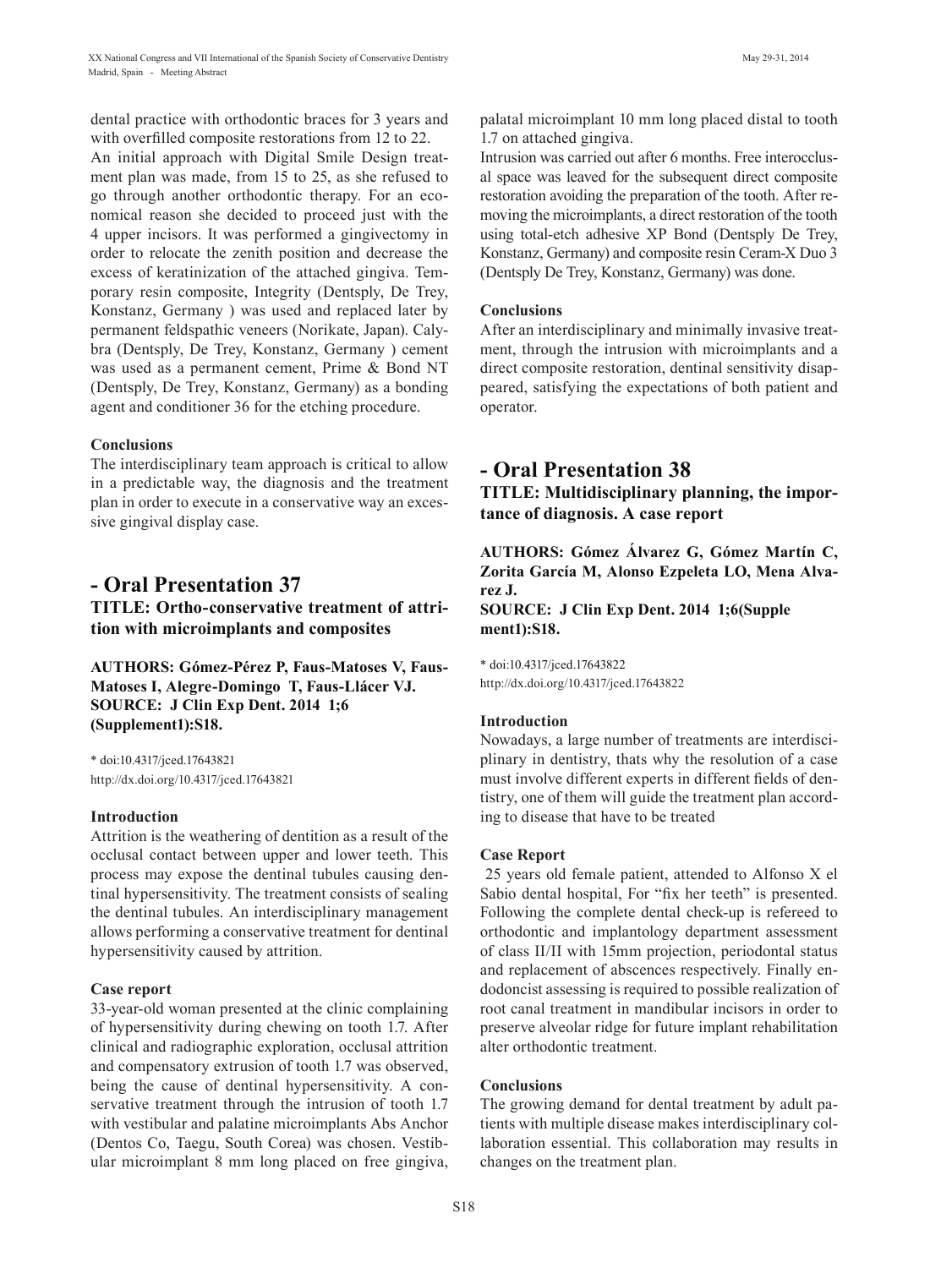Before orthodontic treatment, the endodontist must diagnose and treat enodontic pathology if it´s present. Should also asses the suitability of previous endodontic treatments.

## **- Oral Presentation 39 TITLE: Endodontic surgery in teeth with apical radiolucent lesion**

**AUTHORS: Guerra Caamaño M, González Bahillo J, Fernández Pazos G, Varela Patiño P, Martín Biedma B. SOURCE: J Clin Exp Dent. 2014 1;6 (Supplement1):S19.**

\* doi:10.4317/jced.17643823 http://dx.doi.org/10.4317/jced.17643823

#### **Introduction**

The endodontic surgery is an alternative of treatment when endodontic therapy has failed. It includes the surgical removal of pathological periapical tissue. Root-end resections of 3 mm are usually done to eliminate possible canal ramifications, and it is done, properly, the sealing of the root canal. Seeks, in this way, create optimum health, tissue regeneration and formation of a new support system for tooth.

#### **Case report**

A female, 48 years old, comes to the clinic of the Master of endodontic for a re-endodontic therapy in 1.2. Present, radiographically, an apical radiolucent lesion. Has been done the endodontic retreatment (February 2013). The apicals 6 mm have been sealed with MTA, and the rest of the root canal with thermoplastic guttapercha. In January 2014, it is verified that the apical lesion has not diminished after endodontic retreatment. Therefore, it was decides to perform endodontic surgery, in the following way: incision with surgical knife number 11 and 15; retraction of the flap Luebke-Ochsenbein; osteotomy; root-end resection (3 mm); curettage of periapical cyst; insertion of heterologous bone mixed with tetracycline and serum; placing the membrane for regeneration of vestibular tissue; and, finally, the suture, which is removed the following week. In subsequent revisions, the favorable evolution of the patient was found.

#### **Conclusions**

Endodontic surgery is effective. With his embodiment, the periapical lesion was removed, which, in this case, it is independent of the tooth.

In many cases periapical lesions will require surgery in addition to endodontic treatment.

When healing do not occurs with endodontic therapy, we must proceed to surgical treatment of the tooth with apical radiolucent lesion.

## **- Oral Presentation 40**

**TITLE: Immediate adhesive properties to dentine of two multi-mode adhesives with different adhesion strategies**

**AUTHORS: Hurtado Fernández A, Cura M, Elvira Gómez P, Fuentes MV, Ceballos L. SOURCE: J Clin Exp Dent. 2014 1;6 (Supplement1):S19.**

\* doi:10.4317/jced.17643824 http://dx.doi.org/10.4317/jced.17643824

## **Objectives**

"Universal" or "multi-mode" adhesives can be applied either with the etch-and-rinse or the self-etch technique. Objectives: The purpose of this study was to determine the bond strength and nanoleakage of two universal bonding agents using different bonding techniques on human coronal dentine in comparison with a self-etch adhesive.

### **Materials and Methods**

30 extracted caries-free human molars were assigned to five groups: 1- A two-step self-etch adhesive (control), Clearfil SE Bond (Kuraray); the "universal" adhesive Xeno Select-SE (Dentsply), a 2-step self-etch adhesive; 2- Xeno Select-SE (Dentsply), applied as a one-step self-etch adhesive; 3- Xeno Select(Dentsply) applied as a 2-step etch-and rinse adhesive; 4- the "universal" adhesive Scotchbond Universal Adhesive (3M ESPE), applied as a one-step self-etch adhesive; 5 - Scotchbond Universal Adhesive (3M ESPE) applied as a 2-step etchand-rinse adhesive. Adhesives were applied following manufacturer´s instructions. Crowns were constructed applying three increments of Filtek Z250 resin composite. Specimens were stored in sodium azide (24h, 37°C) and subsequently prepared for  $\mu$ TBS and nanoleakage testing. Data were analyzed by one-way ANOVA and SNK tests  $(p<0.05)$ .

#### **Results**

µTBS mean values in MPa (standard deviation, sd) are shown in the table. Clearfil SE Bond resulted in significantly higher mean  $\mu$ TBS (60,37 MPa), followed by Scotchbond Universal Adhesive applied as a 2-step

| Group                                | <b>Bond Strength</b><br>(sd) MPa |
|--------------------------------------|----------------------------------|
| G1 Clearfil SE Bond                  | $60,37(36,1)$ 1                  |
| G2 Xeno Select- Self-Etch            | $12,8(12,7)$ 4                   |
| G3.Xeno Select-Etch-and-Rinse        | $22,86(22,6)$ 3                  |
| G4. Scotchbond Universal - Self-Etch | $42,1(31,8)$ 2                   |
| G5. Scotchbond Universal - Etch-and- | 54,57 (31,5) 1                   |
| Rinse                                |                                  |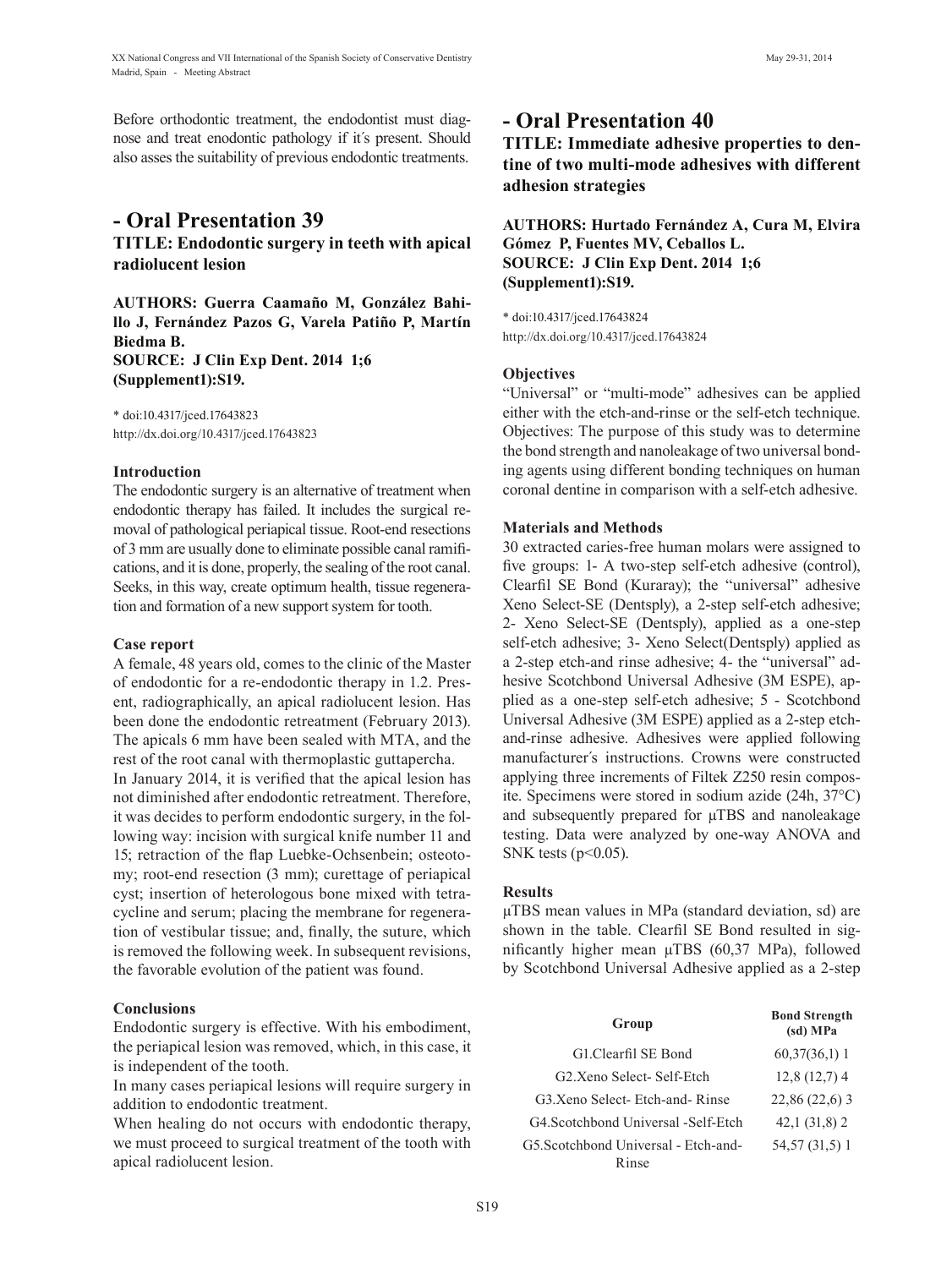etch-and-rinse adhesive. The lowest mean µTBS were obtained with Xeno Select.

#### **Conclusions**

Clearfil SE and Scotchbond Universal applied as a 2-step etch-and-rinse adhesive had greater bond strength to dentin than Scotchbond Universal applied as a one-step self-etch adhesive and Xeno Select. The new universal adhesive Xeno Select, had lower bond strength, particularly applied as a one-step self-etch adhesive.

## **- Oral Presentation 41 TITLE: Biofilm influence in endodontic therapy**

**AUTHORS: García Álvarez M, Zubizarreta Macho A, Rico Romano C, Sierra Armas L, Mena Álvarez J. SOURCE: J Clin Exp Dent. 2014 1;6**

**(Supplement1):S20.**

\* doi:10.4317/jced.17643825 http://dx.doi.org/10.4317/jced.17643825

### **Objectives**

One of the most frecuendly ways that provoke the failure of the endodontic therapy is the secondary infection from the bacterial biofilm.

The objetive of this study is to compare the action of the diferent irrigations agents using several activation technologies.

## **Materials and Methods**

Two microbiological samples were gathered for the roots, 18 single-rooted teeth, that need root canal treatment. The first simple was taken immediately after realizing the opening of the Crown, the second simple after the root canal treatment, after the dried and the activation of the corresponding irrigantions agent. Attending to the different irrigants agents and technologies of activation selected, the following groups of study decided: Group 1: sodium hypochlorite 5,25% and sonic activation. Group 2: chlorhexidine digluconate 0,2% and sonic activation. Group 3: sodium hypochlorite 5,25% and ultrasonic activation (IRRIS tips). Group 4: chlorhexidine digluconate 0,2% and ultrasonic activation (IRRIS tips). It is important to note that the sodium hypoclorite 5,25% became inactive with sodium thiosulfate, and the chlorhexidine digluconate with Lecithin and Tween 80. It was followed by sows of samples on blood agar and bile esculin. The statistical evidence of U Mann-Whitney was used, because the variable dont follows the normal distribution.

### **Results**

Once the relative reductions table has been made of each one of the samples with the combination of the irrigant agents and the desactivation techniques, we conclude that there is no statistically significant differences between irrigants agents and irrigation technologies.

### **Conclusions**

The use of sodium hypochlorite 5,25% is recommended, vibrated with sonic or ultrasonic activation, given the potential to remove the organic or inorganic tissue.

## **- Oral Presentation 42 TITLE: Separated file fragment. Case report**

**AUTHORS: García Bravo M, Conde Pais J, Amorós Carazo C, Ortega Molina A, González Villafranca P, Armenteros Pérez A, González López S. SOURCE: J Clin Exp Dent. 2014 1;6 (Supplement1):S20.**

\* doi:10.4317/jced.17643826 http://dx.doi.org/10.4317/jced.17643826

### **Introduction**

Intracanal endodontic instruments fracture may hinder or prevent the cleaning and shaping of root canals, with a negative influence in the treatment success.

In this poster we show a separated instrument case report, in which we accomplish root canals cleaning and filling and the final reconstruction.

## **Case report**

A 21 year-old male with no relevant medical history, who was referred to the Master for the treatment of a molar with a fractured instrument in the middle third of the canal, while the buccal mesial canal treatment was in process. The file fragment was removed by using a rotatory file system and ultrasonic tips.

## **Conclusions**

Currently, a performance protocol for managing this kind of cases is not available. Therefore, it is necessary to consider the following aspects regarding adequate outcomes: 1) Root morphology, 2) Canal root preparation phase, 3) Clinician experience, 4) Available instrumental, 5) Tooth strategic value and 6) Periapical pathology.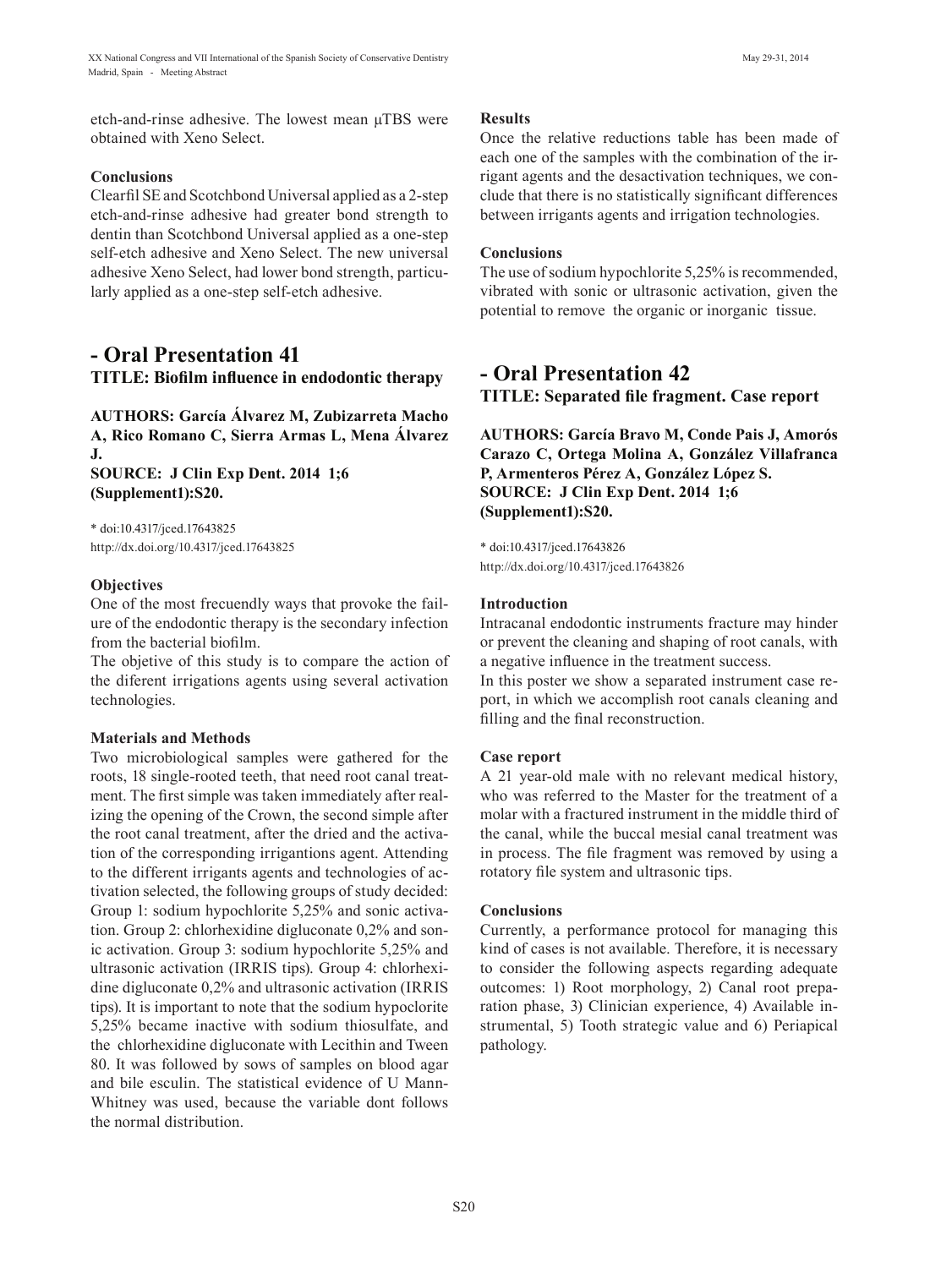## **- Oral Presentation 43**

## **TITLE: Endodontic retreatment and posterior restorative treatment using composite veneers**

**AUTHORS: Jiménez Martínez J, García Bravo M, Conde Pais J, Valenzuela Triviño V, Costas Soto A, Rosel Gallardo E, Castillo Salmerón R. SOURCE: J Clin Exp Dent. 2014 1;6 (Supplement1):S21.**

\* doi:10.4317/jced.17643827 http://dx.doi.org/10.4317/jced.17643827

## **Introduction**

Although extraction-implant option has become increasingly popular to solve problems produced by endodontic treatment failure, maintaining natural dentition in healthy conditions remains the aim in dentistry. The success of root canals treatment is based on proper cleaning, shaping and three-dimensional filling. Recent studies concluded that while endodontic surgery offers more favorable initial success, the nonsurgical retreatment was provided superior long-term outcome.

Through this case report we show the nonsurgical retreatment of 21, with subsequent internal bleaching and the reconstruction with composite veneers of both central incisors.

## **Case report**

A 22 year-old female with no relevant medical history, who came to the Master (UGR) demanding an aesthetic treatment in the anterior zone. The patient presented composite restorations in poor condition on both central incisiors, and a root canal treatment with improper apical filling and a metal pin in tooth 21.

Due to the patient's aesthetic requirement, restorative treatment with composite veneers was performed in both central incisors and a previous nonsurgical retreatment of 21 to ensure the viability of long-term treatment.

## **Conclusions**

In conclusion, we consider root canal retreatment is first choice to solve these cases and the restoration using composite veneers provide us the aesthetic we wanted to offer the patient a conservative treatment, reaching her expectations

## **- Oral Presentation 44**

**TITLE: Indirect inlay and onlay resin as minimally invasive treatment**

**AUTHORS: Liste Grela S, Gómez Meda R. SOURCE: J Clin Exp Dent. 2014 1;6 (Supplement1):S21.**

\* doi:10.4317/jced.17643828 http://dx.doi.org/10.4317/jced.17643828

### **Introduction**

Dental materials that are available are constantly evolving due to the improvement of its mechanical and aesthetic properties, provide ample possibilities to make minimally invasive and resistant restorations. Reinforced resins and indirect technique for processing are more and more used. The dental technician also changes its process of developing dental reconstructions resin layering techniques and digital design techniques for CAD-CAM.

### **Case report**

The material selected in various clinical cases described, it is the SR Nexco (Ivoclar-Vivadent, Schaan-Liechtenstein). It is a laboratory composite with opalescent microfillers for incrustations achievement by means of the indirect technique. Type inlay / onlay restorations, in which pulp vitality is preserved, where appropriate points of contact and suitable emergencies are created, cusp coverage with overlays, etc. are different cases, in which it is possible to use.

## **Conclusions**

The use of a reinforced resin material provides appropriate intrinsic mechanical properties. There are many advantages of the indirect technique versus direct technique, such as the ideal characterization of the natural anatomy of the tooth, removing the risk of contraction of resin materials and conservative cavity preparation. Indirect use resins have improvements in both the matrix (polymerization and composition) and the material of filling (high proportion), which gives us greater wear resistance, increases resistance of tooth remaining, less microleakage so that currents of termoconduction that generate sensibility problems will not occur.

## **- Oral Presentation 45**

**TITLE: Determining the concentration of hydrogen peroxide in bleaching products**

**AUTHORS: López Paniagua R, Gambini Buchón J, Llena Puy C, Forner Navarro L. SOURCE: J Clin Exp Dent. 2014 1;6 (Supplement1):S21.**

\* doi:10.4317/jced.17643829 http://dx.doi.org/10.4317/jced.17643829

## **Objectives**

Currently, hydrogen peroxide (HP) is used as active agent in tooth bleaching treatments. However, the HP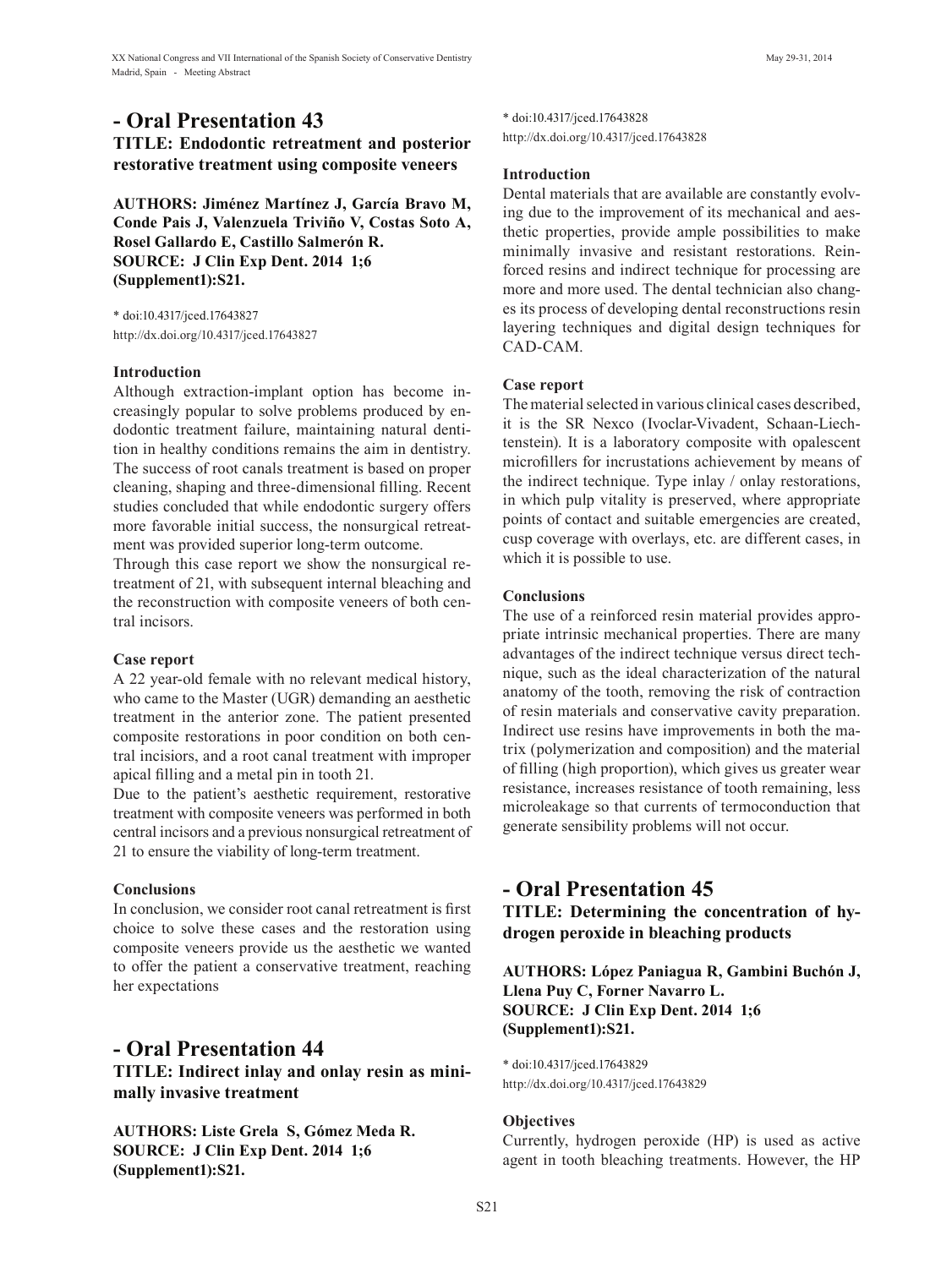can be affected by some environmental conditions such as temperature, ultraviolet radiation or visible light, modifying the final concentration of this compound. The aim of our study is to assess a method for determine the concentration of HP in commercial bleaching preparations when this solutions are applied on the teeth.

#### **Material and Methods**

We selected three commercial preparations: Opalescence Endo  $\mathbb{R}$  (35%PH), Pola Office +  $\mathbb{R}$  (37.5 %PH) and DayWhite ® (37 %) carbamide peroxide, All of them were preserved at 4ºC in darkness. In order to quantify the amount of HP , the different compounds were dissolved in 6% bidestilated water (weight / volume) and1 ml of this solution was placed in a special quartz cuvette and introduced into a fluorometer. Subsequently, the light emitted by the fluorometer  $(\lambda = 420 \text{ nm})$  passed through the sample and the associated software provided the fluorescence emitted by the HP. Using this data and line pattern, the concentration of HP in the samples was obtained.

#### **Results**

The concentration of HP was similar in the Endo Opalescence<sup>®</sup> and Pola Office  $+$ <sup>®</sup> samples, 26.09 M and 26.68 M, respectively. On the other hand, the concentration of HP in DayWhite® sample was 5.28 M.

#### **Conclusions**

The method used in this study allows to calculate the concentration of HP (active agent) in the bleaching products analyzed. However, future studies should be developed in order to compare the final concentration with the desired product concentration.

## **- Oral Presentation 46**

**TITLE: The complexity of rehabilitation canine guides**

**AUTHORS: Luengo Capilla MA, Ceballos L, Gomes G, Fuentes MV, Araujo E. SOURCE: J Clin Exp Dent. 2014 1;6 (Supplement1):S22.**

\* doi:10.4317/jced.17643830 http://dx.doi.org/10.4317/jced.17643830

#### **Introduction**

The rehabilitation of canine guidance is a challenge for clinicians as it sometimes implies the conflict between different, opposing, materials which can result in asymmetrical wear. The constant introduction of new materials lacking sufficient, or sometimes any, clinical studies regarding their long-term behaviour is a reality.

Therefore the clinic faces a difficult task when choosing the most appropriate material.

#### **Case report**

We present two clinical cases in which canine guidance was rehabilitated as a complementary treatment for aesthetic reasons at the patients' demand. For these treatments the restorative materials used were a lithium disilicate ceramic (IPS and maxPress, Ivoclar Vivadent) and a nano-ceramic resin composite (Lava Ultimate, 3M ESPE), respectively.

In the first case, four ceramic veneers were made for the maxillary incisors and two more for the mandibular incisors to protect the restoration of the upper teeth and provide stability to the guidance. Thus, the guidance was made of ceramic and enamel. At the 18 month revision a distinct wear of was observed in the natural enamel requiring additional restoration of the lost dental tissue by means of a ceramic veneer made of the same material.

In the second case, the patient had direct resin composite veneers applied in the maxillary canines and in the maxillary right lateral incisor, without occlusal contact, that were made at the end of the orthodontic treatment. Palatine veneers of composite resin were applied in the maxillary canines using the nano-ceramic composite resin (Lava Ultimate, 3M ESPE). At the 6 months check revision no wear was observed in the antagonist teeth.

#### **Conclusions**

Despite the fact literature point out to a similar wear for lithium disilicate ceramic and enamel, further clinical studies are required to corroborate the evidence.

## **- Oral Presentation 47**

**TITLE: Stimulatory effect of leptin in the dentin sialophosphoprotein (DSPP) production in human dental pulp**

**AUTHORS: Martín González J, Sánchez Domínguez B, Crespo Gallardo I, Martín Jiménez M, Segura Egea JJ. SOURCE: J Clin Exp Dent. 2014 1;6 (Supplement1):S22.**

\* doi:10.4317/jced.17643831 http://dx.doi.org/10.4317/jced.17643831

#### **Objectives**

Leptin , a mediator of the inflammatory response , and its receptor ( LEPR ) are expressed in the human dental pulp . Sialophosphoprotein dentin ( DSPP ) is a protein involved in odontogenesis and the dentin-pulp reparative response . This research aims to describe the im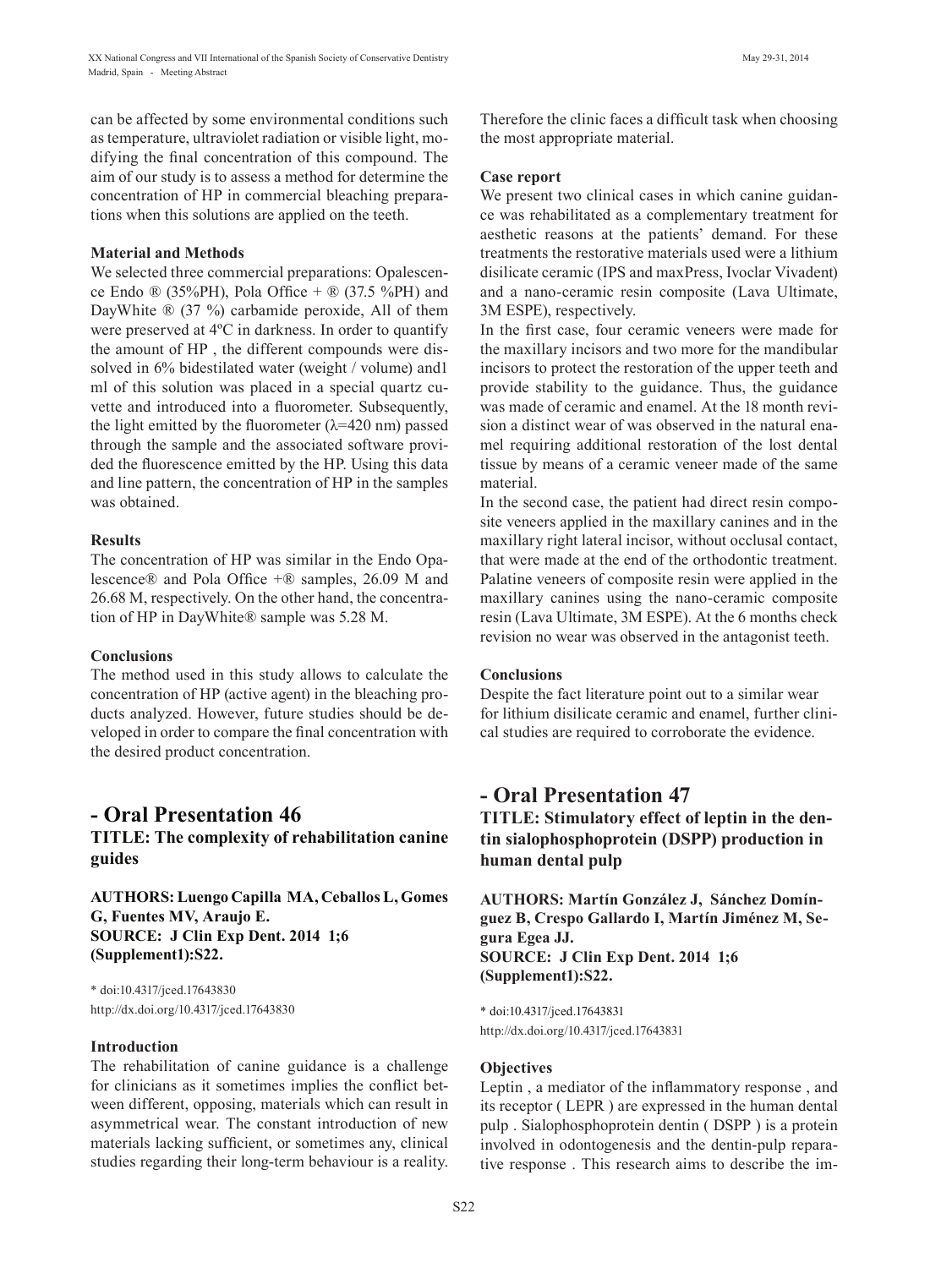munohistochemical localization of LEPR and study the effect of leptin on the expression of dentin sialophosphoprotein ( DSPP ) by human pulp cells .

#### **Materials and Methods**

Twenty-five dental pulp samples were obtained from freshly caries- and restoration- free extracted human third molars. The pulp samples were processed and mineralization produced by odontoblasts in response to leptin was determined analyzing the expression of DSPP by immunoblot and by real time PCR ( qRT- PCR ). LEPR localization was examined by immunohistochemistry using anti-human LEPR monoclonal antibody.

### **Results**

The immunoreactivity for antibodies anti- LEPR was localizated in the odontoblastic layer and the predentine . Leptin dose-dependently stimulated dentin sialophosphoprotein expression in human dental pulp. Western blot analysis of leptin-stimulated human dental pulp samples revealed the presence of a protein with an apparent molecular weight of approximately 100 kDa, which corresponds, to the estimated molecular weight of DSPP. The expression of DSPP mRNA was confirmed by qRT-PCR analysis, and the size of the amplified fragments was confirmed by agarose gel electrophoresis.

### **Conclusions**

For the first time it has been demonstrated that human odontoblasts express the leptin receptor ( LEPR) , and the binding of leptin to LEPR results by DSPP production by odontoblasts . These findings suggest that leptin plays a role in the defensive response pulp and dentinogenesis

## **- Oral Presentation 48**

**TITLE: Activation of PKB Pathway signaling by leptin in human dental pulp**

**AUTHORS: Martín Jiménez M, Martín González J, Crespo Gallardo I, Sánchez Domínguez B, Segura Egea JJ. SOURCE: J Clin Exp Dent. 2014 1;6 (Supplement1):S23.**

\* doi:10.4317/jced.17643832 http://dx.doi.org/10.4317/jced.17643832

## **Objectives**

Leptin, initially described as an adipocyte-derived hormone to regulate weight control, as well as its receptor (LEPR), are expressed in human dental pulp. Both leptin and LEPR are up-regulated during pulp experimental inflammation. This study aims to assess if leptin signal transduction in human dental pulp involves PKB phosphorylation.

### **Materials and Methods**

Fifteen dental pulp samples were obtained from freshly caries- and restoration- free extracted human third molars. Pulp samples were processed and leptin signalling was determined analyzing PKB phosphorylation by immunoblot. To measure activation of PI3K pathway in human dental pulp in response to human leptin, the activation of the central kinase of this pathway, i.e. PKB, was measured using antibodies that specifically recognize the phosphorylated form of PKB (P-PKB). Anti-β-tubulin antibodies were used for the control of the immunoblot.

## **Results**

Leptin stimulated PKB phosphorylation. The phosphorylated band corresponded with an apparent molecular mass of about 60 kDa, which corresponds, to the estimated molecular weight of P-PKB. An increase in phosphorylation was observed at 0.1 nM leptin, maintaining the effect at 1 and 10 nM leptin. The relative amount of PKB in stimulated pulps was significantly higher than in unstimulated pulps ( $p < 0.05$ ).

## **Conclusions**

PKB is involved in leptin signalling pathways in human dental pulp.

# **- Oral Presentation 49**

**TITLE: Root perforations in central incisors: 12 years of evolution**

## **AUTHORS: Martínez Osorio J, Canalda Salhi C, Berástegui Jimeno E. SOURCE: J Clin Exp Dent. 2014 1;6 (Supplement1):S23.**

\* doi:10.4317/jced.17643833 http://dx.doi.org/10.4317/jced.17643833

## **Introduction**

In the endodontics field, iatrogenesis is a common and very complex issue, we had the chance to perform a retreatment in a patient with two root perforations performed while trying to access the pulp chamber of 1.1 and 1.2, due to lack of direction in the access opening.

#### **Case report**

A 65 years-old patient was referred to our clinic to retreat endodontically both central incisors after a previous failed attempt to in which the deviation of the axis to access cavity did a root perforation iatrogenically in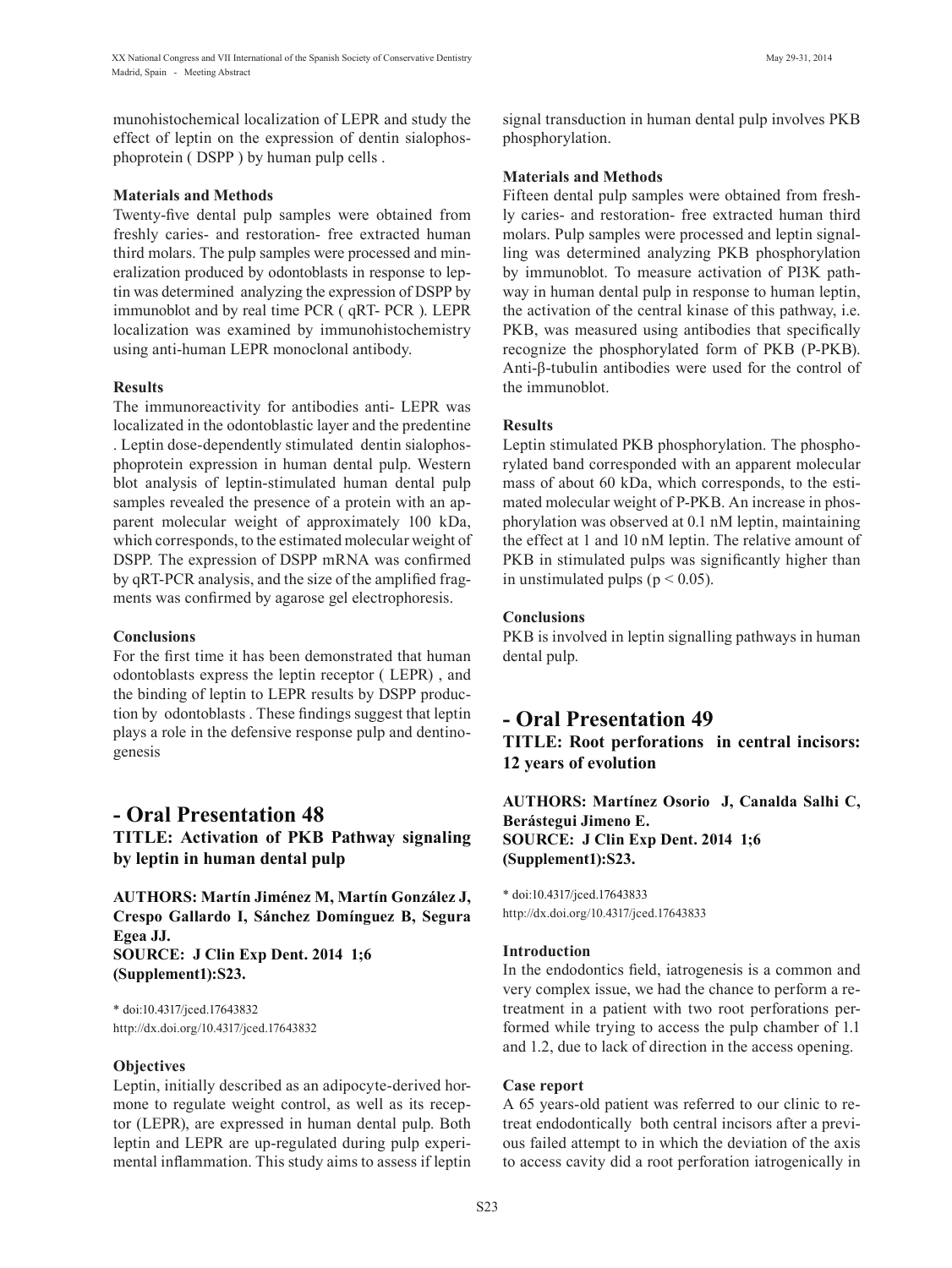each of the teeth. Clinical photos and RX of the endodontic files introduced in the perforations and the correct location of the root canals are presented, as well as the root canal treatments performed in 2002.

The teeth perforations were exposed afterwards to perform a vestibular gigivectomy and were sealed with composite, after complete healing of the gingiva, the two teeth were treated with full coverage crowns. Images of the entire treatment were taken.Throughout these 12 years, we have been making regulars checks, the patient never again had any pathology. The clinical and esthetic evolution as well as the evolution of the root canal treatment and the perforations were successful. We present photos of the progress of the case and of the current state.

#### **Conclusions**

The orientation of the access cavity to pulp chamber and the anatomical knowledge of the tooth are very important to perform endodontic treatments. It must be taken into account the possible abnormalities in the size and shape of the tooth, the position in the arch, possible destruction by caries, abrasions or scuffs when we start to opening the chamber access. The evolution of the case shows that Conservative Dentistry should always be the first treatment option.

## **- Oral Presentation 50**

**TITLE: Fluorescence of resin composites: Comparison between shade types of various brands**

**AUTHORS: Meller C, Connert T, Klein C. SOURCE: J Clin Exp Dent. 2014 1;6 (Supplement1):S24.**

\* doi:10.4317/jced.17643834 http://dx.doi.org/10.4317/jced.17643834

#### **Objectives**

The aim of this study was to determine the fluorescence properties of different commercially available resin composite shades.

#### **Materials and Methods**

A total of 234 different colors (122 enamel, 80 dentin, and 32 special shades) of 16 different brands (Miris®2: Coltène-Whaledent, Esthet-X®HD, Ceram-X®Duo, Spectrum®: Dentsply-DeTrey, EcuSphere®: DMG, ENAMEL-Plus HFO/HRi®: GDF, Venus®, Venus® Diamond, Charisma®: Heraeus-Kulzer, Tetric-EvoCeram®, IPS-Empress® Direct: Ivoclar-Vivadent, Filtek-TM SupremeXT , FiltekTMZ250: 3M-Espe, Amaris® and Grandio®: VOCO) were analyzed. The composites were light-cured for 40s with a polymerization lamp

(Bluephase®, Ivoclar-Vivadent) in 96-well assay microplates (Corning®) and fluorescence measurements conducted at 37°C using the monochromator-based fluorescence microplate reader SynergyTM Mx (BioTek®). The maximum fluorescence and the corresponding excitation and emission wavelength were evaluated for each shade.

### **Results**

Maximum fluorescence was achieved at a nearly comparable combination of excitation and emission wavelength between shades, but with strongly varying intensities. Only two brands, Filtek™Supreme XT (dentin shades: 1585±507 RFU, enamel shades: 4473±330 RFU) and Filtek™Z250, (enamel shades: 867±279 RFU) resembled the fluorescence of natural human enamel and dentin probes. The shades of the other brands showed as much as three to fifteen times higher mean maximum fluorescence (dentin shades: 10331-47774 RFU; enamel shades: 19283-38264 RFU; special shades: 35934-60001 RFU). No relevant differences were recognized at the mean excitation (395-400 nm) and emission (450-458 nm) wave length for the assessed groups.

#### **Conclusions**

The results demonstrate that the analyzed composite brand shade types reached their maximum fluorescence at nearly the same excitation emission wavelengths combination, but with varying optical fluorescence intensities. The results provide fluorescence data of a vast sample of different well-known composite shades, data needed not only for the development of new aesthetic materials, but also for diagnostic reasons in routine (re- treatment, forensic and epidemiological research/ analyses.

## **- Oral Presentation 51 TITLE: Comparative study of the fatigue resistance of different rotary systems**

**AUTHORS: Mena Álvarez J, Zubizarreta Macho A, Rico Romano C. SOURCE: J Clin Exp Dent. 2014 1;6 (Supplement1):S24.**

\* doi:10.4317/jced.17643835 http://dx.doi.org/10.4317/jced.17643835

#### **Objectives**

The aim of this study is to compare the fatigue resistance of different rotary systems with different transverse section contributing files of taper and similar diameter apical, emphasizing Hyflex and F360 as new systems of rotary instrumentation.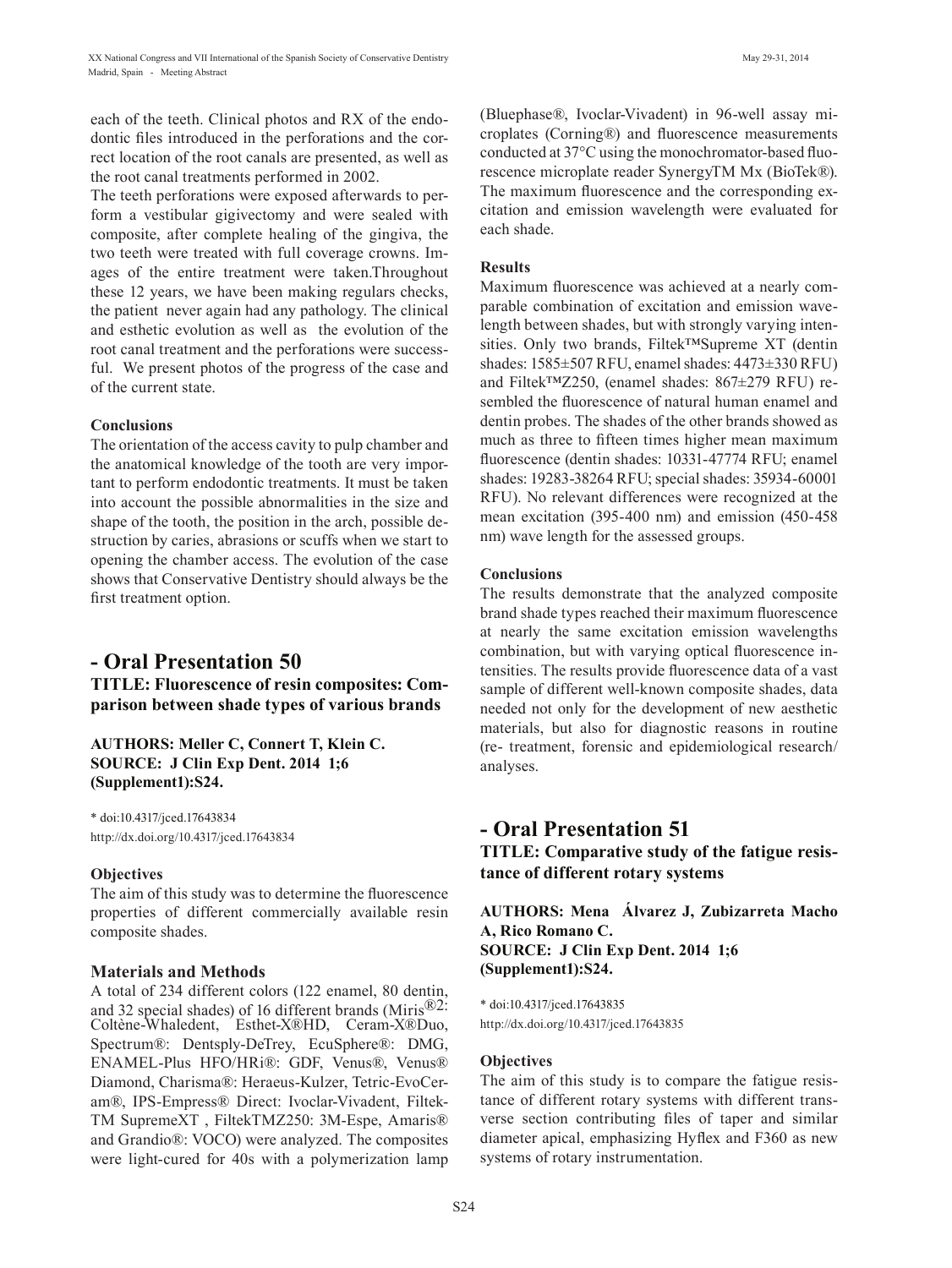### **Materials and Methods**

For this study there have been selected 72 rotary nickel -titanium (NiTi) instruments

11 groups were realized: Group A Mtwo System 25/06(VDW, Munich, Germany) Group B K3 System 25/06 (SybronEndo, Orange, CA) Group C TF System 25/06 (SybronEndo, Orange, CA) Group D Protaper Universal System F2 (Dentsply, Maillefer, Switzerland) Group E GT series X System 30/06 (Dentsply, Maillefer, Switzerland) Group F GT series System X20/06 (Dentsply, Maillefer, Switzerland) Group G Profile System 25/06 (Dentsply, Maillefer, Switzerland) Group H HyflexCM System 20/04 (Coltene, Alstatten, Switzerland) Group I HyflexCM System 25/04 (Coltene, Alstatten, Switzerland) Group J HyflexCM System 20/06 (Coltene, Alstatten, Switzerland), Group K F360 System 25/04 (Komet Dental, Brasseler GmbH & Co. Lemgo.Germany), Group L F360 System 35/04 (Komet Dental, Brasseler GmbH & Co. Lemgo.Germany).

The cyclic fatigue test was performed in a customized artificial stainless steel canal (60° degree curvature with 5 mm radius). Instruments were rotated at 300 rpm until fracture. All data obtained were recorded and statistically analyzed using an ANOVA test.

### **Results**

Profile 25/06 were found to be the most flexible instruments, showing a significant difference ( $P < .05$ ) in comparison with the other instruments. Followed by the limes Hyflex and F360 in descending order (20/04, 25/04, 20/06, 35/04). Protaper F2 was the system that showed a minor resistance to the cyclical fatigue.

#### **Conclusions**

The systems with a major area of section are more vulnerable to the fracture that those of minor section turning in the same curvature. Of the current systems Hyflex and F360 are those who obtain better results without significant differences among their different tapers.

## **- Oral Presentation 52 TITLE: Problems in anterior maxilary teeth**

**AUTHORS: Miraglia Cantarini J, Escribano Mediavilla N. SOURCE: J Clin Exp Dent. 2014 1;6 (Supplement1):S25.**

\* doi:10.4317/jced.17643836 http://dx.doi.org/10.4317/jced.17643836

## **Introduction**

Endodontic procedures consists in clean, shape and fill in three dimentions, with definetely materials, the root canal system.

### **Case report**

A refered patient with acute symptoms in subnasal region atended the dental office. Diagnostic and radiographic tests were done in the upper anterior teeth. The diagnosis was Chronic Apical Periodontitis with a flare up process caused by inadequate root canal treatments in teeth 1.1, 1.2, 2.1 and 2.2. Retreatment of all previous root canal procedures was the treatment option: 1.2 and 2.2 were orthograde retreatments, 1.1 apical foramen resorption was sealed with MTA and 2.1, once the broken hedstroem file was removed from the root canal, apical third and the lateral root perforation were sealed with MTA.

## **Conclusions**

After 2 years follow up 2 years, periapical health is evidente and no symptoms are presented.

## **- Oral Presentation 53 TITLE: Effect of adhesive vibration with com-**

**pothixo ® in shear bond strength**

## **AUTHORS: Miralles Alvarez AF, Duran Jimenez B, Guillen Sanchez J, Chiva Garcia F. SOURCE: J Clin Exp Dent. 2014 1;6 (Supplement1):S25.**

\* doi:10.4317/jced.17643837 http://dx.doi.org/10.4317/jced.17643837

## **Objectives**

To compare the effect of the adhesive vibration with Compothixo ® on the shear bond strength of composite resin to dentin with the manual application of the adhesive system.

#### **Materials and Methods**

12 molars extracted for periodontal reasons were used. Flat dentin mesial surface were made by diamond bur to expose the dentin. Teeth were randomly divided into two groups (n=6 each): (Group1) adhesive without vibration, rubbing with a microbrush (15 seconds), (2) Adhesive vibrated with Compothixo ® (15 seconds). After etching the dentin surface (37 % orthophosphoric acid), OptiBond® Solo Plus ™ adhesive was placed according to the manufacturer's instructions. Composite cylinders( 2mm high, 4 mm internal diameter) (Herculite XRV Ultra A3 ®) were polymerized 20 seconds with Demetron Kerr ® curing light and were stored in distilled water at 37 ° during 24 hours. Shear bond strength was performed using an universal testing machine Autograph AGS (Shimadzu) at a crosshead speed of 1mm/min. Data were statistically analyzed using ttest (significance level:  $p \le 0$  05) with SPSS v15.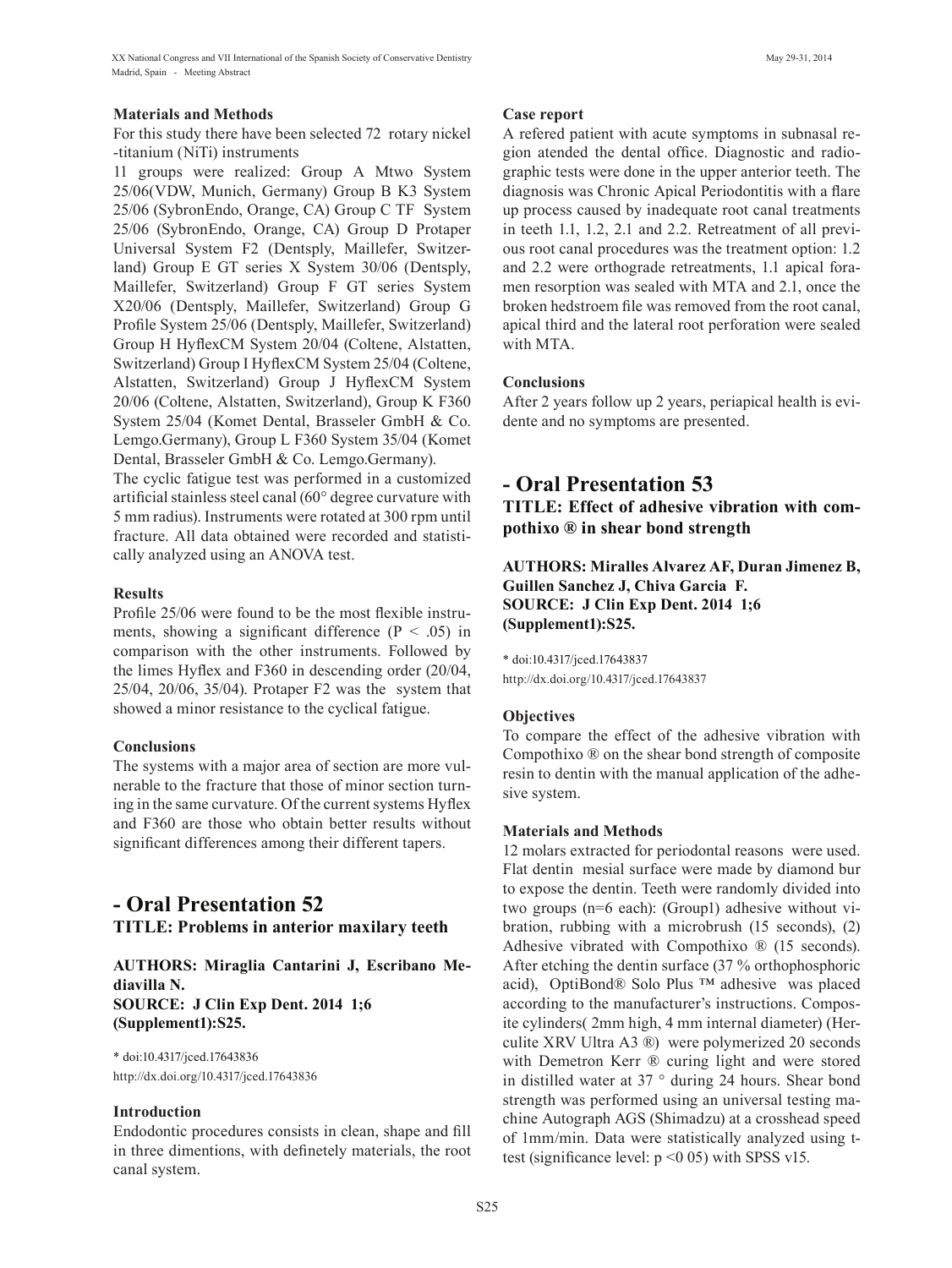## **Results**

Shear bond strength of group 1 (38,08  $\pm$ 30,53 Mpa) was higher than group 2 (19,5±11,41 Mpa) but the differences weren't significantly different (p=0,21).

## **Conclusions**

Adhesive application with Compothixo® did not improve the bond strength of composite to dentin.

## **- Oral Presentation 54**

**TITLE: Influence of cement and polymerization technique in post luting**

**AUTHORS: Montalvo Sánchez N, García Barbero AE, Vera González V, Aliaga Vera I. SOURCE: J Clin Exp Dent. 2014 1;6 (Supplement1):S26.**

\* doi:10.4317/jced.17643838 http://dx.doi.org/10.4317/jced.17643838

## **Objectives**

To evaluate the influence of cement type and polymerization technique on the push-out bond strength and microleakage of fiber posts.

## **Materials and Methods**

32 human premolars were sectioned at the proximal cemento-enamel junction and endodontically treated employing Protaper rotary instruments. The root canals were obturated with gutta-percha cones using the lateral condensation technique and AH Plus sealer. Post space was prepared to a depth of 9 mm. Samples were divided into 4 groups according to the cement and the polymerization technique used: conventional dual resin cement, self-adhesive dual resin cement, immediate photocuring, and delayed photocuring. Each root were cut into 3 slices perpendicular to the long axis of the tooth. 20 specimens were subjected to micropush-out test and the remaining 12 were prepared to evaluate the microleakage. Complementarily, the samples subjected to microleakage test were observed by scanning electron microscope.

## **Results**

Posts luted with self-adhesive resin cement produced lower bond strength and greater microleakage than those cemented with self etching adhesive and conventional resin cement. The polymerization techniques tested showed no differences in bond strength and microleakage. Root level affected the bond strength, with the lowest values for the apical third, but did not affect microleakage.

## **Conclusions**

Self etching adhesive followed by conventional resin cement produced higher bond strength and lower microleakage than self-adhesive resin cement. Polymerization technique seems not to affect the variables studied.

## **- Oral Presentation 55**

**TITLE: An in-vitro microleakage study: A new "multimode" self-etch adhesive with enamel etching**

**AUTHORS: Moreno Aroca M, Alegre Domingo T, Faus Matoses V, Faus Llácer VJ. SOURCE: J Clin Exp Dent. 2014 1;6 (Supplement1):S26.**

\* doi:10.4317/jced.17643839 http://dx.doi.org/10.4317/jced.17643839

## **Objectives**

The aim of this study was to evaluate the microleakage produced by a new all-in-one multimode self-etch adhesive on enamel and cementum by using a selective enamel etching.

## **Materials and Methods**

A hundred and forty class V cavities were prepared with the occlusal margin in enamel and the gingival margin in dentin and restored with two different adhesives. The specimens were divided into two groups: Group 1) using Prime&Bond NT (Dentsply De Trey) with total etch technique; group 2) using Scotchbond Universal (3M ESPE) with selective enamel etching. After thermocycling process, the teeth were immersed in Indian ink during a period of 24 hours and cut longitudinally. Microleakage was evaluated in coronal and apical walls by optical microscope at 2,5x magnification. Data were statistically analyzed with the Chi-squared test ( $p<0.05$ ).

## **Results**

Enamel and cementum microleakage with Scotchbond Universal was higher than using Prime&Bond NT. At the enamel margin both adhesives showed less microleakage than in cement margin. The highest microleakage expression was found on cement when Scotchbond Universal was used.

## **Conclusions**

Prime&Bond NT offers less microleakage level than Scotchbond Universal when used with selective enamel etching. More in-vitro microleakage studies are necessary.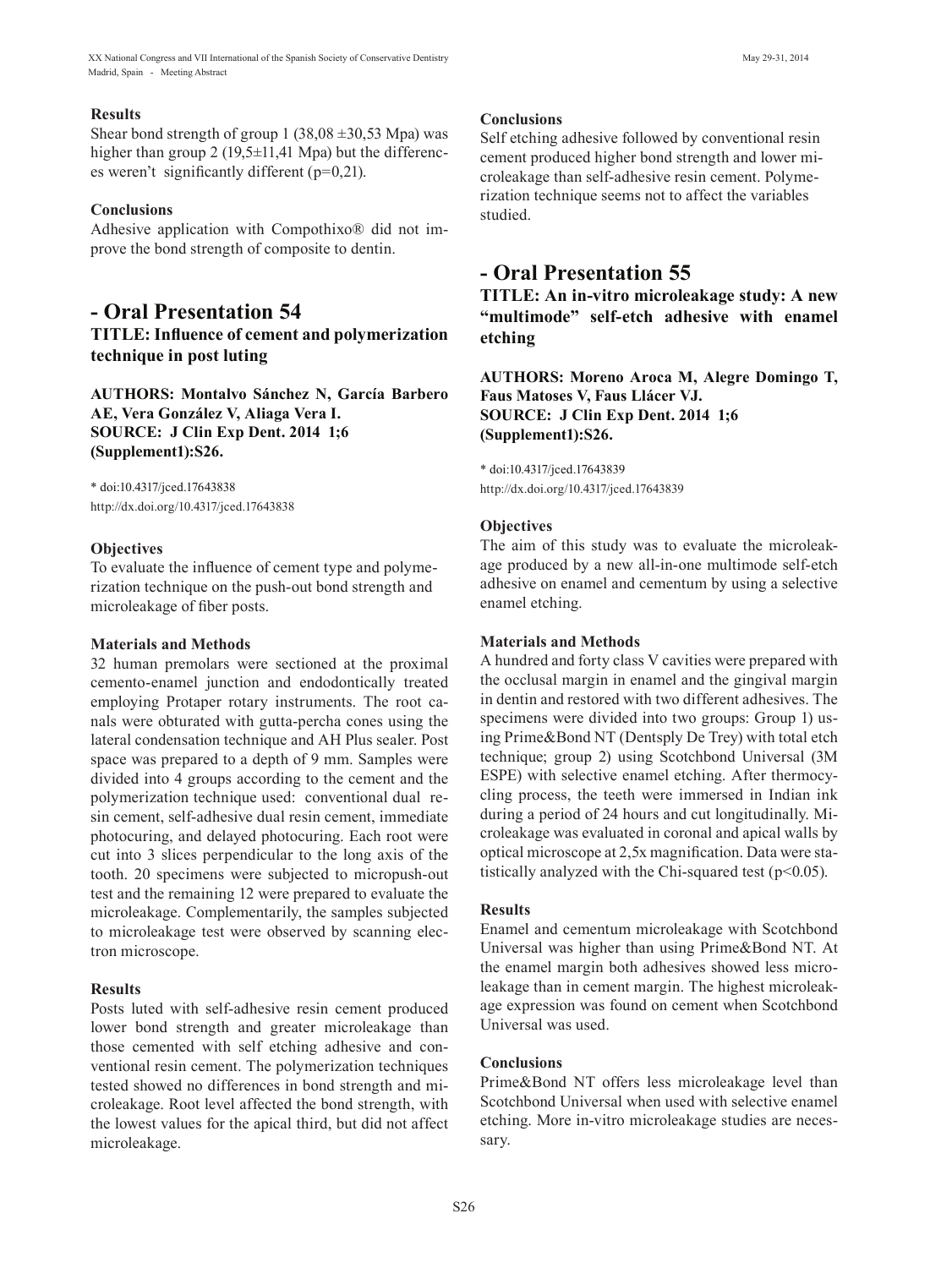## **- Oral Presentation 56 TITLE: Micro-invasive treatment of orthodontic white-spot lesions**

**AUTHORS: Peixoto A, Carmo J, Sanches C, Manso AG. SOURCE: J Clin Exp Dent. 2014 1;6 (Supplement1):S27.**

\* doi:10.4317/jced.17643840 http://dx.doi.org/10.4317/jced.17643840

#### **Introduction**

Icon® is a resin infiltrant used for micro-invasive treatment of smooth surface and proximal caries lesions. It's used to treat lesions up to first third of dentin (D1). Resin infiltration aims to penetrate lesion using low viscosity resin with high penetration properties, in a single visit, with no drilling. The system consists in Icon-Etch (Hydrochloric acid, pyrogenic silicic acid, surface-active substances), Icon-Dry (99% ethanol), Icon-Infiltrant (Methacrylate-based resin matrix, initiators, additives), Approximal-Tips, Luer-Lock-Tip and dental wedges. The purpose of these cases is to demonstrate the use of this technique in orthodontic white-spots.

#### **Case report**

Two female patients were selected from CESEM's University Clinic, Caparica-Portugal. Both presented white-spot lesions due to orthodontic appliance. Case 1– 13 years old, orthodontic removal appointment 14 days before Icon treatment, tooth chosen 11. Case 2– 21 years old, orthodontic removal appointment 7 years ago, tooth chosen 44. The teeth were cleaned, rubber dam placed and Resin infiltrant applied according to manufacturer's instructions. The patient was instructed to floss and brush with fluoridated toothpaste. The lesions were photographed before, immediately after the resin infiltrant application and 2 weeks later. Whitespot lesions were filled with resin infiltrant and looked similar to sound enamel, immediately. Porous enamel has lower refraction than sound enamel, but when infiltrated, refraction increases, improving, dramatically, the aesthetic. Other studies refer that infiltration combined with remineralization shows better results.

#### **Conclusions**

Clinical management of white spots, with restorations, fluor therapy, microabrasion, is challenging and aesthetic outcome is not always predictable, however in these cases we demonstrated successful use of Icon® for masking orthodontic white-spots. The infiltrant is simple and conservative. Further research is needed to evaluate long-term stability, efficacy and microscopic changes.

## **- Oral Presentation 57 TITLE: Multidisciplinary treatment of endoperiodontal lesions**

## **AUTHORS: Peña Alcázar M, Zubizarreta Macho A, Rico Romano C, Sierra Armas L. SOURCE: J Clin Exp Dent. 2014 1;6 (Supplement1):S27.**

\* doi:10.4317/jced.17643841 http://dx.doi.org/10.4317/jced.17643841

#### **Introduction**

The tooth and supporting tissues should not be considered as separate entities but as a biological unit, the result of the close relationship between the two. These structures have many roads that allow two-way exchange of nutrients and harmful substances. This anatomical link explains the simultaneous presence of periodontal and endodontic conditions of nature. Endo-periodontal lesions are described as inflammatory nature of those injuries that simultaneously affect the dental pulp tissue and tooth support. The therapeutic objective of the combined lesions lies in the etiological treatment of these pathological processes.

#### **Case report**

The case of a 53-year-old referred to the Master in Clinical Endodontics and Microsurgery Periapical University of Alfonso X El Sabio, presenting grade II mobility on tooth 3.4 is described. The results of the clinical and radiological evidence showed concurrent endo-periodontal lesion in tooth 3.4. Canal treatment of the affected tooth followed by periodontal debridement surgery that allowed the crowded bacterial deposits on the root surface was performed. The multidisciplinary treatment of this tooth was decisive for the survival of the affected tooth and allow tissue repair of the affected tissues.

#### **Conclusions**

Endo-periodontal lesions are a challenge for the clinician. It should be emphasized the importance of a correct diagnosis, and the prognosis of these lesions depends on inmediate treatment plan.

## **- Oral Presentation 58**

**TITLE: Influence of clinical usage of ProTaper S1 instrument in cyclic fatigue resistance**

**AUTHORS: Pérez-Higueras JJ, Arias A, de la Macorra JC. SOURCE: J Clin Exp Dent. 2014 1;6 (Supplement1):S27.**

\* doi:10.4317/jced.17643842 http://dx.doi.org/10.4317/jced.17643842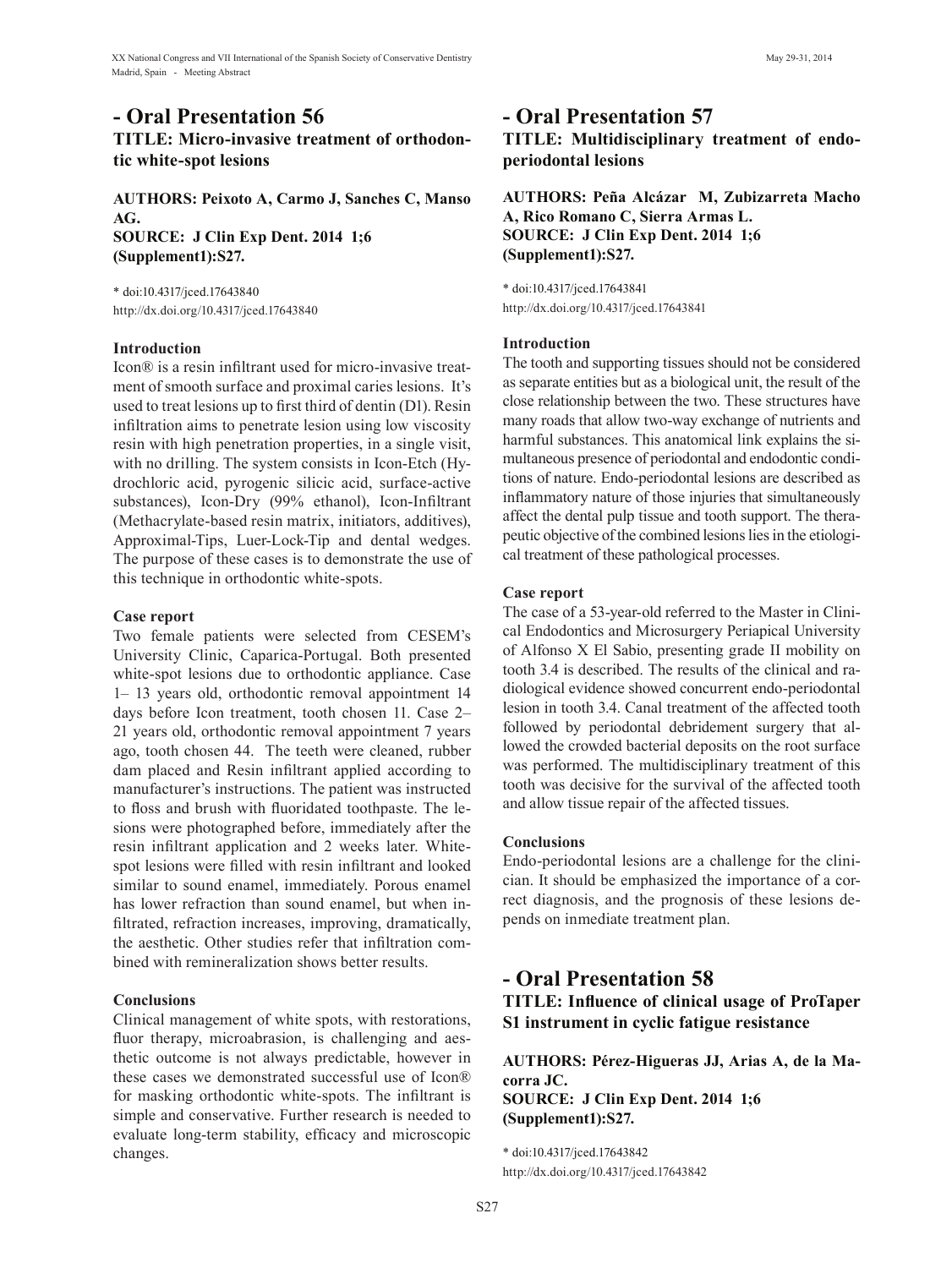To compare the influence of the amount of in vivo shaped root canals (RC) in static cyclic fatigue (CF) resistance in ProTaper Universal (PTU) S1 instruments at different points of curvature.

## **Materials and Methods**

A total of 80 files PTU S1 were divided in four groups of 20 instruments each: control group 0 (unused files), group 1 (files used to shape up to 10 RC), group 2 (files used in 11-15 RC) and group 3 (files used in more than 15 RC). The same endodontist with more than 15 years of experience in rotary canal instrumentation shaped all RC using always the same protocol (PTU S1 was used to working length after the achievement of a reproducible glide path with a #15 hand file. 5,25% NaOCl solution was used for irrigation). CF resistance was tested in stainless-steel curved canals (60°, r=3mm). All instruments were rotated at 300rpm until fracture at 5mm and at 10 mm from the tip, making a total of 8 subgroups (0-5, 0-10, 1-5, 1-10, 2-5, 2-10, 3-5, 3-10). Time to fracture was recorded. Mean half-life, Beta and Eta were calculated for each group and were compared with Weibull analysis.

## **Results**

PTU S1 instruments will last significantly longer at 5 than at 10 mm with a 100% probability independently of the number of shaped RC, however there were not significant differences in CF resistance among the four groups (unused instruments or files used to shape different number of RC), neither at 5 nor at 10 mm.

## **Conclusions**

PTU S1 was significantly more resistant at 5 than at 10 mm from the tip. The increase in the number of RC shaped with the same instrument did not decrease CF resistance of the instrument.

## **- Oral Presentation 59**

**TITLE: In vitro comparison of the antimicrobial effect of Tri-antibiotic paste components, amoxycillin and clavulanic acid against Fusobacterium nucleatum and Actinomyces naeslundii**

**AUTHORS: Prieto González L, González Nieto A, Martínez Pinar A, Basel Sawas Jiménez M, Rubio Flores D, García Barbero E. SOURCE: J Clin Exp Dent. 2014 1;6 (Supplement1):S28.**

\* doi:10.4317/jced.17643843 http://dx.doi.org/10.4317/jced.17643843

## **Objectives**

To compare the effectiveness of Tri-antibiotic Paste components (Minocycline / metronidazole / ciprofloxacin), amoxicillin and clavulanic acid against two endodontic pathogens, Fusobacterium nucleatum and Actinomyces naeslundii.

## **Materials and Methods**

It was determined the minimum inhibitory concentration (MIC) of minocycline, metronidazole, ciprofloxacin, amoxicillin and clavulanic acid by microdilution assay in 96-well Mueller- Hinton agar plates according to EUCAST. We seeded 50 µl of standard bacterial suspension (corresponding to 0.5 of the McFarland scale), with 50  $\mu$ l of antibiotic solution in a concentration gradient. Under spectrophotometry, we calculated the optical density (OD 600) to determine the lowest concentration ( $\mu$ g / ml) that inhibit the visible growth of the microorganisms after overnight incubation (MIC).

Statistical analysis was carried out by one way ANOVA and post- hoc Duncan test at a level of significance of p<0,05.

## **Results**

For Fusobacterium Nucleatum, no significant differences were found for amoxicillin, metronidazole and minocycline. Nevertheless, ciprofloxacin resulted in higher MIC value than the others, indicating its lower antibacterial activity.

For Actinomyces naeslundii colonies, no differences were found between amoxicillin and minocycline . Ciprofloxacin and metronidazole showed higher MIC values in a significant manner.

for both bacteria, the values obtained from the clavulanic acid can be translated in terms of bacterial resistance.

## **Conclusions**

No significant differences were found for inhibiting bacterial colonies with amoxicillin or Tri-antibiotic paste components, needing higher concentrations to inhibit the growth of ciprofloxacin with Fusobacterium nucleatum, and metronidazole and ciprofloxacin with Actinomyces naeslundii.

By itself, clavulanic acid is not able to inhibit the growth of both bacteria studied.

In view of the results of this study, it seems appropriate to analyse the effectiveness of Tri-antibiotic paste components combined with amoxicillin and the combination of amoxicillin with clavulanic acid.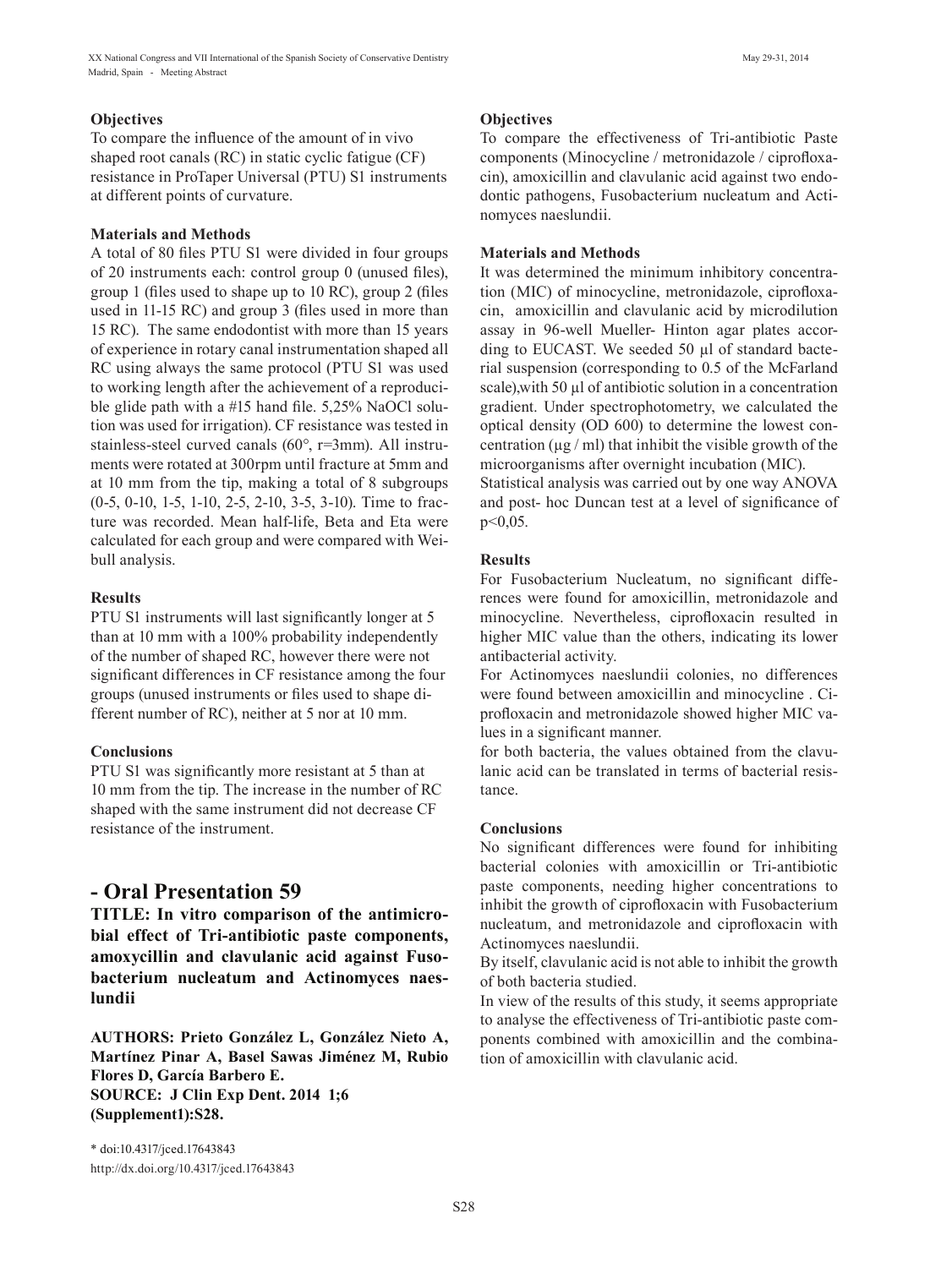# **- Oral Presentation 60**

**TITLE: Digital smile design: a useful tool for a predictable and conservative treatment**

**AUTHORS: Reyes Rivas Z, Faus Matoses V, Faus Matoses I, Alegre Domingo T, Faus Llácer VJ. SOURCE: J Clin Exp Dent. 2014 1;6 (Supplement1):S29.**

\* doi:10.4317/jced.17643844 http://dx.doi.org/10.4317/jced.17643844

#### **Introduction**

Computer design software have become one of the main tools between the interdiciplinary team and between the dentist and pacient, being useful in the design and planning of cases.

Following established aesthetic parameters and incorporating technology, the clinician can plan predictably smile design cases and communicate the expected results to the patient and prosthetist.

## **Case report**

45 year-old woman, attended to the dental clinic unsatisfied with the color of her teeth wishing to enhance her smile. During the clinical examination inverted smile and giroversion of 2.2 was observed.

Analysis of the case with Digital Smile Design program was made which helped to make a diagnostic wax up. The vertical dimension was increased by placing occlusal composites on 4.5, 4.6, 4.7, 3.5, 3.6, 3.7 (Spectrum TPH3, DeTrey Dentsply Konstanz, Germany). A preparation for feldspathic veneers was performed, from 1.5 to 2.5 and from 4.5 to 3.5 using a mock up. Veneers were fabricated using CAD / CAM and pressed ceramic feldspathic (Noritake, Japan) and bonded with adhesive Prime Bond NT (Dentsply DeTrey Konstanz, Germany) and light-cured resin cement (Calibra, Dentsply DeTrey Konstanz, Germany).

## **Conclusions**

The knowledge of aesthetic parameters and the use of a Digital Smile Design program, allowed the planification of predictable and conservative dental restorations, achieving the aesthetic and functional needs of the patient.

## **- Oral Presentation 61**

**TITLE: Variations in the internal anatomy of mandibular first premolar by using CBCT**

**AUTHORS: Riádigos Presas J, Domínguez Pérez A, Castelo Baz P, Varela Patiño P, Martín Biedma B. SOURCE: J Clin Exp Dent. 2014 1;6 (Supplement1):S29.**

\* doi:10.4317/jced.17643845 http://dx.doi.org/10.4317/jced.17643845

### **Objectives**

Endodontics studies the prevention and treatment of pulp disease and apical periodontitis. The key lies in cleaning and sealing all canals system so it is essential to know its anatomy. Our goal is to review the anatomy of mandibular first premolars trying to reduce the high rate of relapses and failures.

## **Materials and Methods**

We collect images from Cone -Beam Computed Tomography (CBCT ) with the aim of studying the anatomy of mandibular first premolars in a population of Galicia, Spain , between May 2010 and May 2013. Images were taken with Planmeca Romexis system (Asentajankatu, Helsinki, Finlandia) with the following parameters: 120 kV, 20.27 mA, exposure time between 8.9 and 14.7 seconds and voxel size from 0.25 to 0.30 mm.

We analyze 162 mandibular first premolars of 97 different patients attending the Faculty of Dentistry, University of Santiago de Compostela requesting implant treatment, orthodontics or endodontics. . We analyze the number and configuration of the roots, the number of canals by root and configuration of the canals by Vertucci´s classification. An informed consent is given to all patients to be signed to join the study and inclusion criteria of the sample set.

## **Results**

The percentages by classification are as follows : Type I: 67.9 % , Type II : 1.23 % , Type III : 5.55 % ; Type V : 21.6 % , Type VI: 3.09% and Type VII: 0.62 %.

## **Conclusions**

The highest percentage of premolars are Type I, followed by type V. Type IV and Type VIII showed no prevalence in the sample.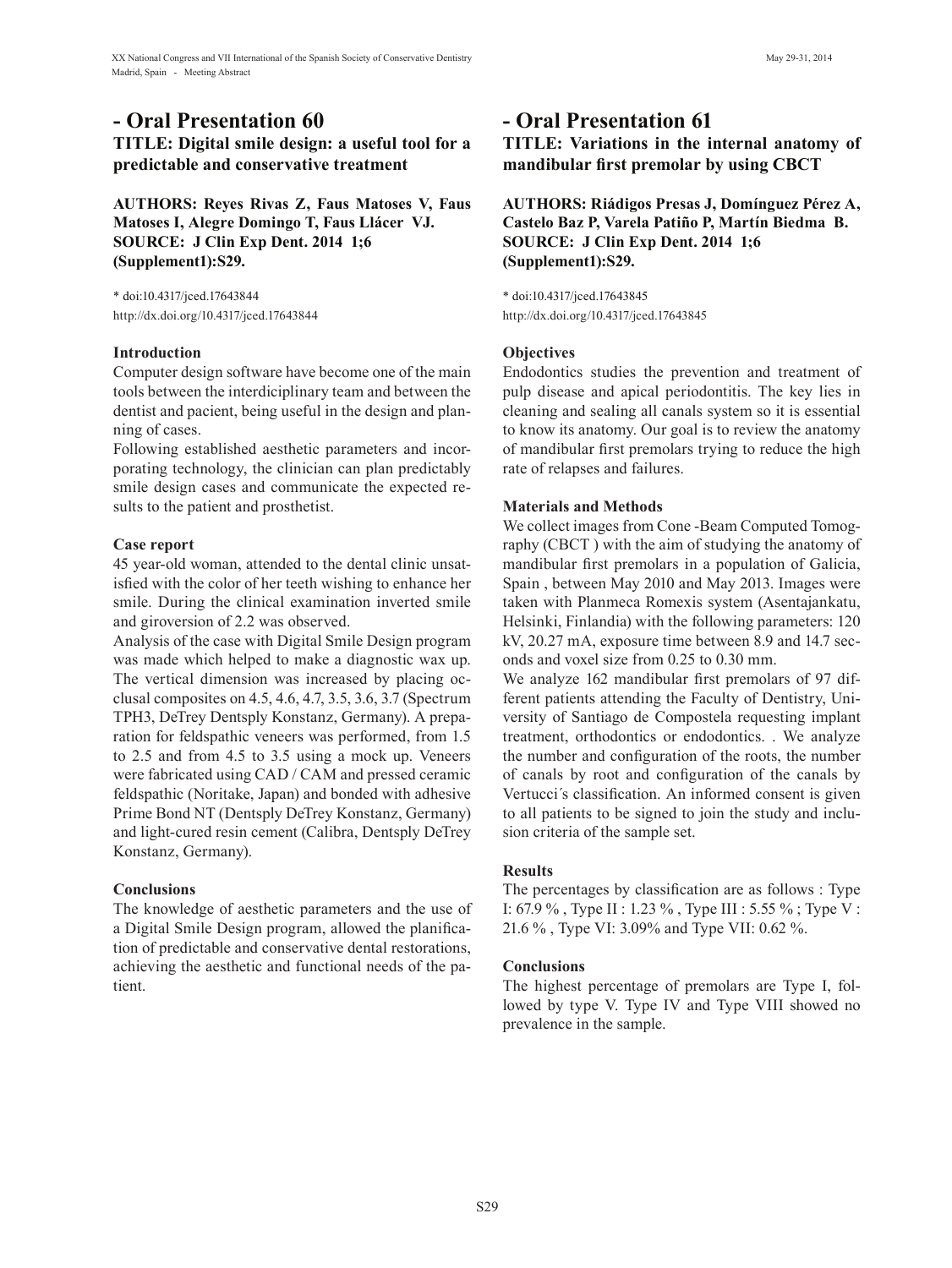## **- Oral Presentation 62**

**TITLE: In vitro study of flexure strength of flowable composite resins**

## **AUTHORS: Rico Carrillo V, Martínez Huesca M, Baguena Gómez JC, Chiva García F. SOURCE: J Clin Exp Dent. 2014 1;6 (Supplement1):S30.**

\* doi:10.4317/jced.17643846 http://dx.doi.org/10.4317/jced.17643846

#### **Objectives**

To compare the flexure strength of six flowable composite resins

#### **Materials and Methods**

30 Rectangular bar-shaped specimens (20mm x 7mm x 1mm thickness) of six flowable composite resins (X-tra base, Voco; SDR, Dentsply; X-flow, Dentsply; Opticor Flow, Spofa Dental; Filtek Supreme XTE, 3MEspe y Grandio Flow, Voco) were made with a metal mold (n=5 each). Composite resins were photopolymerized with Demetron LC curing light (Kerr) according to manufacturer's instructions and stored in distilled water 24 hours at 37ºC. Specimens were tested in three-point flexure in an universal testing machine (Autograph AGS- 1KND, Shimadzu, Japan) at a crosshead of 1mm/min. Oneway analysis of variance and Tukey's post-hoc test were made (significance level:p<0,05) using SPSS v.15

#### **Results**

Three-point flexure strength (MPa) was 157,2935,02 (Grandio flow), 138,2438,47 (FiltekXTE,3Mespe), 112,9916,39 (Opticorflow,Spofa), 11066,4 (Xtrabase,Voco), 101,0148,7(SDR,Dentsply) y 42,379,46 (X-flow,Dentsply ), showing significant statistical differences between Xflow (lower strength) versus Grandio flow ( $p=0,002$ ) and Filtek Supreme XTE ( $p=0,011$ ).

## **Conclusions**

Flowable composite resins Grandio Flow and Filtek Supreme XTE showed the highest flexure strength and Xflow was the lowest.

## **- Oral Presentation 63**

**TITLE: Treatment of type II dens invaginatus by guided endodonctics**

**AUTHORS: Rico-Romano C, Zubizarreta-Macho A, Soto-Pereira E, Sierra-Armas L, Alonso-Ezpeleta LO, Mena-Álvarez J. SOURCE: J Clin Exp Dent. 2014 1;6 (Supplement1):S30.**

\* doi:10.4317/jced.17643847 http://dx.doi.org/10.4317/jced.17643847

#### **Introduction**

Dens invaginatus is a rare dental malformation probably resulting from an infolding of the dental papilla during tooth development, whose treatment is a challenge for the clinician. Numerous therapeutic alternatives have been proposed for the treatment of this anatomical alteration: nonsurgical root canal treatment, endodontic surgery, intentional replantation, extraction, and combinations of the previous one. This range of possibilities is the result of ignorance of the internal anatomy of dens invaginatus. Structural variations make very difficult the conventional root treatment, condemning these teeth to submit new therapeutic procedures.

#### **Case report**

This case report shows the root canal treatment of a type II dens invaginatus diagnosed by cone beam computed tomography. The pulp access was planned using a planning software osseointegrated implants and was guided by splints made by stereolithography.

#### **Conclusions**

Cone beam computed tomography is the most effective diagnostic method of teeth with anatomical malformations. The planning software osseointegrated implants are an effective method for planning the root canal treatment, and the confection of stereolithographic splints allows a guided and conservative pulp access.

## **- Oral Presentation 64**

**TITLE: Cervical root resorption: Report on two clinical cases**

**AUTHORS: Robles Gijón V, Lucena Martín C, Pulgar Encinas RM, Navajas JM. SOURCE: J Clin Exp Dent. 2014 1;6 (Supplement1):S30.**

\* doi:10.4317/jced.17643848 http://dx.doi.org/10.4317/jced.17643848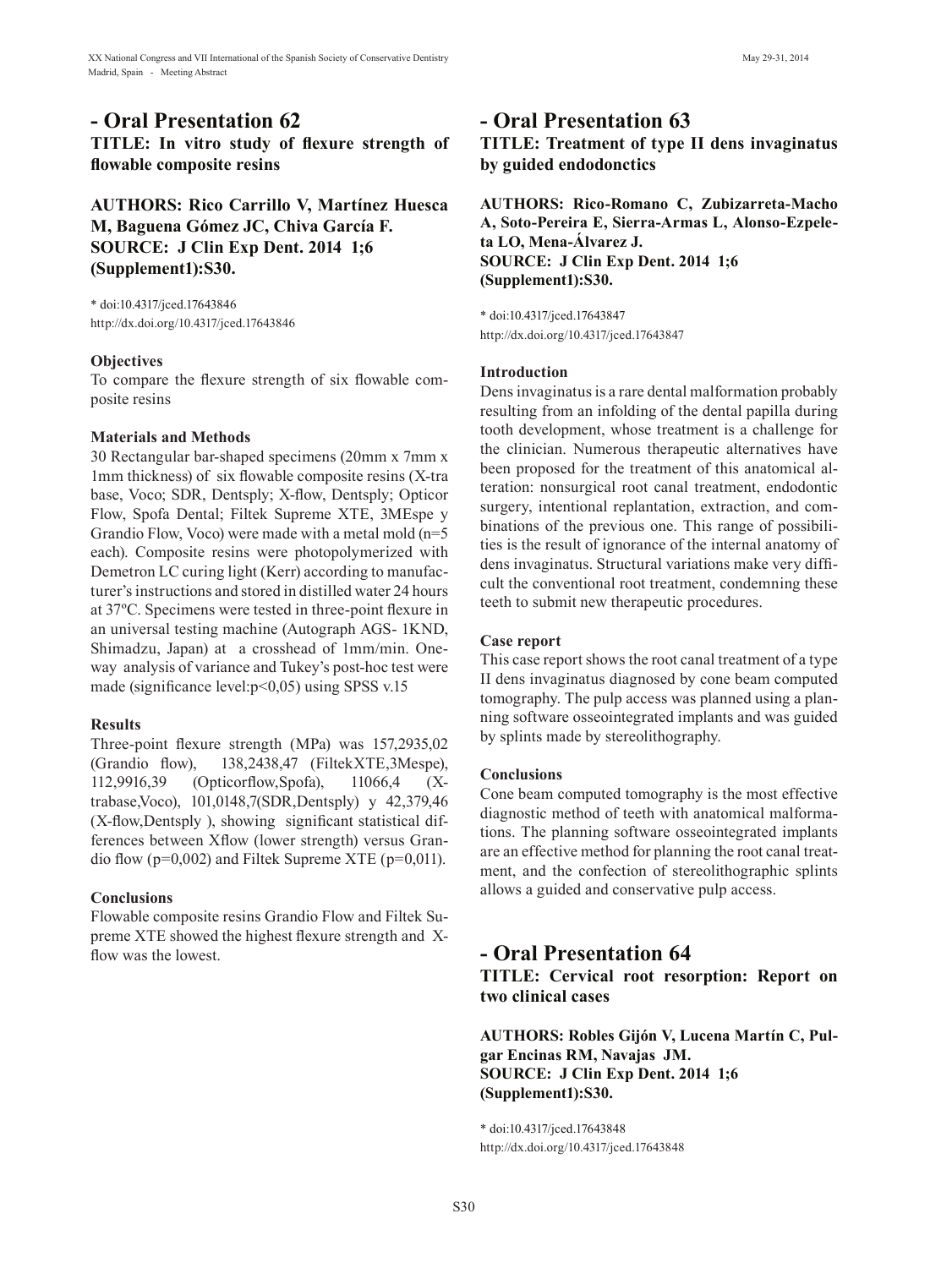#### **Introduction**

Cervical root resorption (CRR) is an aggressive form of external resorption which begins in the cervical region of the root surface, underneath the epithelial insertion. Clinically, it is a challenge to the dentist, as the symptoms appear late.

### **Case report**

CASE 1: This case presented A 29- year-old male who complained of acute nocturnal pain at the right maxillary central incisor level. His medical history was not contributory with the exception of an episode of renal colic. Intraoral examination revealed a small lesion at the cervical-distal angle of 1.1, and a change in underlying coloration to a pinkish tone. Periapical radiogaphy revealed a rounded radiolucid cervical lesion restricted to the cementoenamel junction level. Therefore the CRR was diagnosed as Heithersay Class 2. In this case a conservative treatment that included endodontic treatment, realization of periosteal flap surgery and restoration with resin composite was performed. CASE 2: A 22-year-old woman complained of pain at the right maxillary central incisor level. The patient's medical history only indicated a nephrolithiasis episode. In the intraoral inspection of 1.1, a well-defined small lesion was found at cervical area of the palatal surface. The underlying area of the lesion showed pink coloration. Periapical radiography detected an irregular radiolucid lesion that extended from the cementoenamel junction towards the middle third of the root. To confirm the true extent of the lesion, we used cone-beam computerized tomography (CBCT), which showed severe root resorption corresponding with a Heithersay class 4. In view of the extensive nature of the lesion, the treatment option selected included tooth extraction and placement of an immediate implant with a temporary crown.

#### **Conclusions**

As the therapeutics options for CRR can range from relatively simple direct restoration techniques from to complex multidisciplinary approaches, an accurate diagnosis is essential to devise an appropriate treatment plan. In this sense, CBCT constitutes an useful tool.

## **- Oral Presentation 65**

**TITLE: Influence of finishing procedures on color and translucency of composite resins**

**AUTHORS: Roldán C, Robles V, Espinar C, Pérez MM, Lucena C. SOURCE: J Clin Exp Dent. 2014 1;6 (Supplement1):S31.**

\* doi:10.4317/jced.17643849 http://dx.doi.org/10.4317/jced.17643849

### **Objectives**

To evaluate the finishing procedures effect on color and translucency of three composites: micro-hybrid, nanofill and microfilled.

## **Materials and Methods**

Cylindrical specimens of microhybrid, nanofiller (1cm in diameter, 1mm thick) and microfilled (1cm in diameter, 0.5 mm thick) resin composite A3 Renamel (Cosmedent, Chicago, USA) were fabricated. The composite was placed in a micrometer mold (Smile Line, Switzerland) in bulk, pressed with a glass slide and then lightcured through the glass slide with Style Bluephase unit (Ivoclar, Vivodent; 1100 mW/cm2) for 15 seconds.

The surface appearance was assessed under magnification and the sample thickness at three points was checked with a caliper before, and after finishing procedures. For each type of composite 6 samples were obtained, which were randomly assigned to two subgroups (n=3). The specimens of subgroup 1 were finished with aluminum oxide discs (Flexidisc, Cosmedent, Chicago, USA), while in subgroup 2, the resin composite surface was texturized with a diamond bur Periocare (831-524, Dentacare). All samples were polished with diamond (3 and 1 micron) and aluminum oxide pastes.

The spectral radiance of each sample was measured with a spectroradiometer (PR-704 Spectra-Scan, Photo Research Inc., Chatsworth, CA, USA) on white, black and gray standard backgrounds. Measurements were made at basal conditions, and after finishing and polishing steps. Finally, color differences and changes in the translucency parameter were calculated from these measurements.

## **Results**

Color difference (ΔΕab\*) ranged from 0.04 to 2.15 Cie-Lab\* units for the microhybrid composite polished with discs and for the nanofill composite finished with diamond bur, respectively.

## **Conclusions**

Composite surface texturization with diamond bur induces perceptible color changes although within the clinical acceptable limits. The above changes are mainly linked to an increase in lightness. Changes in translucency parameter were imperceptible for all composites.

## **- Oral Presentation 66**

**TITLE: Antimicrobial activity of alexidine, chlorhexidine and cetrimide against Streptococcus mutans biofilm**

**AUTHORS: Ruiz-Linares M, Baca P, Arias-Moliz MT, Aguado B, Ferrer-Luque CM.**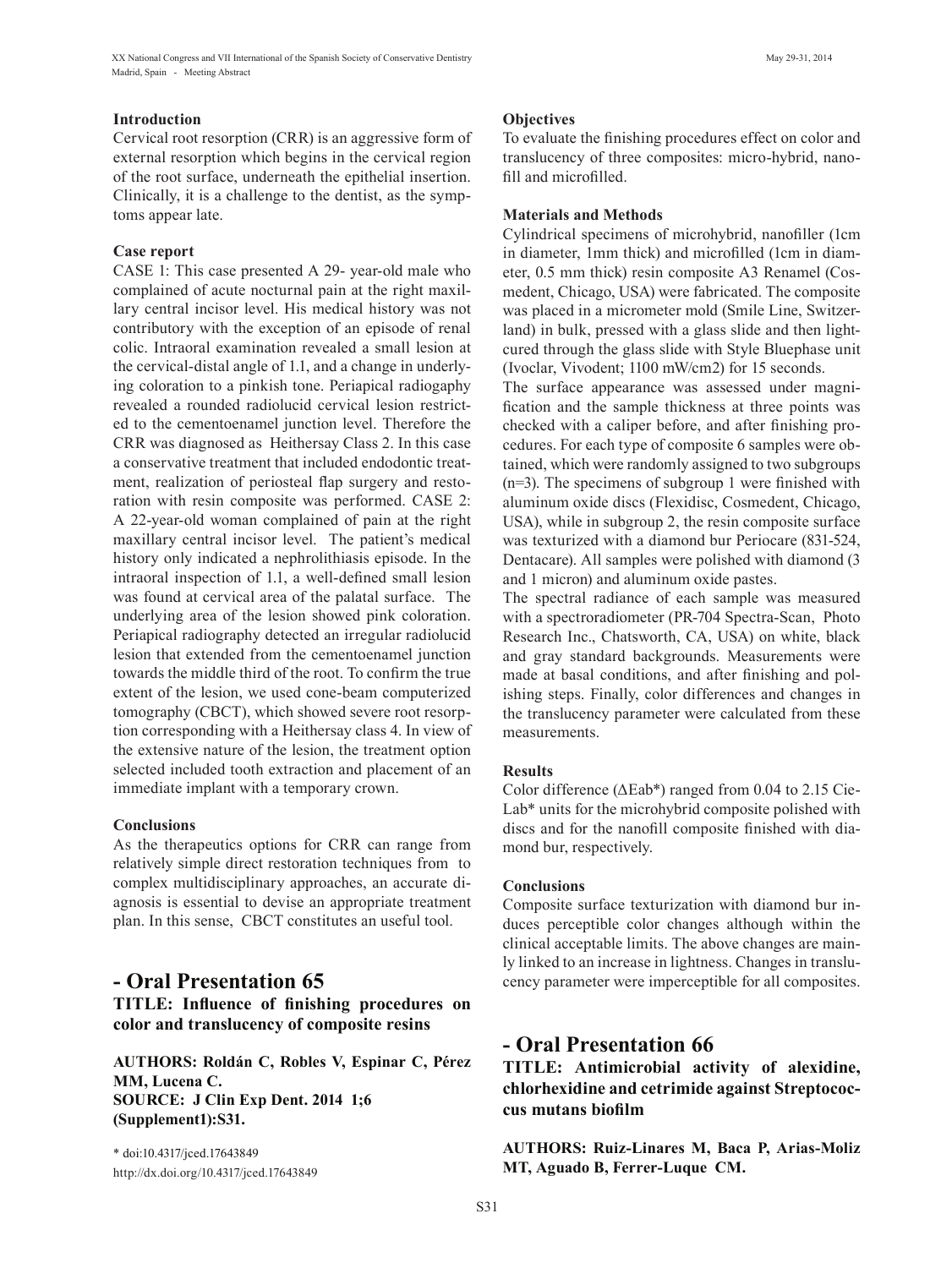### **SOURCE: J Clin Exp Dent. 2014 1;6 (Supplement1):S31.**

\* doi:10.4317/jced.17643850 http://dx.doi.org/10.4317/jced.17643850

## **Objectives**

The use of antimicrobial solutions has been recommended to disinfect demineralized dentin prior to placing the filling material. The aim of this study was to evaluate the ability of several antimicrobials in controlling Streptococcus mutans biofilm formed in dentin.

### **Materials and Methods**

Antimicrobial activity of 1% and 2% alexidine, 0.2% and 2% chlorhexidine, 0.2% cetrimide and 0.2%, 0.5%, was assayed on 1-week S. mutans biofilm formed on standardized coronal dentin blocks. Results of S. mutans biofilm antimicrobial activity by different protocols were, respectively, expressed as the kill percentage of biofilm and the term ``eradication'' was used to denote the kill of 100% of the bacterial population. To compare the efficacies of the different protocols the Student t test was used, previously subjecting data to the Anscombe transformation.

### **Results**

All alexidine concentrations tested and 0.2% cetrimide achieved a kill percentage higher than 99%, followed by 2% chlorhexidine with percentages above 96% (no statistically significant difference among them). Whereas 2% alexidine and 0.2% cetrimide respectively showed eradication in 10 and 9 of the twelve specimens, 0.2% chlorhexidine did not produce eradication in any case.

## **Conclusions**

The present study shows that, when used for one minute, 2% and 1% alexidine, and 0.2% cetrimide, achieve eradication of Streptococcus mutans biofilm in most specimens when applied to a dentin-volumetric model.

## **- Oral Presentation 67**

**TITLE: Minimally invasive aesthetics through interdisciplinary orthodontic-restorative treatment**

**AUTHORS: Ruiz-Sánchez C, Faus-Matoses V, Faus-Matoses I, Alegre-Domingo T, Faus-Llácer VJ. SOURCE: J Clin Exp Dent. 2014 1;6 (Supplement1):S32.**

\* doi:10.4317/jced.17643851 http://dx.doi.org/10.4317/jced.17643851

#### **Introduction**

One of the greatest challenges which the professional faces is to fulfill the aesthetic expectations of the patient for the restoration of anterior teeth. Patients increasingly demand more aesthetics without excessive teeth preparation.

An interdisciplinary management should be planned in order to satisfy the aesthetic and the conservative needs of the patient.

### **Case report**

A 50-year-old woman came to the office asking for an improvement of the aesthetics of the maxillary incisors. Clinical examination showed the discoloration of the maxillary anterior teeth was observed due to a calcification caused by an occlusal trauma, along with attrition and compensatory extrusion.

The treatment plan consisted of the intrusion of the maxillary central incisors to bring gingival zenith to their original location and the alignment of the mandibular incisors with orthodontic treatment to prevent further occlusal trauma.

Once the orthodontic treatment was finished, coreless feldspathic veneers (Noritake, Japan) were placed in 1.1 and 2.1 with a minimally invasive preparation.

After diagnostic wax-up, a mock-up made of Integrity resin (DeTrey Dentsply, Konstanz, Germany) was performed. The impression was taken with Aquasil Hard Putty and Aquasil Ultra XLV (DeTrey Dentsply, Konstanz, Germany).

In a subsequent appointment, try-in and placement were performed under complete isolation. Adhesive Prime & Bond NT (Dentsply DeTrey, Konstanz, Germany) and translucent cement Calibra (Dentsply DeTrey, Konstanz, Germany) were used for bonding.

#### **Conclusions**

The combined orthodontic-restorative treatment allowed the resolution of the aesthetic and functional problems of the patient with a minimally invasive approach that preserved all the healthy dental tissue.

## **- Oral Presentation 68**

**TITLE: MAPK is involved in leptin signalling pathways in human dental pulp**

**AUTHORS: Sánchez Domínguez B, Martín González J, Martín Jiménez M, Crespo Gallardo I, Segura Egea JJ. SOURCE: J Clin Exp Dent. 2014 1;6 (Supplement1):S32.**

\* doi:10.4317/jced.17643852 http://dx.doi.org/10.4317/jced.17643852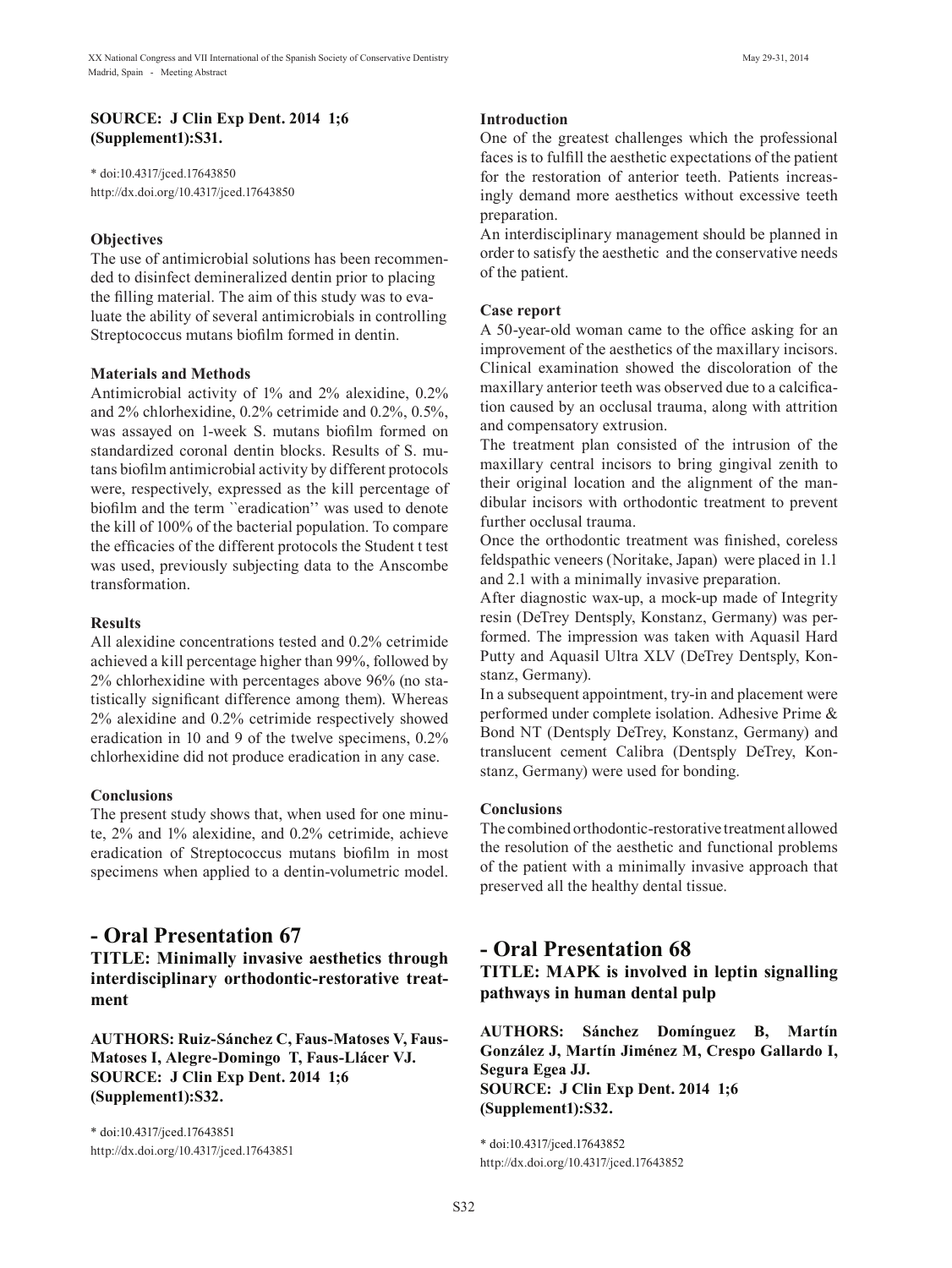XX National Congress and VII International of the Spanish Society of Conservative Dentistry May 29-31, 2014 Madrid, Spain - Meeting Abstract

#### **Objectives**

Leptin is the peripheral signal produced by the adipocyte to regulate energy metabolism. It has been demonstrated that leptin receptor (LEPR) is expressed by human dental pulp cells, being up-regulated in experimental pulpitis. This study aims to assess if leptin signal transduction in human dental pulp involves MAPK phosphorylation.

#### **Materials and Methods**

Fifteen dental pulp samples were obtained from freshly caries- and restoration- free extracted human third molars. Pulp samples were processed, and leptin signalling was determined analyzing MAPK phosphorylation by immunoblot.

#### **Results**

Leptin stimulated tyrosine/threonine phosphorylation of MAPK by studying phosphorylation of MAPK 1/3. This signalling pathway was confirmed in all human dental pulps. Western blot analysis of leptin-stimulated human dental pulp samples revealed the presence of a protein with an apparent molecular weight of approximately 42-44 kDa, which corresponds, respectively to the estimated molecular weight of tyrosine phosphorylated forms of MAPK.

#### **Conclusions**

MAPK is involved in leptin signalling pathways in human dental pulp. The present study is the first to demonstrate the leptin activity in human dental pulp tissues through MAPK signalling pathway.

## **- Oral Presentation 69 TITLE: Lava Ultimate CADCAM Restorations: How to increase its final esthetic integration?**

**AUTHORS: Sansalvador Millet V, Chávez Gatty M, Molina Garcia K. SOURCE: J Clin Exp Dent. 2014 1;6 (Supplement1):S33.**

\* doi:10.4317/jced.17643853 http://dx.doi.org/10.4317/jced.17643853

#### **Introduction**

The use of adhesive indirect restorations is increasingly being popularized to restore medium and big sized cavities and to limit the disadvantages related to direct techniques with composite. Adhesive indirect restorations are becoming more popular to restore medium and large cavities, as well as to limit the disadvantages related to direct composite techniques in restorations. The introduction to new technologies such as the development of CADCAM, illustrates how this new approach to new restorative odontology may look in the future. However, at present, CADCAM systems have their limitations. The process to obtain ceramic blocks or–more recentlyresin blocks leads to a simplified anatomy restoration. This means we will be taking another posterior cosmetic treatment to achieve a more esthetic final restoration.

#### **Case report**

We intend to present a clinical case, which describes step by step the personalized process by stratification of external laps of composite in a monolithic Lava ultimate restoration.

#### **Conclusions**

We hope to illustrate how this technique could also be used to personalize, correct or to repair any other type of indirect restoration.

## **- Oral Presentation 70**

**TITLE: Biodentine: a new material in Endodontics and Conservative Dentistry; a literature review**

**AUTHORS: Santos Cubero J, García Marcos JI, Mena Álvarez J. SOURCE: J Clin Exp Dent. 2014 1;6 (Supplement1):S33.**

\* doi:10.4317/jced.17643854 http://dx.doi.org/10.4317/jced.17643854

#### **Introduction**

Biodentine is a recently introduced to the market in order to replace a new dentin material. It competes with other cements formed by calcium silicate like a calcium hydroxide, Mta, Irm, Cvi.

#### **Description**

Biodentine comprises: tricalcium silicate, main component and regulator setting reaction, calcium carbonate, filler acting, dioxide zirconium, providing radiopacity to the material to watch on a radiograph, calcium chloride, accelerates the setting and a polycarboxylate that reduces the viscosity of the cement.

#### **Discussion**

Numerous scientific studies endorse it in conservative dentistry (posterior and anterior restorations sealing post, post endodontic reconstructions, direct pulp capping), endodontic and pediatric dentistry field (Perforations, apical caps, retrograde fillings) corroborating excellent mechanical properties, biocompatibility, formation of dentin bridges, good sealing and easy operation.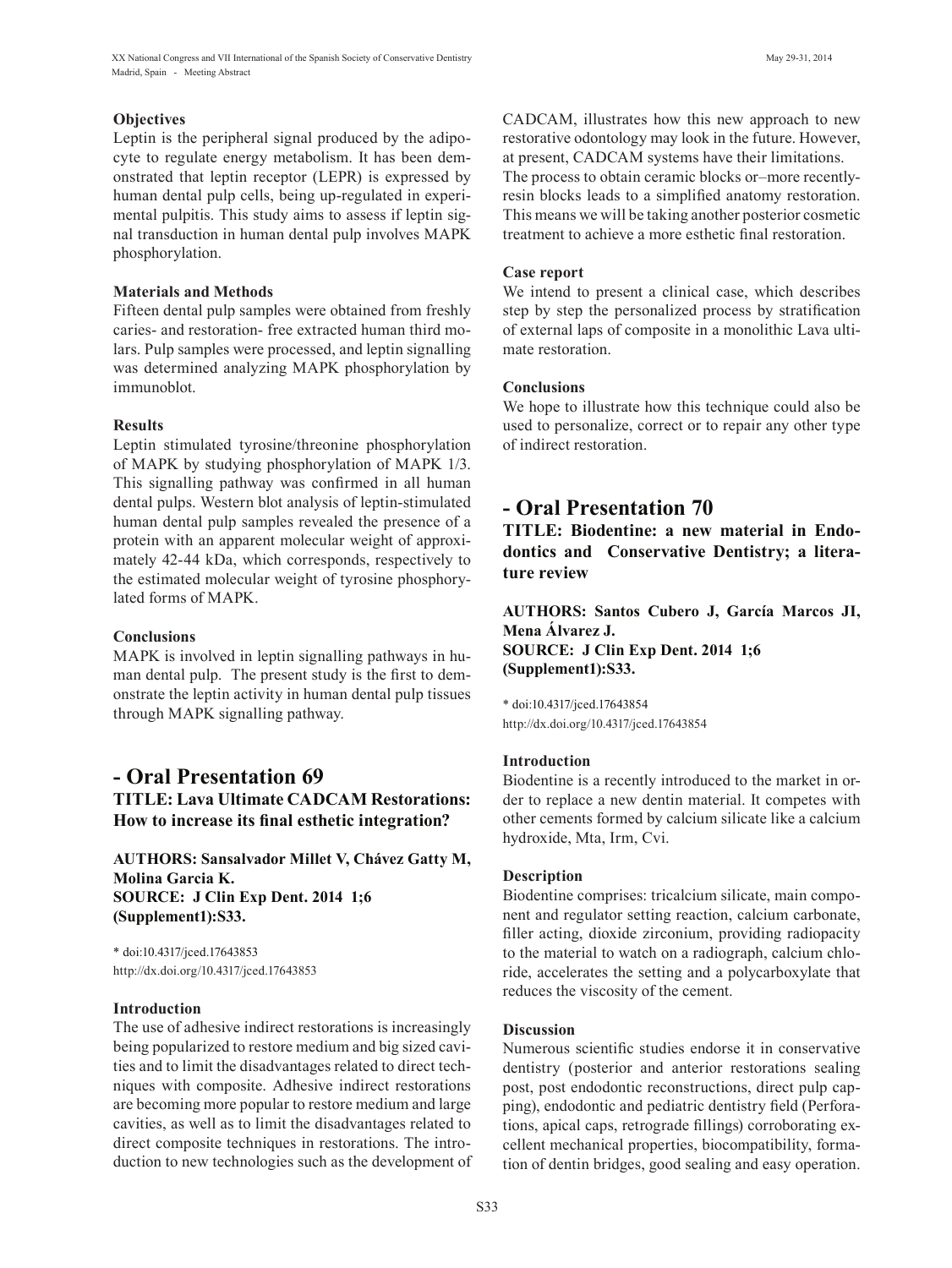#### **Conclusions**

Biodentine is a biocompatible material, creates dentinal bridges, and presents an efficient adhesion and sealing. It has superior mechanical properties than those of other silicate cements including MTA, also improving manageability and the setting time.

## **- Oral Presentation 71 TITLE: Lithium disilicate–based ceramics: step by step of the adhesive cementation**

**AUTHORS: Santos Puerta N, Otero Mena I, Souza Andrade J. SOURCE: J Clin Exp Dent. 2014 1;6 (Supplement1):S34.**

\* doi:10.4317/jced.17643855 http://dx.doi.org/10.4317/jced.17643855

#### **Introduction**

Advances in adhesive dentistry have improved the clinical performance of composite resins and dental ceramics. This success is due to the physico-chemical interaction across the interface between the adhesive and the ceramic surface. The cementation process is vital for the clinical success of all-ceramic restorations. Bonding to lithium disilicate -based ceramics is obtained by two simultaneous mechanisms: micromechanical retention provided by acid-etching of the ceramic surface with hydrofluoric acid and chemical bonds between the inorganic phase of the ceramic and the organic phase of the resin cement by the application of a silane.

#### **Case report**

A healthy 34-year-old woman was referred to the Master of Endodontics and Operative Dentistry (Rey Juan Carlos University, Alcorcón, Spain) with a deficient composite veneer and root canal treatment in a maxillary left lateral incisor (2.2). The restorative treatment was determined according to the amount of remaining tooth. Then, it was chosen a plan for the treatment based on canal retreatment, core build with composite resin and placement of a fiberglass post, and finally cementation of a lithium disilicate crown.

#### **Conclusions**

The clinical success of these ceramic restorations depends on the cementation procedure, therefore it is necessary to follow judiciously all the steps that that this procedure demands this procedure in order to obtain excellent aesthetic, biological and functional results.

## **- Oral Presentation 72 TITLE: Effects of EDTA on Wave-One files**

## **AUTHORS: Seguí Troth A, Castillo Felipe C, García de Carellán R, Báguena Gómez JC. SOURCE: J Clin Exp Dent. 2014 1;6 (Supplement1):S34.**

\* doi:10.4317/jced.17643856 http://dx.doi.org/10.4317/jced.17643856

#### **Objectives**

To evaluate the action of 15% EDTA as intracanal lubricant on Wave-One files after five root canal preparations.

#### **Materials and Methods**

 Forty-five root canals were instrumented using Wave-One™ Endodontic Reciprocating System. A total of 9 files were used, divided in 3 groups (n=3 each): (1) Wave-One Small #21, (2) Wave-One Primary #25, (3) Wave-One Large #40 files. All biomechanical preparations were done according to manufacturer instructions until work length (1 mm short of the apical foramen) and all the files were lubricated with EDTA. Wave-One Files were sterilized with glutaraldehyde (60') after each use and were studied under microscope (40x) after first, third, fifth use and without using.

#### **Results**

No differences were observed after the first use in comparison with the un-used files. Surface wear was observed in apical and middle area of the file in 100% of Small #21 Files; only apical wear in 100% of Primary files and 33.3% of Large files.

After the fifth use, all Small files broke in apical third (100%). 66.6% of Wave-One Primary #25 files presented corrosion. Blade loss was observed in 100% of Wave-One Small files, 66.6% of Wave-One Primary files and 33.3% of Wave-One Large files.

#### **Conclusions**

The use of EDTA seems to limit the number of biomechanical preparations with Wave-One files, particularly of Small #21 files which must be used just once. The files remaining could be used up to 3 times at the most.

## **- Oral Presentation 73**

**TITLE: Full upper arch restoration with composite and ceramics**

**AUTHORS: Sepúlveda Tendillo S, Faus Matoses V, Faus Matoses I, Alegre Domingo T, Faus Llácer VJ. SOURCE: J Clin Exp Dent. 2014 1;6 (Supplement1):S34.**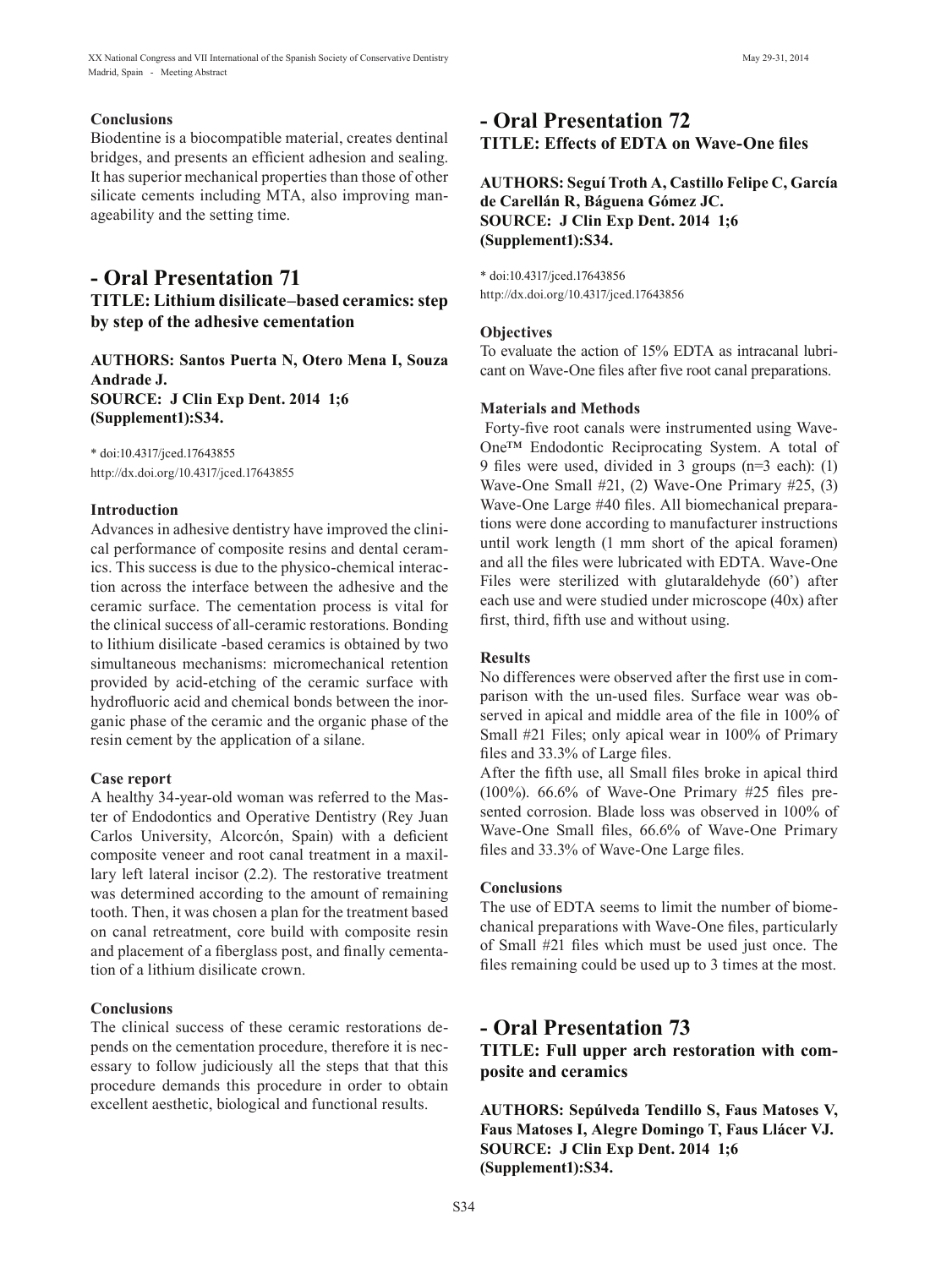\* doi:10.4317/jced.17643857 http://dx.doi.org/10.4317/jced.17643857

#### **Introduction**

Dental erosion and attrition involve an aesthetic and fuctional impairment for the patient, especially in the anterior region. The improvement of the adhesive techniques allows minimally invasive treatments preserving as much tooth structure as possible.

The incorporation of diagnostic tools, such as Digital smile design, enables more predictable outcomes, and the communication with both, patient and dental technician.

## **Case report**

A 65 years old woman presented to the dental practice complaining of hypersensitivity and loss of tooth structure and wishing to improve the esthetics of the anterior region. During clinical examination, wear facets were observed in anterior and posterior regions. Digital Smile Design analysis was carried out in order to predict and plan the final smile design.

After removing the previous fillings and with the help of a diagnostic wax up, a clear silicone splint was prepared and filled with Ceram X duo (Dentsply DeTrey, Konstanz, Germany) microhibrid composite which was used to increase the vertical dimension of the patient. The palatal surface of anterior teeth and occlusal sur-

faces of posterior teeth were restored with composite. Finally, the buccal surfaces of 1.3 to 2.5 were prepared for feldsphatic coreless veneers (Noritake, Japan) and were cemented with light-curing cement calibra and the XP Bond (Dentsply DeTrey, Konstanz, Germany) adhesive. The abutments 1.5 and 1.6 were prepared for the fitting of the partial fixed denture from 1.4 to 1.6.

## **Conclusions**

After the treatment, the dental hypersensibility subside, so the functional and aesthetic expectations of both, patient and dentist were met.

## **- Oral Presentation 74**

**TITLE: Superficial pulpotomy in Immature Permanent Molars: Calcium Hydroxide, Pro-Root MTA, MTA-Angelus and Bioceramic: Case series**

**AUTHORS: Sierra Armas L, Soto Pereira E, González Rodríguez M, Peña Alcázar M, Zubizarreta Macho A, Rico Romano C, Mena Álvarez J. SOURCE: J Clin Exp Dent. 2014 1;6 (Supplement1):S35.**

\* doi:10.4317/jced.17643858 http://dx.doi.org/10.4317/jced.17643858

#### **Introduction**

In the pulp exposure in young teeth, numerous materials have been proposed as candidates for treatment in pulpotomy. So much in pulpotomy superficial as cervical, pulp vitality therapeutic proposes maintaining the pulp tissue in order to stimulate the development of root processes and avoid possible subsequent fractures. Calcium hydroxide, with a long history of success in their results has been the material of choice. Currently, the appearance of materials like MTA, allowing tisular regeneration, and bioceramic cements as acting bioactive substitutes of the dentin, allow the survival of the remaining pulp through a hermetic seal.

### **Case report**

We propose four cases of young permanent teeth with pulp exposure for caries referred to the department by the Master in Clinical Endodontics and Microsurgery Periapical of University Alfonso X El Sabio. Pulpotomy partial decay conducted with calcium hydroxide , gray Pro-root MTA, white MTA Angelus , and Retro-MTA (bioceramics) respectively and compared , immediate results , after 45 days and spent six months finding, from the clinical point of view and radiographic, no differences between them.

## **Conclusions**

Pulpotomy (partial and cervical) in young permanent immature teeth is a s a treatment with a few predictables results as long as it's done in the precise indication, not finding significant differences between the materials used from a clinical point of view.

## **- Oral Presentation 75 TITLE: Retreatment of a 1.5 with apical root resorption**

**AUTHORS: Souto Míguez A, Fernández Alonso P, Guerra Caamaño M, Rivas Mundiña B, Varela Patiño P, Martín Biedma B, SOURCE: J Clin Exp Dent. 2014 1;6 (Supplement1):S35.**

\* doi:10.4317/jced.17643859 http://dx.doi.org/10.4317/jced.17643859

#### **Introduction**

The external apical root resorption is a lytic process, which happens in the cement, dentin or both. Some of the possible classical described causes of resorption are: trauma, orthodontic treatment, intracoronal bleaching or a surgical procedure. Another cause of resorption recently mentioned in the literature is in teeth with endodontic treatment in which the bacterial products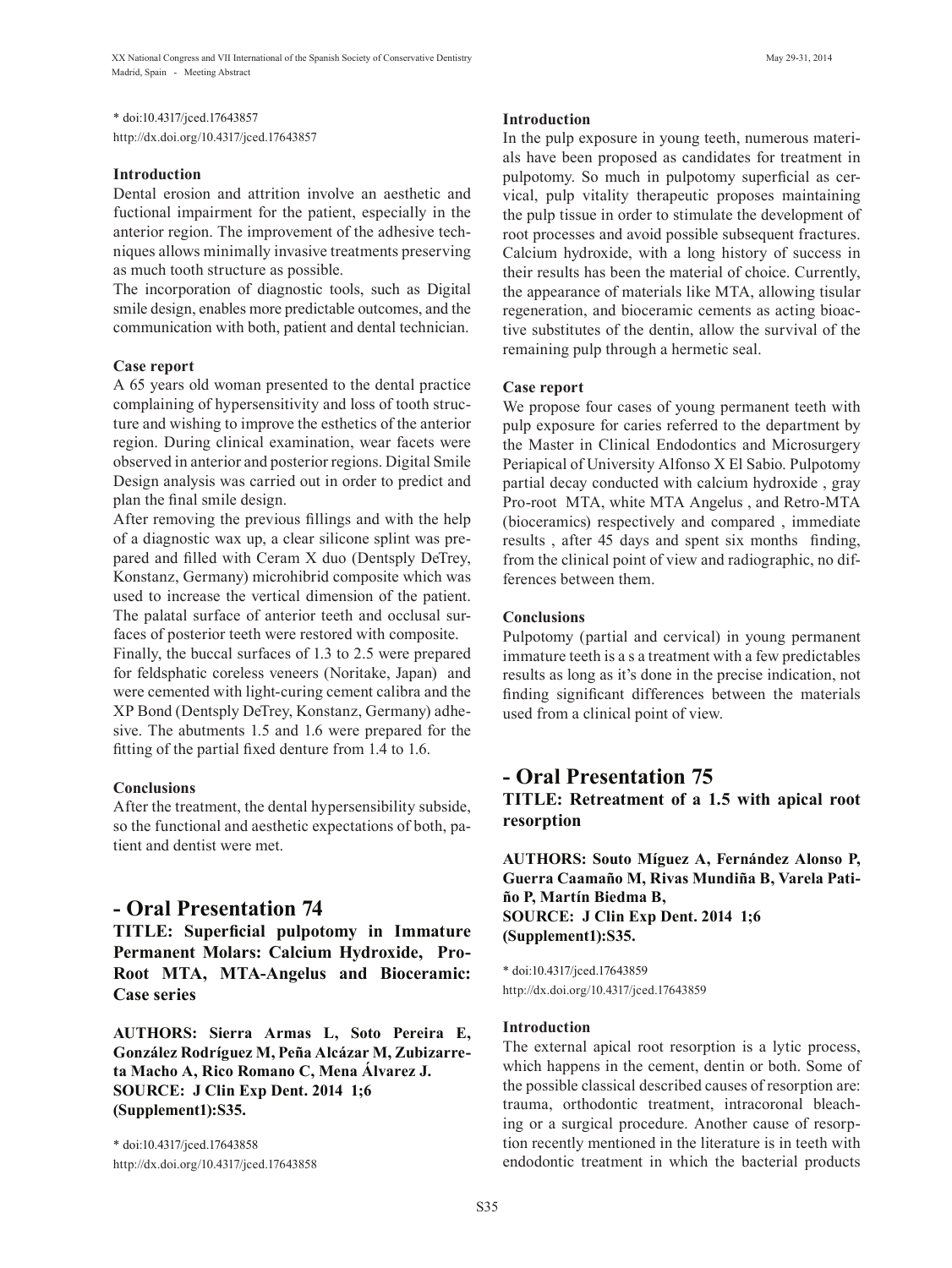were not successfully eliminated, remaining its activity in the future. Therefore, the treatment protocol consist in eliminating the bacterias and byproducts in the root canal system and dentinal tubules in order to stop the inflamatory process and allow a correct regeneration of the periodontium.

#### **Case report**

Woman of 22 years old who attends the surgery because of the pain she feels in the second quadrant. A periapical radiograph is taken and the corresponding diagnosis is a periapical lesion in the tooth 1.5 (endodontically treated). We start the retreatment eliminating the fiber posts and sealing the last apical 6mm with MTA© (Dentsply Maillefer) because of the root resorbtion, after an intermediate cure with calcium hydroxide. In the third appointment we filled the rest of the root canal with gutta-percha. The final restoration was done with a lithium silicate crown. In the X-ray-controls done during the last two years after the treatment, we can see the total healing of the lesion.

#### **Conclusions**

The mineral trioxide aggregate is the therapeutic choice to seal big apical diameters resulting from apical resorptions; a complete bone and periodontal healing in the perirradicular region was achieved in the case presented.

## **- Oral Presentation 76 TITLE: Percentage of success in non-surgical root canal retreatment. A retrospective study**

**AUTHORS: Torres-Nebril A, Bernardo-Clari J, Alegre-Domingo T, Faus-Matoses V, Faus-Llácer VJ.** 

**SOURCE: J Clin Exp Dent. 2014 1;6 (Supplement1):S36.**

\* doi:10.4317/jced.17643860 http://dx.doi.org/10.4317/jced.17643860

#### **Objectives**

The aim of this study was to evaluate the percentage of success in non-surgical root canal retreatment and to determine the influence of various factors on the prognosis.

#### **Materials and Methods**

A total of 77 patients with 87 previously endodontically treated teeth were included in this retrospective study. The follow-up period was at least 24 months. The Local Ethics Committe on Investigations Involving Human Subjects reviewed and approved the protocol. All

participants signed an informed consent. The patients were referred to the Master in Restorative Dentistry and Endodontics, University of Valencia, between 2009 and 2012. The operators worked with operating microscope and followed the same sequence of retreatment for all the cases. The teeth were classified according to their dental group and by presence or abscense of periapical lesion radiographically detectable at the beginning of the treatment. It was also assessed the preservation or not of the initial root canal morphology. The classification proposed by Gorni et al. was used for this purpose. In order to evaluate the degree of healing, Kvist classification was employed.

#### **Results**

The overall success of nonsurgical retreatment was 83.9% after an average follow-up period of 28.5 months. Complete healing was observed in 41 teeth (47.1%) and incomplete healing in 32 (36.8%). A total of 14 teeth failed (16.1%). The highest percentage of success (94.7%) were obtained in cases with canal morphology respected and without periapical lesion at the initial appointment.

#### **Conclusions**

Non-surgical retreatment is a highly predictable procedure with a high percentage of success. Further investigation is required to determine the importance of other prognostic factors on the outcome of retreatment.

## **- Oral Presentation 77**

**TITLE: Mesostructure of pink porcelain-composite in risked anterior esthetic by dental implants**

**AUTHORS: Valenzuela Triviño V, Jiménez Martínez JD, Urrejola Ballesteros A, Rodríguez Pérez M, Otero Ávila A. SOURCE: J Clin Exp Dent. 2014 1;6 (Supplement1):S36.**

\* doi:10.4317/jced.17643861 http://dx.doi.org/10.4317/jced.17643861

#### **Introduction**

Anterior front rehabilitation with implants can have aesthetic consecuences if parameters of ideal placement are not respected so it can derive in deficit of support tissues, both bone and soft tissue. An artificial material, like porcelain or pink composite, could be a good alternative to solve this problem, but due to the aesthetic limitations, other therapeutic alternatives might be considered.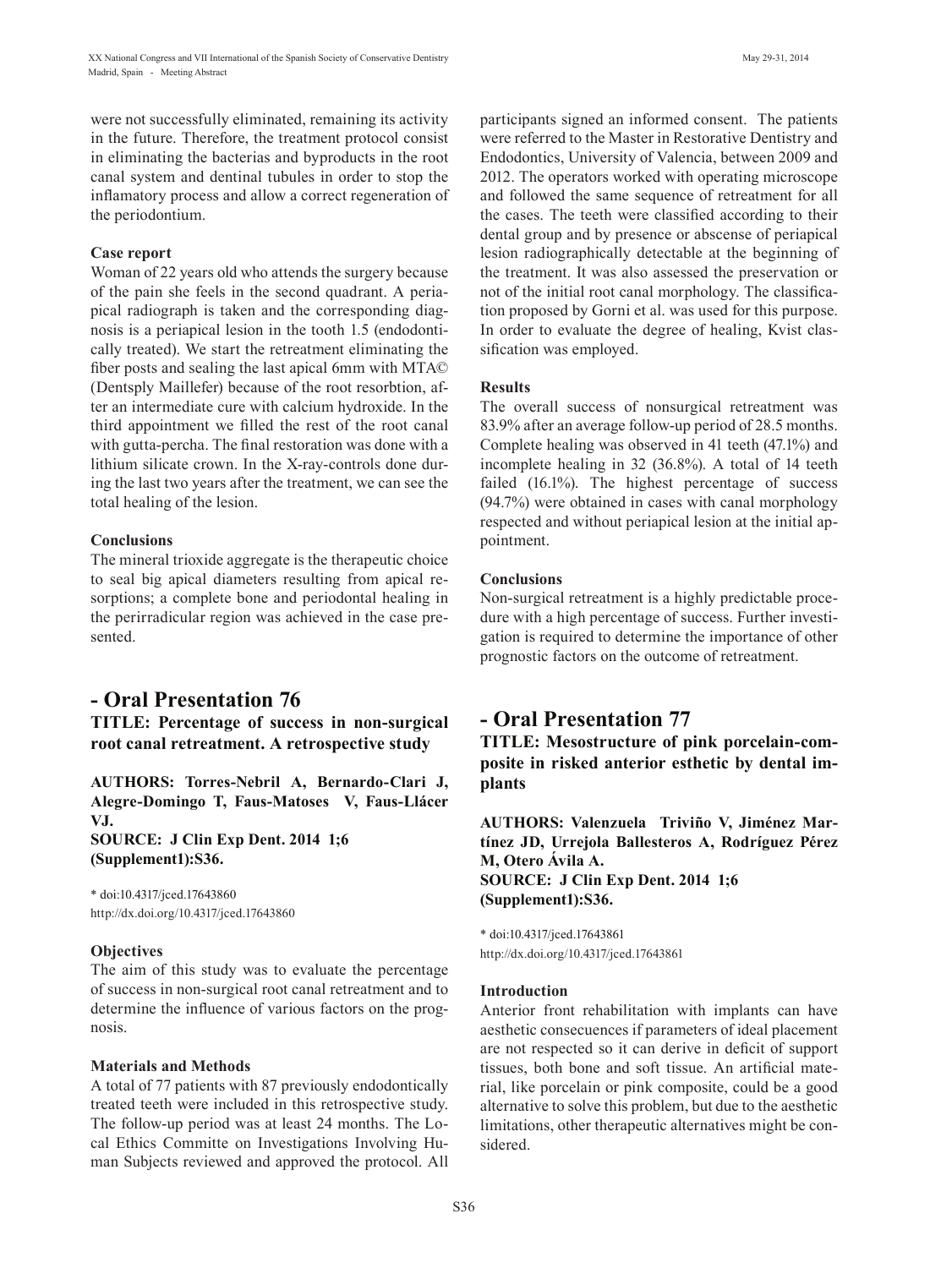## **Case report**

44-year-old patient comes to the Máster of Aesthetics demanding a more aesthetic solution than the rehabilitation with two crowns screwed over implants in the anterior front . Crowns were placed to vestibular to compensate the incorrect emergence of the implants and it appeared a periimplantary soft tissue defect which was tried to solve with pink resin.

After aesthetic analysis with Digital Smile Design, another therapeutic options were evaluated and eventually it was decided using connective tissue graft and a mesostructure screwed to one of the implants, the other one was not loaded. Two lithium disilicate crowns were cemented to the mesostructure and same material veneers were done in the rested teeth of anterior sector. To solve the soft tissue problem, pink porcelain mesostructure combined with pink composite were used according to the Coachman and cols technique.

## **Conclusions**

In cases of excesively soft and bony tissue deficit, where surgical techniques are limited, prosthetic mesoestructures with pink porcelain combined with pink composite can be a suitable solution.

## **- Oral Presentation 78**

**TITLE: Dentists attitude towards deep dental caries**

**AUTHORS: Villalta R, Fuentes MV, Ceballos L. SOURCE: J Clin Exp Dent. 2014 1;6 (Supplement1):S37.**

\* doi:10.4317/jced.17643862 http://dx.doi.org/10.4317/jced.17643862

## **Objectives**

To know the attitude of dentists of the First Region towards deep dental caries, since, according to scientific literature, the partial removal of caries, from primary or permanently asymptomatic teeth, is preferable to the complete removal in deep lesions, to reduce the risks associated with pulp exposure.

## **Materials and Methods**

To perform this work an anonymous on-line survey was elaborated (e-encuestas.com) with results automatically retrieved. This survey was sent to the dentists of the First Region via e-mail and social networks.

## **Results**

457 surveys were retrieved. 59% of those inquired believes cariogenic micro-organisms should be completely removed since, otherwise, the caries might progress; 53.7% of those inquired believes residual caries is a risk for the vitality of the pulp. 54.4% would eliminate the caries near the pulp even if there was evidence that the pulp does not present irreversible pathology, 51.4% uses dental excavators until hardness feeling of sound dentin when probed by hand instruments and 48.3% still uses a caries detector. 96.1% uses composite as restorative material for posterior teeth and, in case a cavity base is applied, 73.4% uses glass ionomer cement and 25.5% calcium hydroxide. 54.5% is unaware of the partial caries removal technique, but 85.6% would leave caries in the bottom of the cavity to preserve pulp vitality if there was enough scientific evidence.

## **Conclusions**

According to scientific evidence, updating the knowledge of deep caries treatment by the dentists of the First Region is required.

## **- Oral Presentation 79 TITLE: Photodynamic therapy as an adjunct to the root canal treatment. A series of cases**

**AUTHORS: Zubizarreta Macho A, Zorita García M, Alonso Ezpeleta O, Rico Romano C, Sierra Armas L, Mena Álvarez J. SOURCE: J Clin Exp Dent. 2014 1;6 (Supplement1):S37.**

\* doi:10.4317/jced.17643863 http://dx.doi.org/10.4317/jced.17643863

## **Introduction**

The anatomy of the root canal system is a surgical field of difficult access for the current disinfection systems. This makes the removal of bacterial deposits inside of the radicula cannals difficult and it is responsible for a large number of secondary infections that it causes the loss of the affected tooth. That is the reason why therapeutic alternatives are required which favour the use of disinfecting agents. The disinfecting agents reduce the bacterial load present in the root canal systems and the results obtained by conventional disinfection systems have improved. One of the proposed systems is the photodynamic therapy or light-activated disinfection / or disinfecting with light. This system is minimally invasive, safe and biocompatible. This method does not generate bacterial resistance and it has shown some promising results in disinfecting root canals and as active therapy to traditional methods of disinfection of endodontic therapy.

## **Case report**

Four clinical cases for which applied the photodynamic therapy were exposed. Patients undergoing this clini